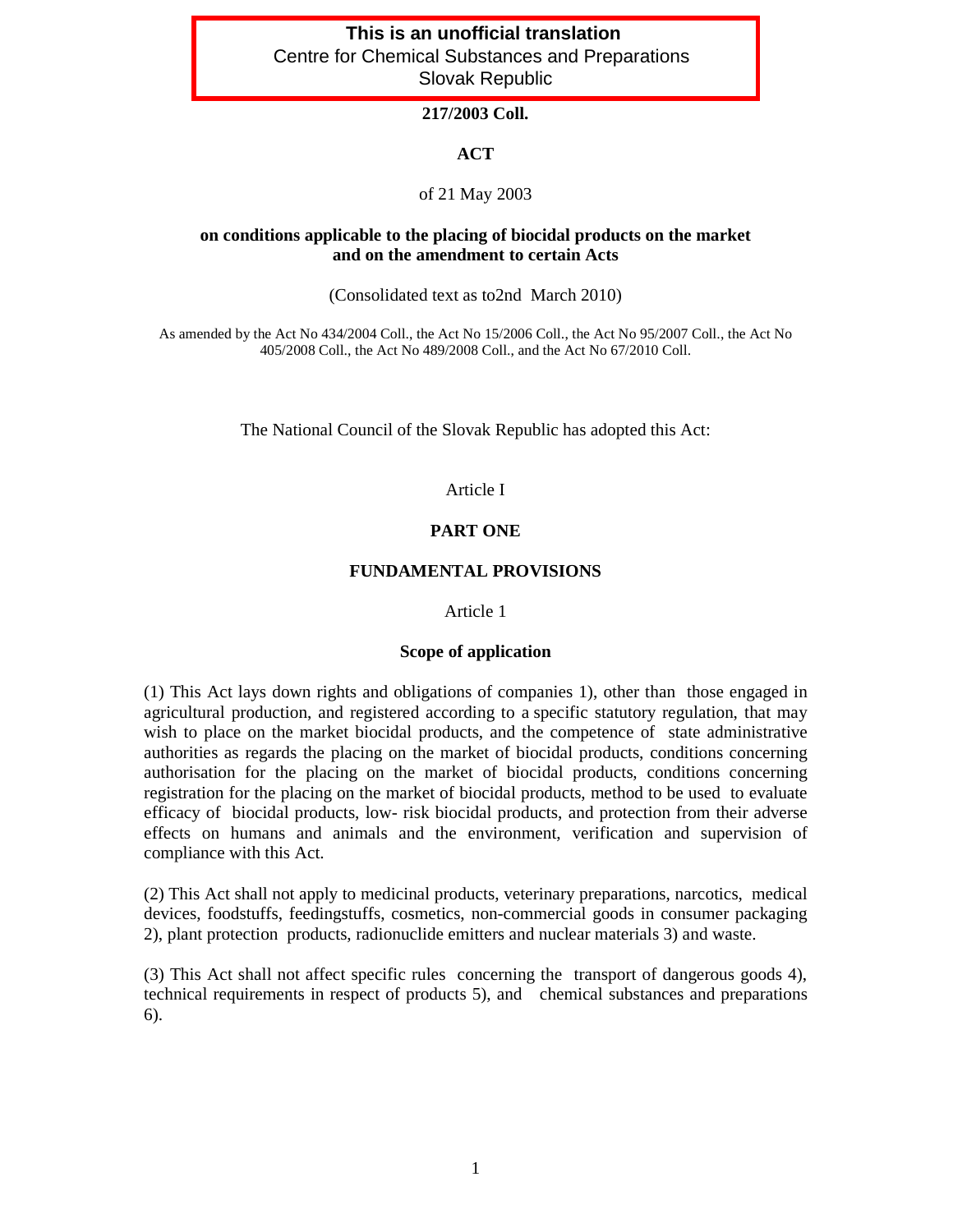### Article 2

# **Definitions**

For the purposes of this Act:

a) a biocidal product means a product containing one or more active substances, put up in the form in which it is supplied to the user, intended to destroy, deter, render harmless, or otherwise exert a controlling effect on, any harmful organism by chemical or biological means; a list of biocidal product types with a indicative description of each type is given in the Annex 1,

b) an active substance means a chemical substance 7) or microorganism, including a virus or a fungus, intended for use in a biocidal product or in a low-risk biocidal product, having a general or specific action on or against harmful organisms,

c) a harmful organism means any organism which has an unwanted presence or a detrimental effect for humans, their activities or the products they use or produce, or for animals, or for the environment,

d) a low-risk biocidal product means a product which poses only a low risk to humans, animals and the environment and contains no substances of concern and as active substances no other than those included in the list of low-risk active substances, satisfying requirements for inclusion in the list of low-risk biocidal products,

e) a substance of concern means any substance, other than active substance, which, on account of its dangerous properties 8), has an inherent capacity to cause an adverse effect on humans, animals or the environment which is present or produced in a biocidal product, or in a low-risk biocidal product in such a concentration that these are to be classified 9) as dangerous,

f) a basic substance means a substance which has some minor use as a biocide either directly or in diluted form with a simple diluent which itself is not a substance of concern and is not sold directly for biocidal purposes and which is placed on the market without direct indication of its biocidal effect,

g) frame-formulation is a reference to specifications for a group of biocidal products or lowrisk biocidal products having the same use and user type,

h) a residue means one or more of the substances present in a biocidal product or in a low-risk biocidal product which remains as a result of its use including the metabolites of such substances and products resulting from their degradation or reaction.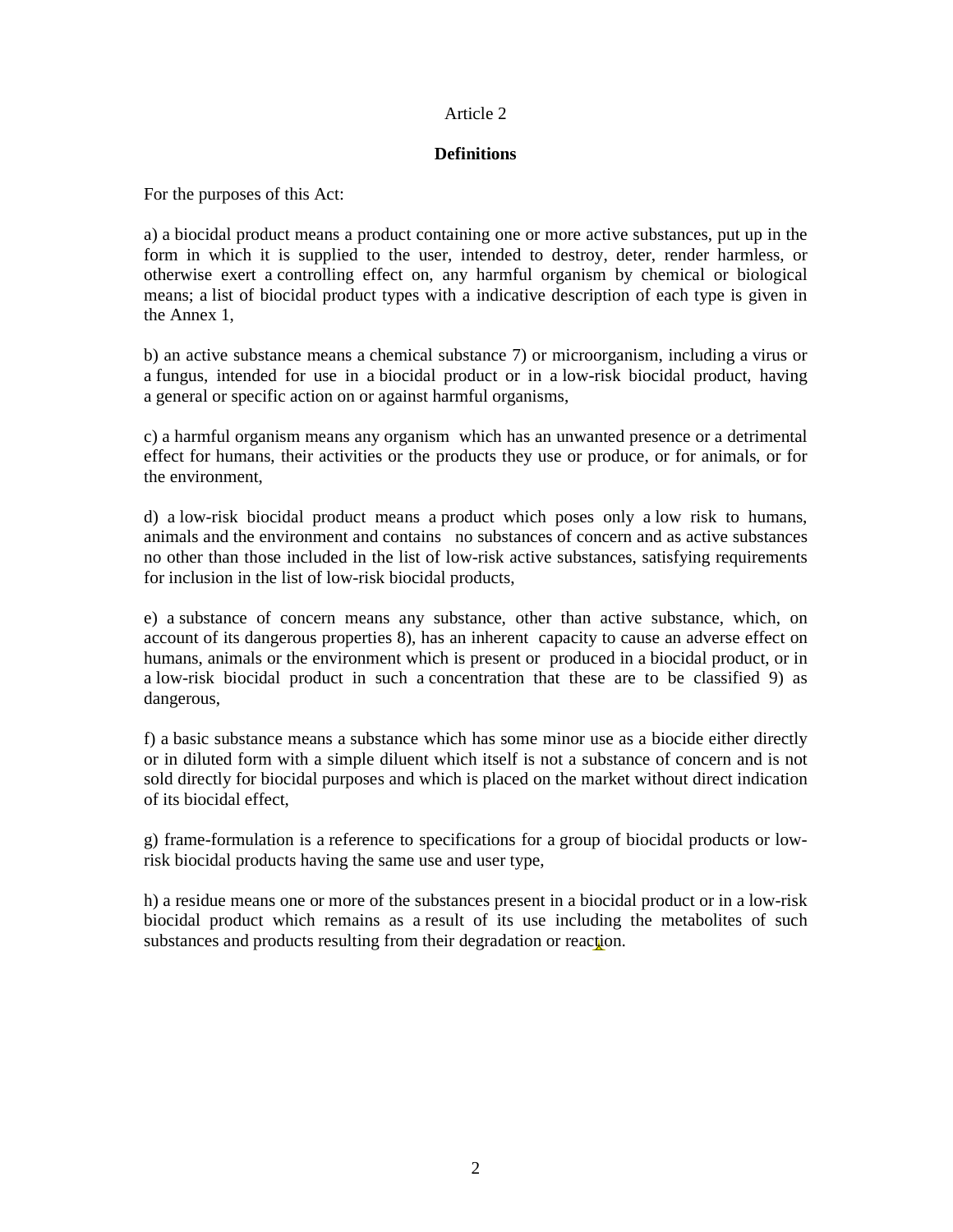### **PART TWO**

# **PLACING ON THE MARKET OF BIOCIDAL PRODUCTS AND LOW-RISK BIOCIDAL PRODUCTS**

#### Article 3

### **Basic conditions for placing on the market of biocidal products and basic conditions for placing on the market of low-risk biocidal products**

(1) The companies shall not place on the market 10) a biocidal product or a low-risk biocidal product, unless the Centre for Chemical Substances and Preparations (hereinafter "the Centre") has granted an authorisation 11) for the relevant biocidal product, or a registration of the relevant low-risk biocidal product, and they may do solely under conditions pursuant to Articles 7 and 8.

(2) A biocidal product or a low-risk biocidal product shall not contain substances other than those decided on by the Centre in accordance with Article 7 para 1.

(3) The companies wishing to import 12) a biocidal product, or a low-risk biocidal product in order to place the same on the market shall either submit to the customs authority a customs declaration together with the relevant decision of the Centre on its authorisation or the relevant decision of the Centre on its registration, by virtue of which they may import the biocidal product, or a low-risk biocidal product, or they shall submit a written statement to the effect that the biocidal product or the low-risk biocidal product is intended exclusively for the purposes of research, development and testing.

(4) Paras 1 and 2 shall not apply to a biocidal product and the active substance present therein, or to a low-risk biocidal product and the active substance present therein intended exclusively for the purposes of research, development and testing.

(5) The list of active substances, satisfying requirements for inclusion in the biocidal products, the list of low-risk active substances, satisfying requirements for inclusion in the low-risk biocidal products, and the list of basic substances (hereinafter "lists") shall be published by the Government of the Slovak Republic through Regulation.

### **Application for an authorisation for a biocidal product or application for a registration of a low-risk biocidal product**

### Article 4

(1) An application for an authorisation for a biocidal product or an application for a registration of a low-risk biocidal product shall be made to the Centre by the company manufacturing or importing the biocidal product in question or the low-risk biocidal product in question (hereinafter "the applicant"). Where the applicant is a natural person, he shall have his place of abode in the territory of the country which is contracting party to the European Economic Area Agreement, and where a legal person, he shall have his registered office or his organisational unit located in the territory of such a country. The application shall be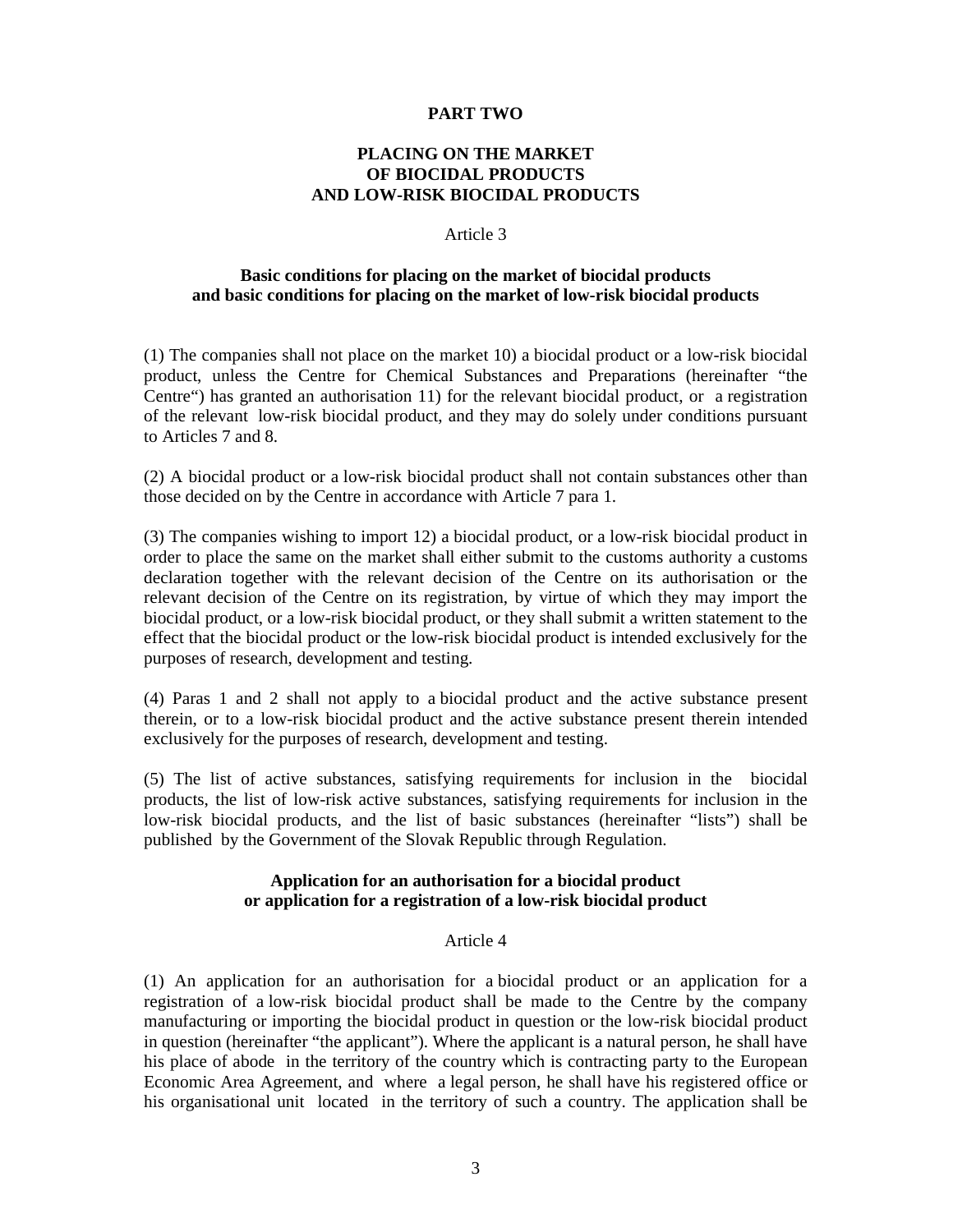made in writing, in five copies, and in the official language 14) of the respective country or in the English language.

(2) An application for an authorisation for a biociadal product or an application for a registration of a low-risk biocidal product shall comprise the following:

a) name, surname, place of abode and place of business, where the applicant is a natural person; name and registered office, or organisational unit, where the applicant is a legal person,

b) identification data relating to the manufacturer of the biocidal product or low risk biocidal product,

c) identification data relating to the manufacturer of the active substance,

d) trade name of the biocidal product or low-risk biocidal product,

e) qualitative and quantitative composition of the biocidal product or low-risk biocidal product,

f) safety data sheet relating to the biocidal product or low-risk biocidal product elaborated in accordance with a specific statutory regulation 15).

(3) An application for an authorisation of a biocidal product or an application for a registration of a low-risk biocidal product includes also documentation files containing details of dossiers accompanying an application for an authorisation for a biocidal product and details of dossiers accompanying an application for a registration of a low-risk biocidal product, as well as detailed specification of data to be supplied before a biocidal product has been placed on the market and detailed specification of data to be supplied before a low-risk biocidal product has been placed on the market in accordance with a specific statutory regulation 15a) or a consent regarding provision of information to the second applicant and to subsequent applicants in accordance with Article 16. All submitted information must be consistent with current scientific and technical knowledge.

(4) In addition to information set out in paragraphs 2 and 3, an application for an authorisation of a biocidal product or an application for a registration of a low-risk biocidal product shall include basic information relating to each active substances present in the biocidal product or in the low-risk biocidal product in accordance with a specific statutory regulation 15a) or a consent regarding provision of information to the second applicant and to subsequent applicants in accordance with Article 16. All submitted information must be consistent with current scientific and technical knowledge.

(5) The applicant shall supplement information concerning the biocidal product or the lowrisk biocidal product in accordance with paragraphs 2 to 4 with protocols providing a detailed and full description of tests carried out and bibliographical references to methods applied, together with a copy describing such methods. Tests on active substances present in a biocidal product or in a low-risk biocidal product shall be carried out by prescribed methods 16), in compliance with Good Laboratory Practice 17). Application of other than prescribed testing methods must be justified in the protocol. If requested to do so, the applicant must provide the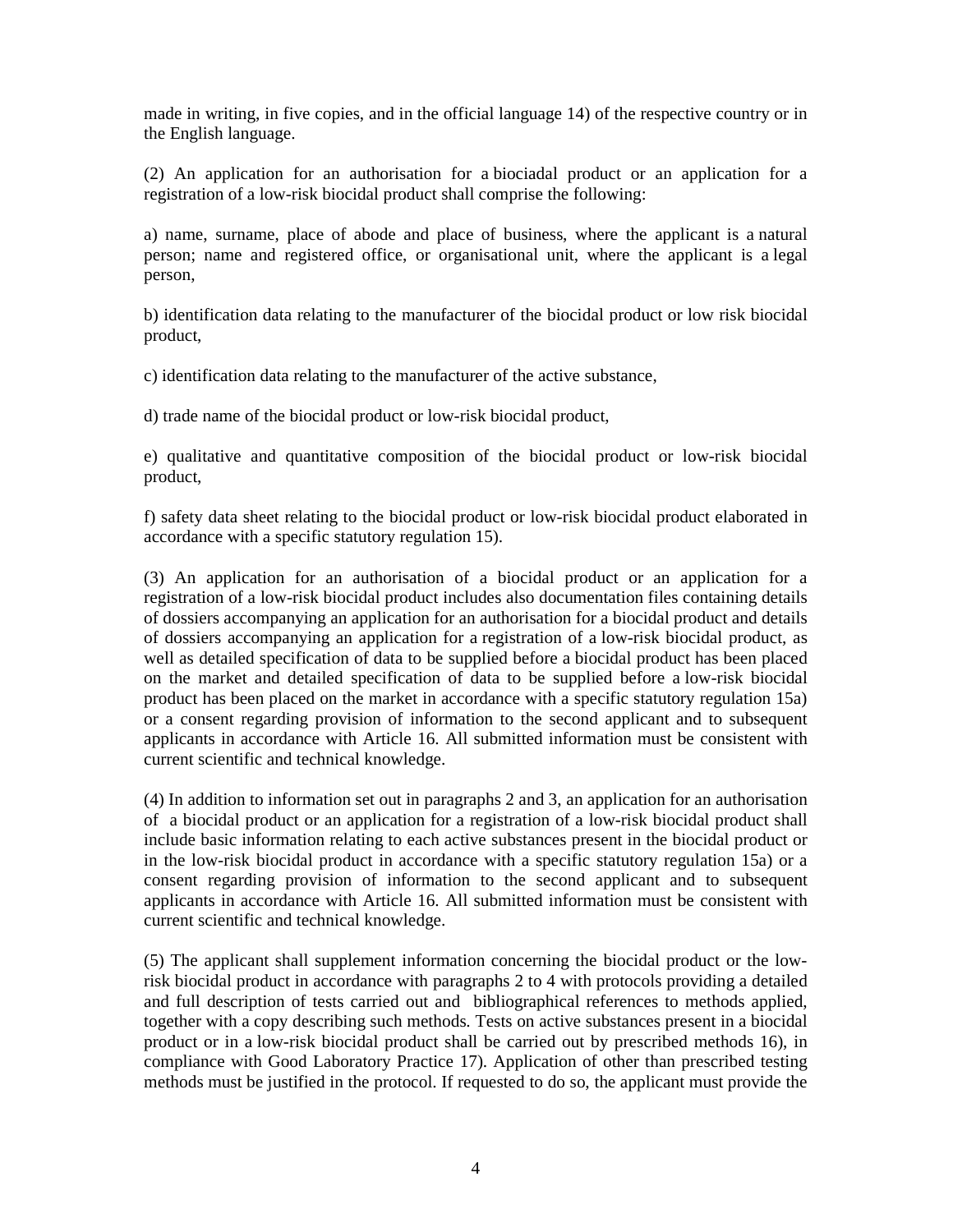Centre, in addition to information set out in paragraphs 2 to 4, likewise with further information, if this is required to evaluate a biocidal product pursuant to Article 6.

### Article 5

(1) If required by the Centre, the applicant shall provide the Centre with a free sample or model or a proposal of frame formulation of a biocidal product or a low-risk biocidal product, or directions in writing as to their use 18).

(2) The application for an authorisation for a biocidal product which requires carrying out experiments involving vertebrate animals shall be made by the applicant only after his enquiring of the Centre as to whether the product whose authorisation he seeks to obtain is or is not similar to or identical with, a biocidal product for which an authorisation has already been granted, and after receiving the name and adress of the holder or holders of the first authorisation for the relevant biocidal product. In addition, he shall submit a written statement to the effect that he intends to apply for an authorisation in his own interest and that he has available further information necessary for an authorisation. The Centre shall provide the applicant with information required, while communicating to the holder or holders of such authorisation the applicant´s name and address and encourage them to be cooperative so as to avoid a duplication of toxicological experiments on vertebrate animals .

(3) Where a biocidal product is either similar to or identical with, a biocidal product that has already been authorised under Article 7 and whose active substances, even as regards the degree of purity and type of impurities, are identical, the Centre may allow that the second and subsequent applicants, in replacement of information required under Article 4 paras 3, 4 or para 5, supply a certified written aggreement from the first holder of the authorisation for a biocidal product, and make use of information supplied by the latter to grant an authorisation for a biocidal product to the second and subsequent applicants.

(4) Where it is technically impossible to supply some information under Article 4, paras 3, 4 and 5, or where it is possible to replace required information by existing data from scientific publications or some other available resources, the applicant shall state these facts in his application with the inclusion therein of references to such resources.

(5) The Centre shall maintain applications for an authorisation for a biocidal product and applications for a registration of a low-risk biocidal product, together with information submitted and accompanying dossiers, for a period of 15 years. On request by the European Commission, the Centre shall make the documents accessible to competent authorities of countries which are contracting parties to the European Economic Area Agreement, which either authorise a biocidal product or register a low-risk biocidal product.

### Article 6

### **Evaluation of a biocidal product and evaluation of a low-risk biocidal product**

(1) Evaluation of a biocidal product and evaluation of a low-risk biocidal product shall consist in considering the efficacy, the detrimental effect these may have on humans, their activities or the products they use or produce, or on animals or on the environment, or in considering the detrimental effect they may have on other living organisms and the environment.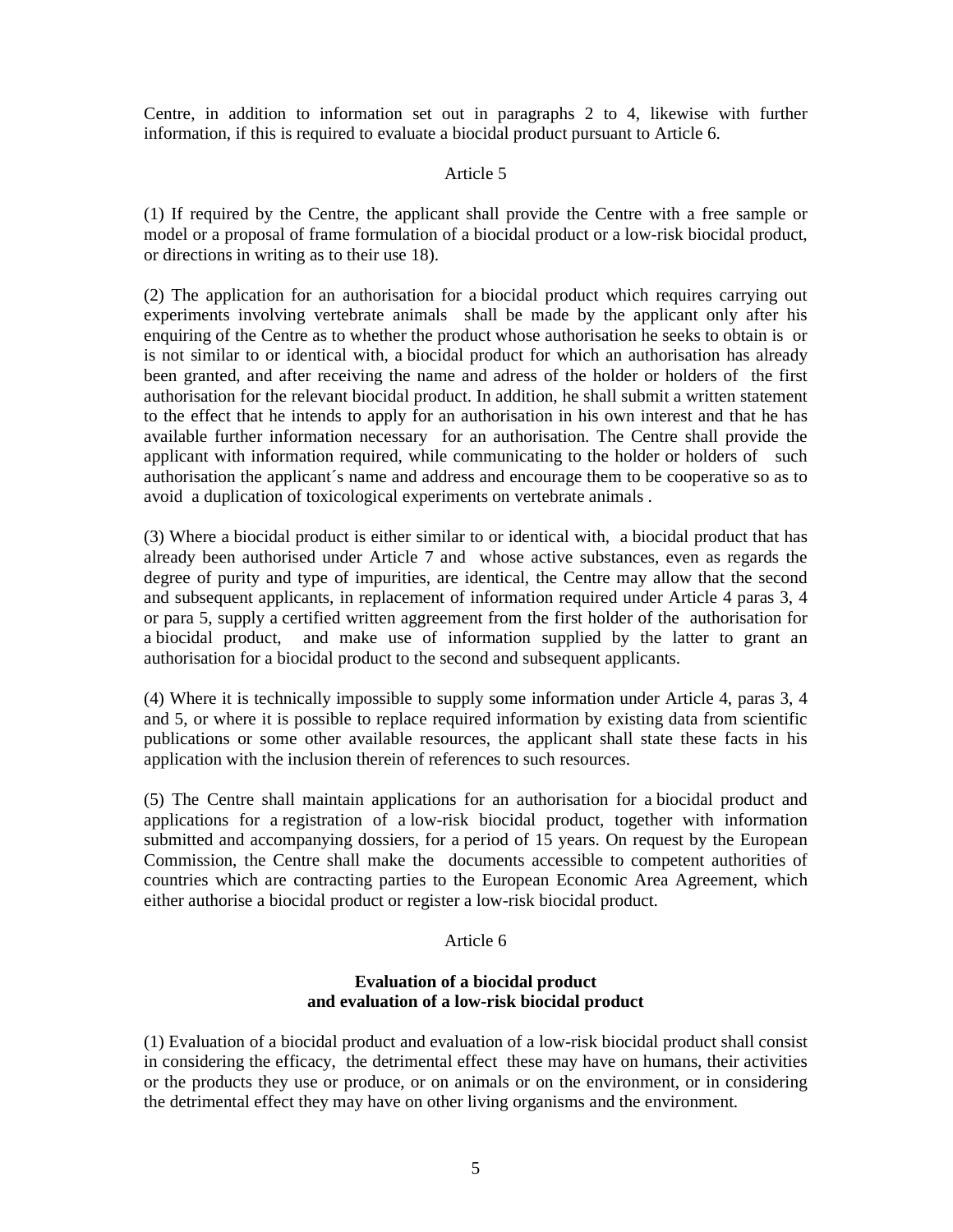(2) As regards the protection of human health, the Centre shall undertake the evaluation of a biocidal product and the evaluation of a low-risk biocidal product in conjunction with the Ministry of Health Service of the Slovak Republic (hereinafter "the Ministry of Health Service"), as regards the protection of the environment, it shall do the same in conjunction with the Ministry of the Environment of the Slovak Republic (hereinafter "the Ministry of the Environment"), as regards the protection of animals, in conjunction with the Ministry of Land Management of the Slovak Republic (hereinafter "the Ministry of Land Management"), and as regards the effects of biocidal products, in conjunction with independent natural persons 19) or legal persons authorised to engage in business activities 19).

(3) Having examined information obtained from the evaluation of a biocidal product and from the evaluation of a low-risk biocidal product, the ministries referred to in paragraph 2 shall make a position in writing of such information to the Centre. In considering effects of a biocidal product or of a low-risk biocidal product, the ministries referred to in paragraph 2 shall evaluate their effects

- a) on human health,
- b) on animals
- c) on the environment,
- d) on target organisms.

(4) With reference to written positions to be obtained from the ministries referred to in paragraph 2, the Centre shall prepare a final evaluation of a biocidal product or that of a lowrisk biocidal product, stating therein their action under normal conditions of their use and under the worst case conditions of their use, including their storage, disposal and disposal of material treated with them.

(5) The ministries referred to in paragraph 2 shall notify the Centre of their respective positions in writing, no later than within 90 days, in case of evaluation of a biocidal product, and no later than within 30 days, in case of a low-risk biocidal product, of the date on which they have received the Centre´s request to assess effects of biocidal products on target organisms and the impact they may have on human and animal health and the environment.

(6) Procedure and principles relating to the assessment of biocidal products and low-risk biocidal products and specific activities of individual central authorities of the state administration within the framework of assessment of biocidal products and low-risk biocidal products and assessment of active substances intended for biocidal products shall be specified in detail by generally binding regulations to be issued by the Ministry of Economy.

# **Authorisation of a biocidal product or registration of a low-risk biocidal product**

Article 7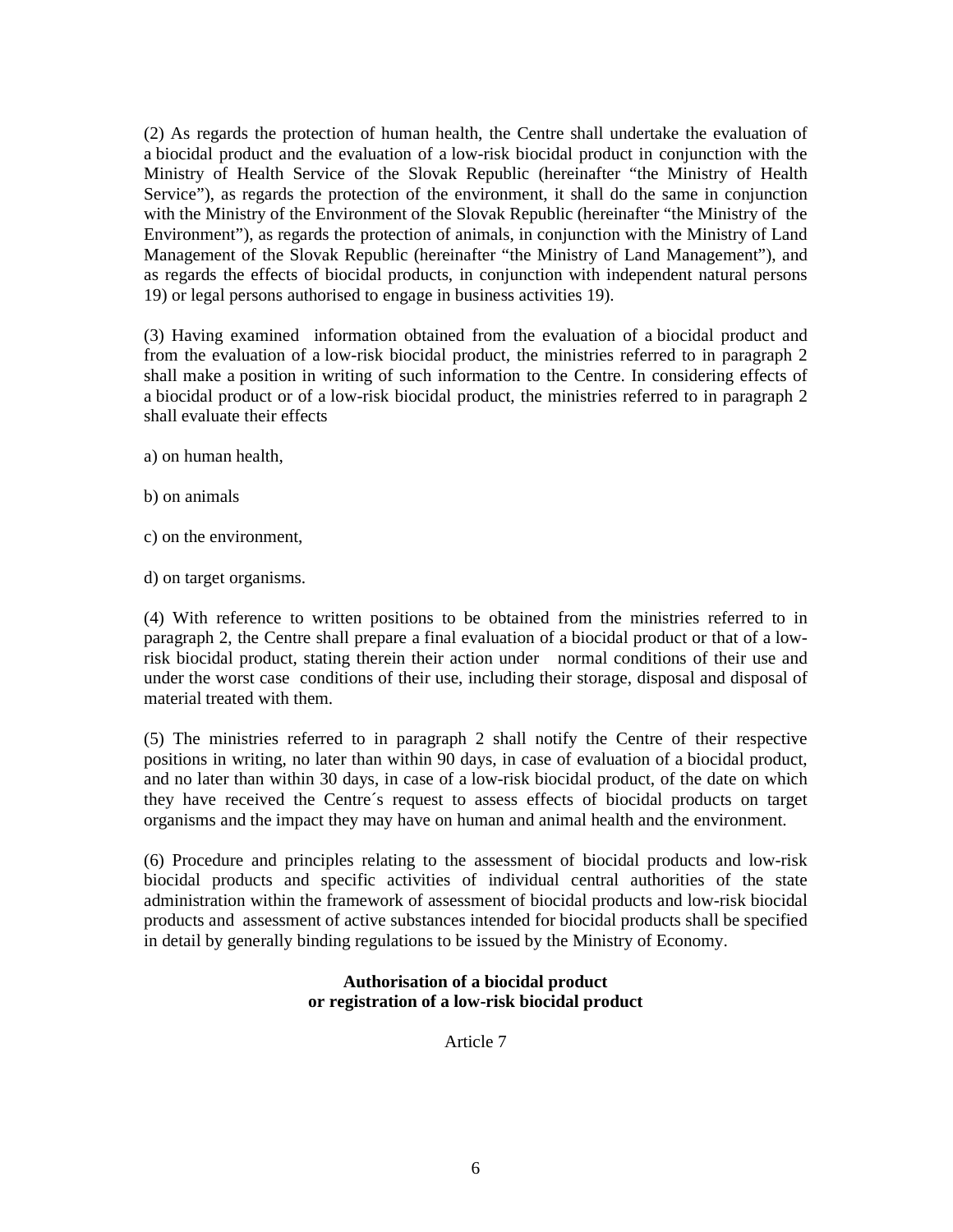(1) Having ascertained that the applicant has submitted a full and true dossier and having completed the evaluation of a biocidal product or of a low-risk biocidal product, the Centre shall neither authorise nor register such product, unless

a) active substances contained therein are included in lists, with the exception of the list of basic substances,

b) in the light of current scientific and technical knowledge and from the evaluation of the dossier pursuant to Article 4 paras 3, 4 and 5 it is shown, that under given conditions of use, a biocidal product or a low-risk biocidal product and the material treated with them

1. is sufficiently effective,

2. when used as proposed, presents no unacceptable effects on target organisms or non-target organisms, such as resistence or cross-resistence, or an unnecessary suffering or pain for vertebrate animals,

3. when used as proposed, either itself, or as a result of its residues, causes no harmful effects to human and animal health,

4. with regard to its fate and distribution in the environment, either itself, or as a result of its residues, causes no harmful effects to the environment, in particular as regards contamination of surface water, ground water and drinking water,

c) it is possible to identify and determine by analytical methods the active substances present in a biocidal product, or in a low-risk biocidal product, and if necessary, all toxicologically and ecotoxicologically significant impurities, substances of concern, co-formulants, residues of significance, by their effect on human and animal health and the environment, resulting from their authorised use,

d) testing results of an active substance present in a biocidal product, or in an low-risk biocidal product, and its physical and chemical properties are deemed acceptable for the purposes of authorised use, storage and transport of these products.

(2) In its decision on authorisation for a biocidal product or in its decision on registration of a low-risk biocidal product under paragraph 1, the Centre shall stipulate conditions under which these may be placed on the market.

(3) An authorised biocidal product, classified according to a specific statutory regulation 9) as toxic, very toxic, or as a category 1 or 2 carcinogen, or as a category 1 or 2 mutagen, or classified as toxic for reproduction category 1 or 2, may not be placed on the market for the needs of retail consumers 20).

(4) Where provisions of legally binding Acts of the European Communities and the European Union impose conditions for the issue of an authorisation for a biocidal product and for the use of a biocidal product, in particular where these are intended to protect the health of distributors, users, workers and consumers or animal health or the environment, the Centre shall authorise the relevant biocidal product, if and when conditions set out within the framework of measures taken by competent authorities of the European Union are complied with.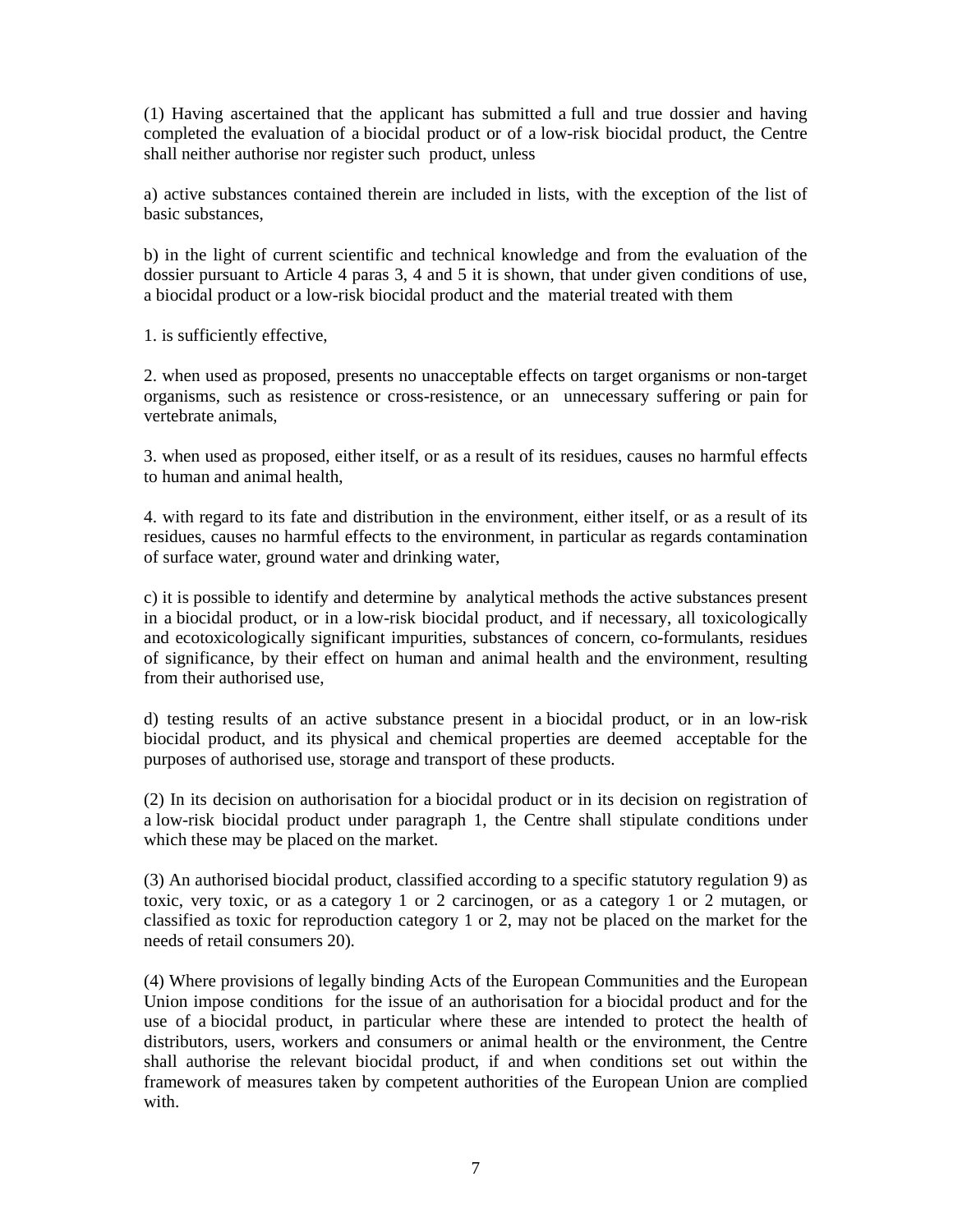(5) The Centre shall not authorise a biocidal product, or register a low-risk biocidal product unless it has received in accordance with Article 6 a consenting position in writing from the Ministry of Health Service, Ministry of the Environment and from the Ministry of Land Management.

(6) The Centre shall decide on the authorisation for a biocidal product no later than within 360 days of the receipt of the application. In case of a low-risk biocidal product, the Centre shall decide on registration no later than within 60 days of the receipt of the application.

(7) An authorisation for a biocidal product or a registration of a low-risk biocidal product shall not be transferred to another company and shall not be subject to bankruptcy or execution proceedings.

(8) The Centre shall authorise a biocidal product or register a low-risk bocidal product for a period not exceeding the period over which the relevant active substance remains included in the lists, with the exception of the list of active substances. The period may not exceed 10 years from the date of first or renewed inclusion of an active substance in the lists referred to for each product type in the first sentence.

(9) Where the applicant requires of the Centre to determine the frame formulation for a biocidal product or a low-risk biocidal product, in its decision on authorisation for a biocidal product, or in its decision on registration of a low-risk biocidal product, the Centre shall determine the relevant frame formulation. A biocidal product or a low-risk biocidal product with the same frame formulation must contain the same active substances, having the same properties, and may vary in composition from an authorised biocidal product, or from a registered low-risk biocidal product within this group only where and to the extent, it does not lead to a decrease in its efficacy, or to an increase in risks associated with presence of respective components; a variation from composition of an authorised biocidal product, or from that of a registered low-risk biocidal product, may include only a reduction in the percentage composition of an active substance, or an alternation in the percentage composition of one or more active substances, and/or the replacement of one or more pigments, dyes and perfumes by others presenting the same or lower risk and which do not decrease its efficacy.

10) The Centre shall maintain, both in writing and in electronic form, and publish a register of authorisations issued for biocidal products and a register of registrations issued for low-risk biocidal products.

(11) The holder of an authorisation or a registration under paragraph 6, shall communicate to the Centre, without delay and as soon as it becomes known to him, any new information concerning a biocidal product or a low-risk biocidal product, susceptible to be of consequence with respect to decisions on authorisations issued for biocidal products or to decisions on registrations issued for low-risk biocidal products; this concerns in particular

a) changes in the composition of the product,

b) new knowledge with regard to effects of an active substance present in the product on human and animal health or the environment.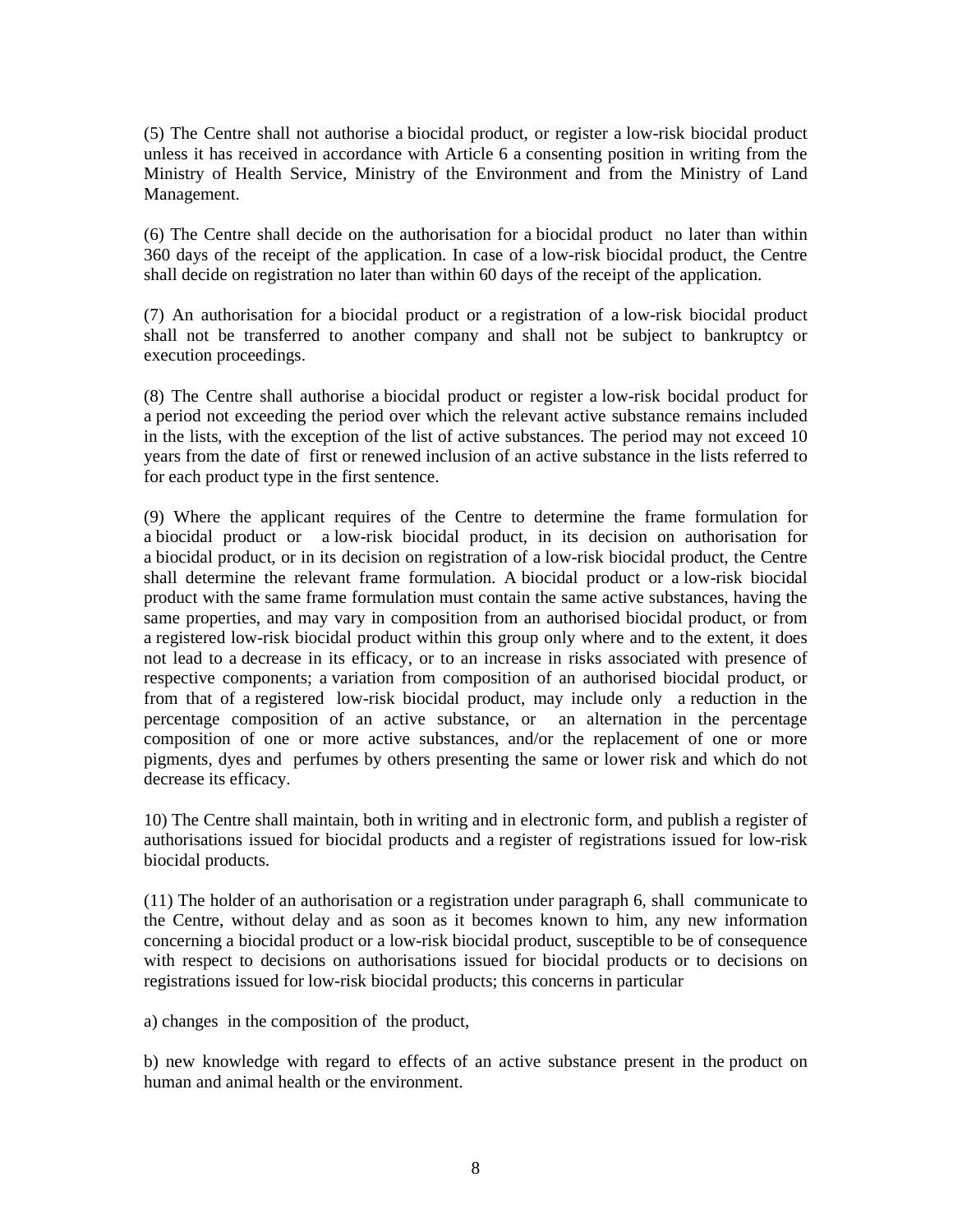c) changes in the content and kinds of impurities or co-formulants,

d) changes in the concentration of residues,

e) development of resistence in target organisms

f) other significant changes, such as method of packaging, or

g) changes concerning the manufacturer of an active substance.

(12) The Centre shall communicate information under paragraph 11 to competent authorities of other Member States which either authorise a biocidal product or register a low-risk biocidal product, and to the European Commission (Article 17 para 1).

### Article 8

(1) The companies wishing to place on the market a biocidal product containing an active substance which is not included in the list of active substances included in a specific statutory regulation 20a) shall be under obligation to communicate to the Centre, prior to his placing on the market of such product, information referred to in Article 4 paras 2, 3 and 5, and make a statement to the effect that the relevant active substance is intended for use as an active substance in a biocidal product or in a low-risk biocidal product and prove that the relevant active substance will be classified, packaged and labelled in accordance with a specific statutory regulation 21).

(2) Before granting permission for placing a biocidal product on the market, the Centre shall ask for positions pursuant to Article 7 para 5 and at the same time, having first submitted a summary of dossiers from companies, it shall ask for positions from competent authorities of respective countries which are contracting parties to the European Economic Area Agreement and from the European Commission.

(3) The Centre shall not permit placing a biocidal product pursuant to paragraph 1 on the market, unless the ministries forward a consenting position in accordance with Article 6 and provided no competent authority of a country which is contracting party to the European Economic Area Agreement raises objections to the summary of dossiers submitted by the Centre. Where a competent authority of a country which is contracting party to the European Economic Area Agreement raises objections to the summary of dossiers submitted on account that it is impossible to come to a conclusion that the active substance satisfies requirements under Article 13 and that the biocidal product complies with conditions under Article 7 para 1 c) and d), and where the European Commission, acting on the proposal from the Centre, concludes that the active substance, intended for use in a biocidal product, does not satisfy requirements referred to in Article 13, the Centre shall not permit placing the relevant biocidal product on the market.

(4) Where the European Commission concludes that the active substance in a biocidal product pursuant to Article 1 satisfies requirements under Article 13 and the biocidal product complies with conditions under Article 7 para 1 c) and d), the Centre shall permit placing the relevant biocidal product on the market.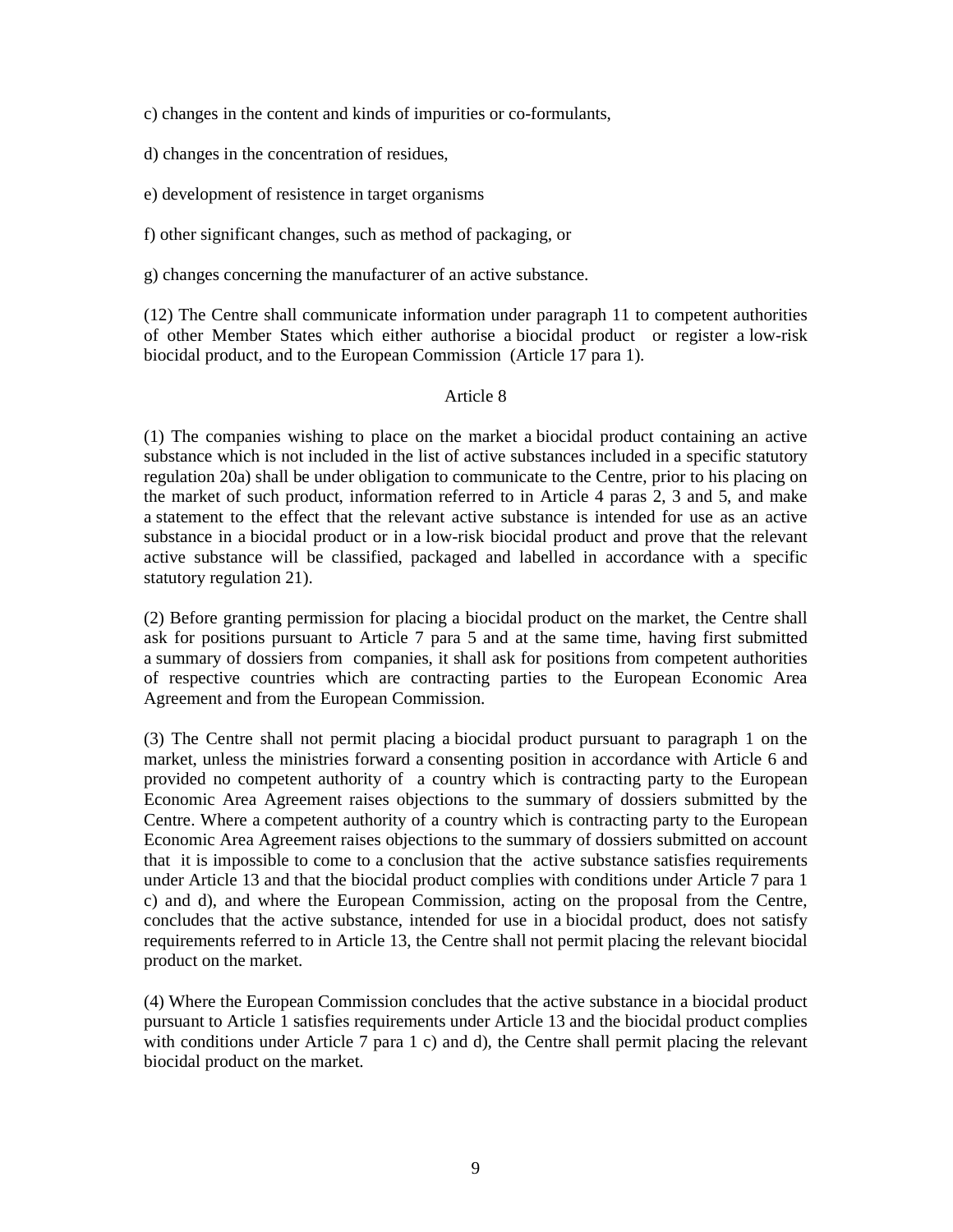(5) The Centre shall apply to the European Commission to enter in the lists the active substance which is present in the biocidal product in accordance with paragraphs 3 and 4.

(6) Information pursuant to paragraph 1 may be submitted likewise by companies having their place of abode, registered office, place of business or agent in the territory of a third state, in so far as these satisfy conditions set out in a specific statutory regulation 21) and in this Act.

(7) The period for which a permission for placing a biocidal product pursuant to paragraph 1 on the market is granted, may not exceed three years; this periodor may be extended for a period of one year where over the period of three preceding years the evaluation of active substances, satisfying requirements for inclusion in the lists has not been completed, provided the active substance complies with conditions under Article 13.

### Article 9

(1) The Centre shall authorise a biocidal product, or register a low-risk biocidal product for a period of 120 days, provided it is necessary to eliminate the danger of epidemics or excessive multiplication of harmful organisms and viruses which cannot be contained by some other means, and the active substances contained therein have not as yet been included in the lists pursuant to Article 3 para 5, while complying with procedure pursuant to Articles 12 and 13. The Centre shall grant to the applicant an authorisation for a biocidal product, or a registration for a low-risk biocidal product without delay, upon receipt of the application for an authorisation of a biocidal product, or upon receipt of a registration for an low-risk biocidal product; time limits laid down in Article 7 para 6 shall not apply to these proceedings.

(2) The Centre shall without delay inform competent authorities of countries which are contracting parties to the European Economic Area Agreement and the European Commission of proceedings pursuant to paragraph 1 as well as of reasons for which a biocidal product has been authorised or a low-risk biocidal product registered. Should the European Commission require so, the Center shall either modify or cancel an authorisation for a biocidal product, or a registration of a low- risk biocidal product.

#### Article 10

### **Authorisation for a biocidal product or registration of a low-risk biocidal product based on mutual recognition**

(1) The Centre shall grant an authorisation for a biocidal product, which has already been authorised in another Member State, following an application made by the applicant having his place of abode, registered office, place of business or agent in a Member State, within 120 days of the application being received. The Centre shall register a low- risk biocidal product within 60 days of the application being received. Time limits laid down in the first and second sentences shall be binding on the Centre provided the relevant active substances are included in the lists, with the exception of the list of basic substances, while conforming to conditions set out therein.

(2) Pursuant to paragraph 1, applications must include certified copies of authorisations or registrations issued by the competent state authority, which has taken a decision in respect of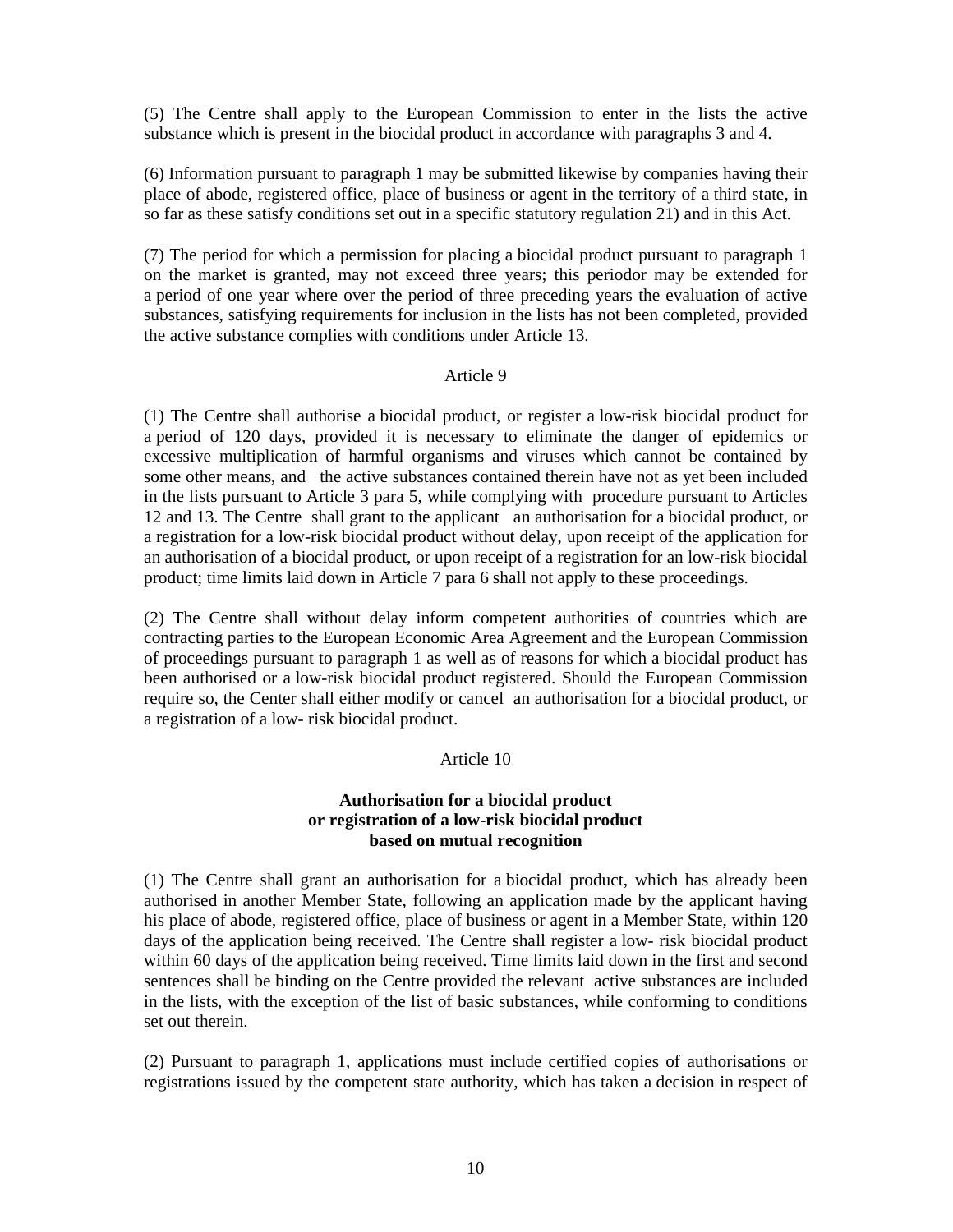the first authorisation of a biocidal product, or in respect of the first registration of a low-risk biocidal product.

(3) Should the Centre establish that conditions for the placing on the market of a biocidal product or of a low-risk biocidal product in the Slovak Republic, as a result of climate or breeding period of target organisms, substantially differ from those in the state where such biocidal product has been authorised for the first time or where a low-risk biocidal product has been registered for the first time, or if it is demonstrated that the target organism has developed an unacceptable tolerance and a resistance to it, the Centre shall adjust conditions relating to labelling set out in Article 20 para 1 e), f), g), k) and l) 2. which are stated in an authorisation for a biocidal product or in a registration of a low-risk biocidal product.

(4) Where the Centre after considering an application pursuant to paragraph 1 decides that a biocidal product or a low-risk biocidal product does not satisfy conditions pursuant to Article 7 para 1 and that an authorisation for a biocidal prduct or a registration of a low-risk biocidal product must be either refused or restricted, the Centre shall not authorise such biocidal product, or shall not register such low-risk biocidal product, informing thereof without delay competent authorities of countries which are contracting parties to the European Economic Area Agreement and the European Commission.

(5) Where the Centre after considering an application pursuant to paragraph 1 concludes that a low- risk biocidal product is not in compliance with Article 2 d), it shall not register such low-risk biocidal product, consulting the matter with the competent authority of the country which is contracting party to the European Economic Area Agreement, which has registered the low-risk biocidal product for the first time. Unless an agreement is reached within 90 days, the Centre shall refer the matter at issue to the European Commission. If the competent authority of the European Union concludes that the relevant biocidal product is in compliance with Article 2 d), the Centre shall register the low-risk biocidal product in question.

(6) The Centre need not accept applications pursuant to paragraph 1 in case of biocidal product types 15, 17 and 23 set out in the Annex 1, where their use may pose a threat to animal health. It shall forward its position together with justification to the competent authorities of countries which are contracting parties to the European Economic Area Agreement and the European Commission.

(7) Before authorising a biocidal product or registering a low-risk biocidal product pursuant to paragraph 1, or when proceeding in accordance with paragraphs 3 to 6, the Center shall ask for positions pursuant to Article 7 para 5. The Ministry of Health Service, Ministry of the Environment and the Ministry of Land Management shall forward their positions in writing to the Centre withing 60 days and in case of a low-risk biocidal product within 30 days of the request being received. The Centre shall not authorise a biocidal product, or register or a lowrisk biocidal product, unless it receives consenting positions from the said ministries with regard to such authorisation or registration. Where the Ministry of Health Service, the Ministry of the Environment and the Ministry of Land Management fail to forward their positions in writing within 10 days following the end of the time limit fixed for communication of their positions the Centre shall deem them consenting.

(8) The Centre may ask the Ministries referred to in paragraph 7 to agree to the evaluation of a biocidal product or low-risk biocidal product to be performed either by the Competent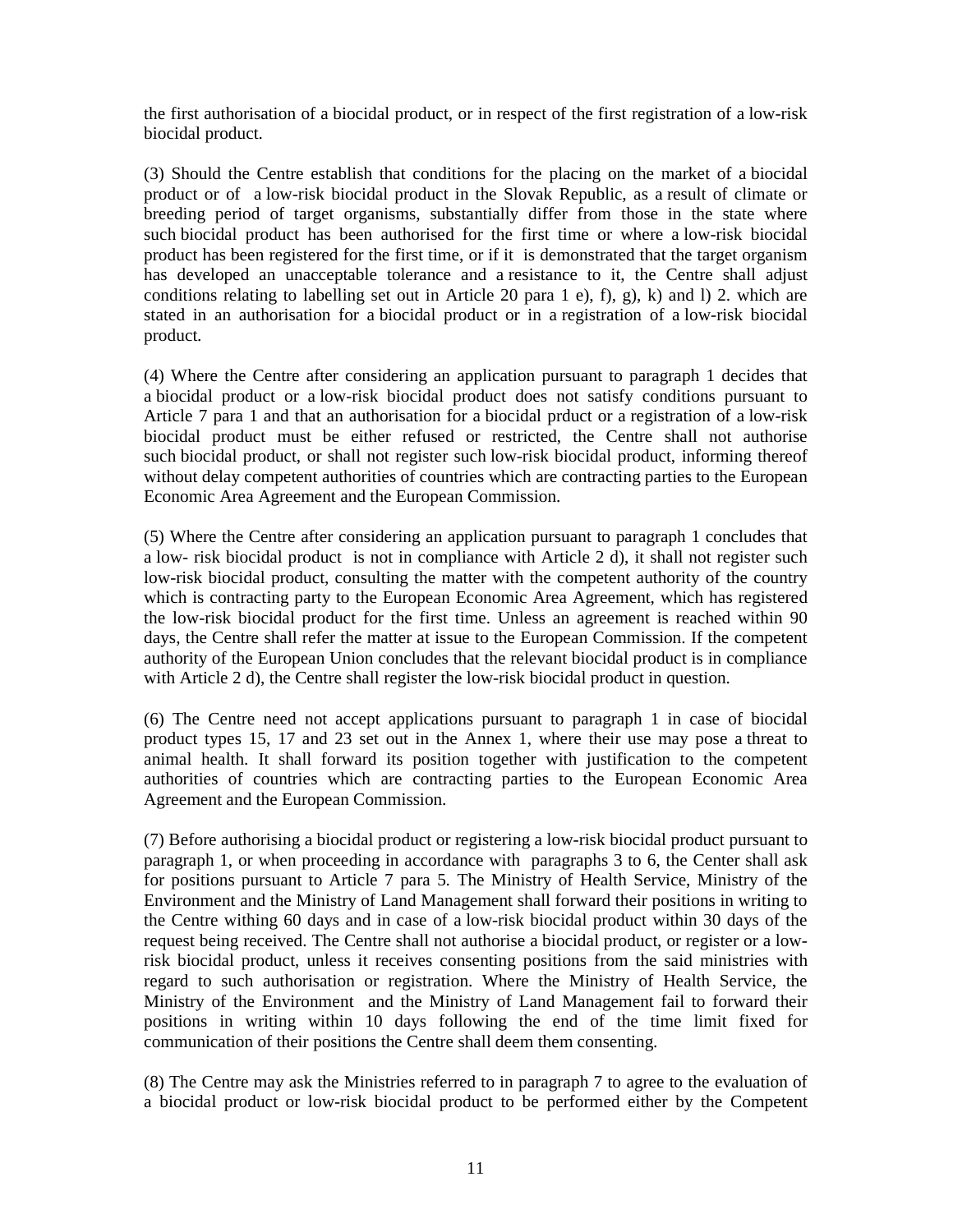Authority of another European Union Member State or by that of a country which is party to the European Economic Area Agreement. If the said Ministries fail to respond to such request within 10 days of its receipt, the Centre shall ask either the Competent Authority of another European Union Member State or that of the country which is party to the European Economic Area Agreement to perform the evaluation of a biocidal product or a low-risk biocidal product; in this case provisions of paragraph 7 shall not apply.

# Article 11

### **Modification and cancellation of an authorisation for a biocidal product or modification and cancellation of a registration of a low-risk biocidal product**

(1) The Centre may modify an authorisation for a biocidal product, or a registration of a lowrisk biocidal product

a) on the basis of information notified pursuant to Article 7 para 11,

b) in the light of new developments in scientific and technical knowledge or as a result of new requirements relating to the protection of the environment, or

c) if this is reasonably required by a company, which was granted an authorisation for a biocidal product, or a registration of a low-risk biocidal product and provided authorisations and registrations modified in this way comply with conditions laid down in Article 7 para 1.

(2) Where a modification of an authorisation for a biocidal product or a modification of a registration of a low-risk biocidal product concerns the extension of their uses, the modification shall be implemented in compliance with specific conditions applicable to the active substance included in the list of active substances, satisfying requirements for inclusion in the list of biocidal products, or in lists, with the exception of the list of basic substances.

(3) Where a modification of an authorisation for a biocidal product or a modification of a registration of a low-risk biocidal product includes a change to specific conditions, laid down for the active substance pursuant to paragraph 2, the Centre shall implement such modification only after the reappraisal of the active substance pursuant to Article 12.

(4) The Centre shall cancel an authorisation for a biocidal product or a registration for a lowrisk biocidal product, provided

a) the active substance is no longer included in the lists pursuant to Article 3 para 5,

b) one of the conditions laid down in Article 7 para 1 c) to e) has not been fulfilled,

c) an analysis of a biocidal product or of a low-risk biocidal product reveals that their properties do not conform to those stated in the dossier pursuant to Article 4,

d) it is discovered that false or misleading particulars were supplied concerning the facts on the basis of which an athorisation for a biocidal product or a registration of a low-risk biocidal product were granted, or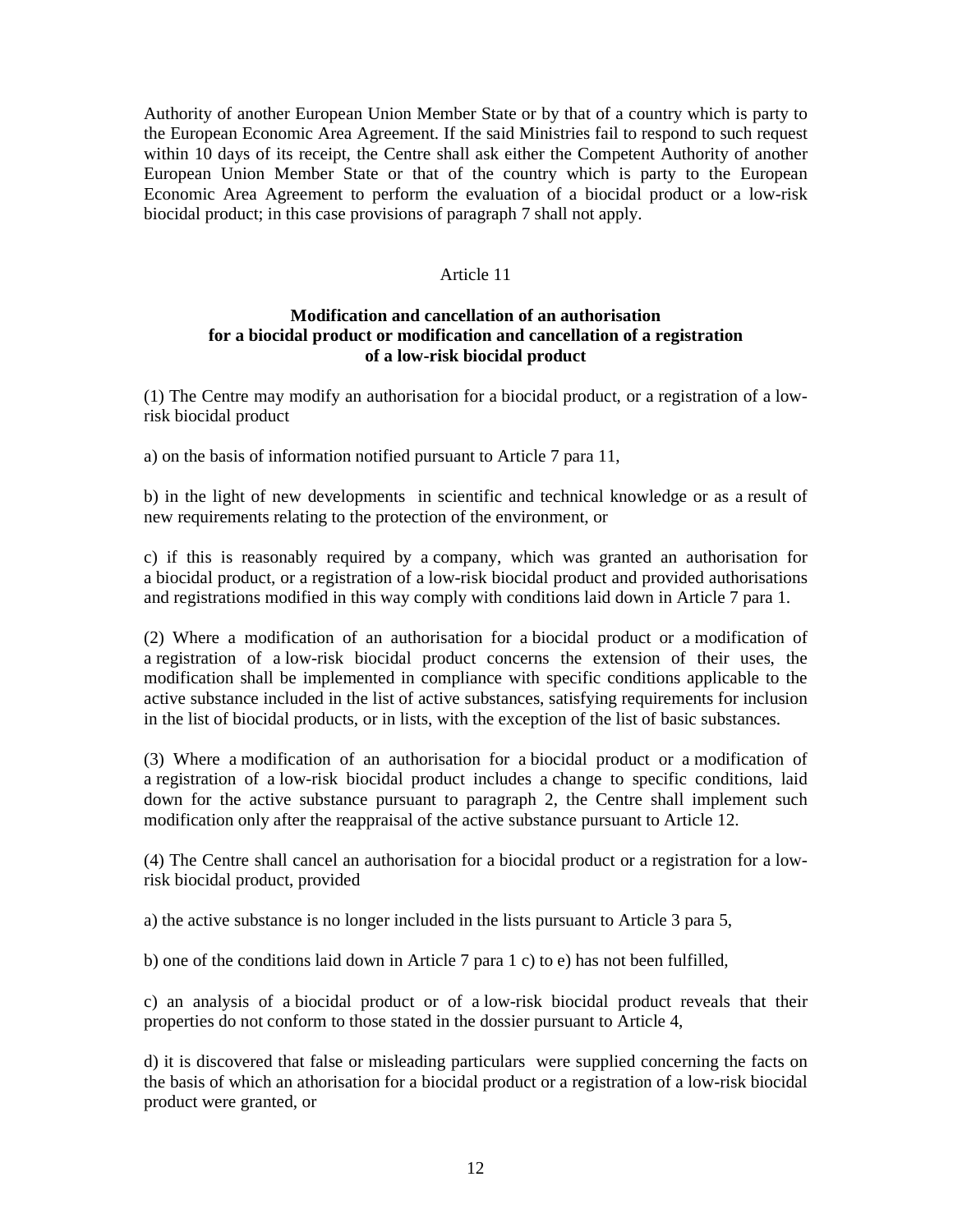e) the company that was granted either an authorisation for a biocidal product or a registration of a low-risk biocidal product, requests so.

(5) When cancelling an authorisation for a biocidal product or a registration of a low-risk biocidal product, the Centre shall set a deadline for the disposal, storage, marketing or use of existing stocks of such product and for the handing back of the cancelled authorisation for a biocidal product or of the cancelled registration of a low-risk biocidal product. The same procedure shall apply to termination of an authorisation for a biocidal product or to that of a registration of a low-risk biocidal product, if a company requests so.

(6) In accordance with procedures laid down in paragraphs 1 or 4, the Centre shall require from the company, which was granted an authorisation for a biocidal product or a registration of a low-risk biocidal product, as well as from the competent ministries pursuant to Article 7 para 5, to forward their respective positions. The company that was granted an authorisation for a biocidal product, or a registration of a low-risk biocidal product, and the competent ministries shall forward their positions to the Centre in writing within 30 days of the request being received. The Centre shall not modify a decision on authorisation for a biocidal product or a decision on registration of a low-risk biocidal product pursuant to paragraph 1 unless it has received consenting positions from the ministries with regard to modification of an authorisation for a biocidal product or to a registration of a low-risk biocidal product, while taking into account the holders position.

(7) The Centre shall communicate its cancellation or modification of a decision on authorisation for a biocidal product or of its cancellation or modification of a decision on registration of a low-risk biocidal product, as well as the reasons for this

a) to the company that was granted such authorisation or registration,

b) to the Slovak Trade Inspection,

c) to customs authorities,

d) to competent authorities of countries which are contracting parties to the European Economic Area Agreement and the European Commission.

(8) An appeal by a company against a decision taken by the Centre in respect of cancellation or modification of an authorisation for a biocidal product or in respect of cancellation and modification of a registration of a low-risk biocidal product shall not result in any dilatory effect.

### Article 12

#### **Procedure for inclusion of active substances in the lists**

(1) The manufacturer or the importer of an active substance who applied to the Centre for the inclusion of an active substance in the lists pursuant to Article 3 para 5 (hereinafter "the applicant") shall be under obligation to supply under conditions pursuant to Article 4

a) basic and additional information on an active substance,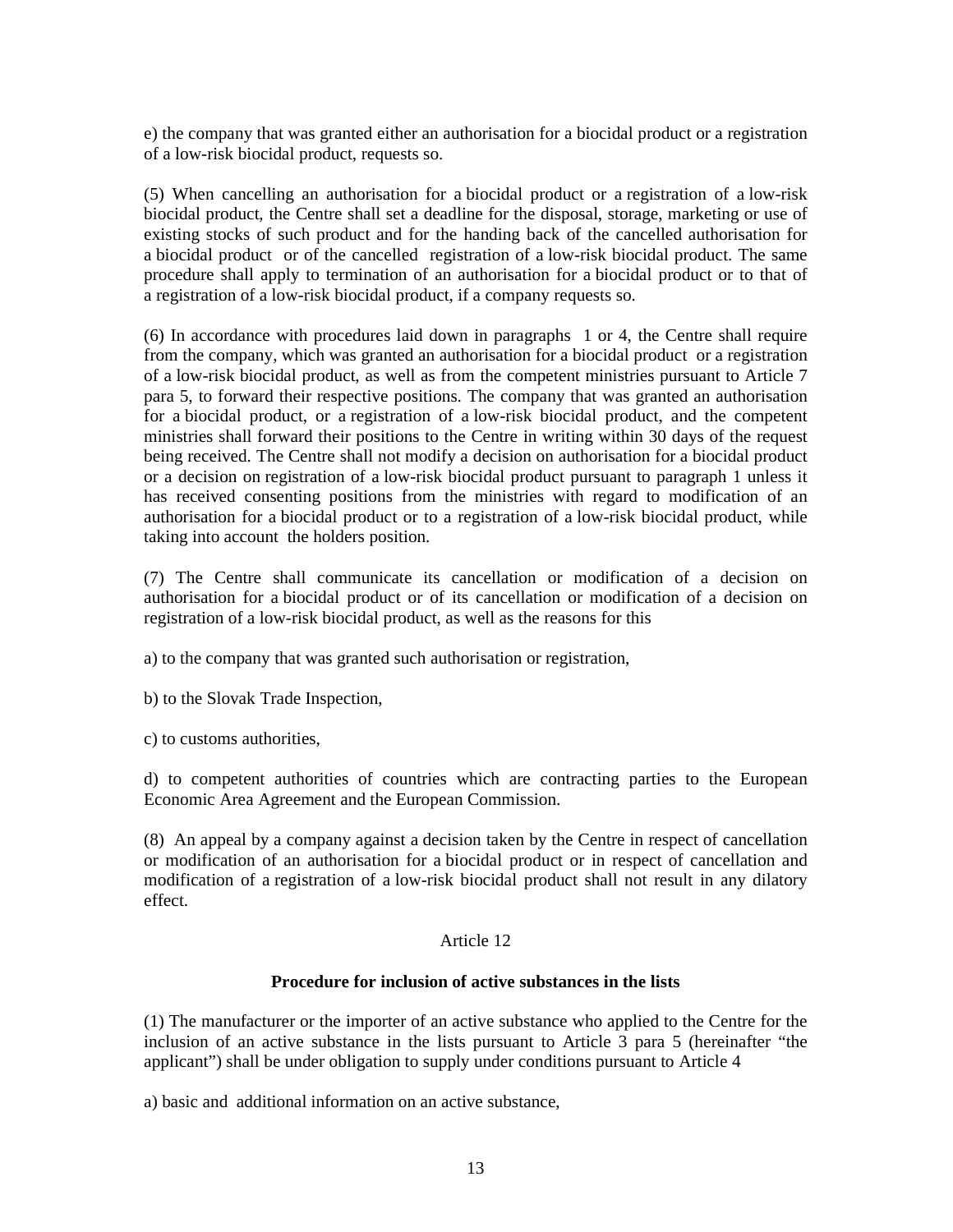b) basic information on at least one biocidal product or one low-risk biocidal product cotaining the active substance, whose inclusion in the list is required.

(2) The Centre may require from the applicant that in cases referred to in paragraph 1 b), in addition to basic information, he should supply additional physical and chemical, toxicological and ecotoxicological data, if it be necessary to evaluate a biocidal product as regards the nature of active substances, biocidal product type or low-risk biocidal product type, method of use and expected exposure of humans, animals and the environment to the active substance contained therein.

(3) The Centre shall consider whether or not the applicant has supplied a full dossier. Provided the dossier is complete and true, the Centre shall forward a summary of the dossier to the other Member States and to the European Commission. Provided the dossier is complete and duly executed, the Centre shall communicate the applicant that it accepts for the dossier to be forwarded to the other Member States and the European Commission. In doing this, it may ask the European Commission that the dossier be evaluated by the competent authority of another Member State within the time period of 10 months of the request being received from the European Commission.

(4) Provided the Centre does not ask the European Commission that the evaluation be carried out by another competent authoritiy of a country which is contracting party to the European Economic Area Agreement, it shall evaluate the dossier itself pursuant to Article 6 no later than within 12 months of its receipt. A copy of the evaluation, together with the proposal as to whether the relevant active substance should or should not be included in the lists shall be sent by the Centre to the applicant, competent authorities of the countries which are contracting parties to the European Economic Area Agreement and to the European Commission.

(5) The Centre shall suspend evaluation of the dossier submitted and require from the applicant to supply additional information in case it becomes apparent such information is necessary to complete the evaluation of the relevant active substance. The period between the suspension of evaluation of the dossier submitted and the receipt of information required shall not be included in the time limit pursuant to paragraph 4. The Centre shall inform the competent authorities of countries which are contracting parties to the European Economic Area Agreement and the European Commission on which grounds the evaluation of the dossier submitted has been suspended.

(6) Paragraph repealed as from 1. February 2006.

(7) Paragraph repealed as from 1. February 2006.

### Article 13

### **Recommendation for the inclusion of an active substances in the lists**

(1) The Centre shall recommend the European Commission, based on current scientific and technical knowledge, to include an active substance in the lists for a period not exceeding 10 years, provided it can be supposed that biocidal products or low-risk biocidal products in which the active substance is present, fulfil the requirements under Article 7 para 1 c) to e).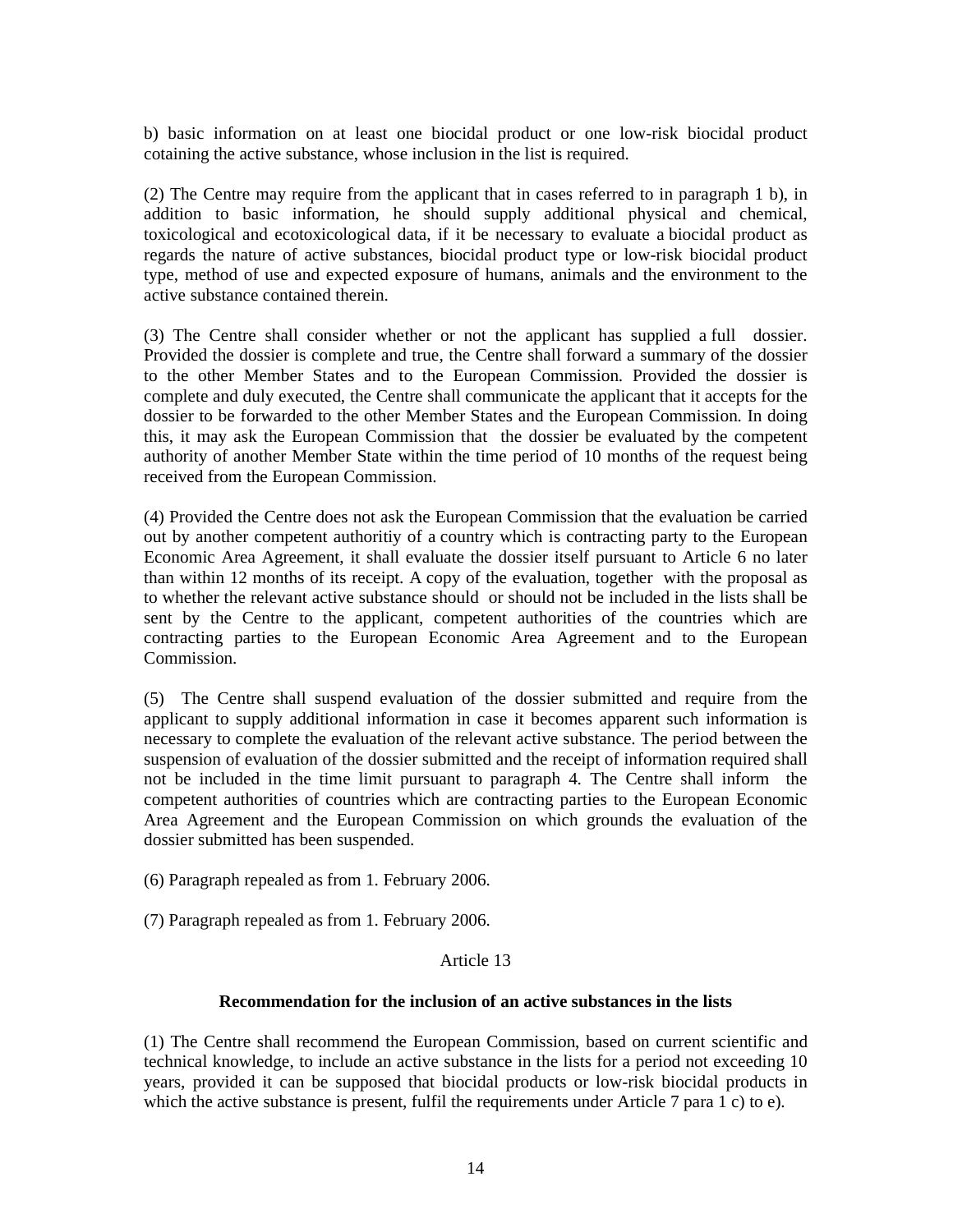(2) The recommendation for inclusion of an active substance in the lists can be made conditional on

a) requirements on the minimum degree of purity of the active substance,

b) determination of the maximum content of certain impurities,

c) determination of the type of biocidal product wherein the active substance may be used,

d) determination of the manner and area of use,

e) designation of the category of users,

f) determination of the acceptable operator exposure level,

g) determination of the acceptable daily intake and of maximum residue limit,

h) determination of the fate and behavior of the active substance in the environment and of its impact on animals,

i) determination of other particular conditions resulting from the evaluation of the dossier submitted.

(3) The Centre shall not recommend the European Commission to include in the lists any active substance which is classified as carcinogenic, mutagenic, toxic for reproduction or sensitising or as bioaccumulative and not readily degradable. A carcinogenic substance, a mutagenic substance, a substance toxic for reproduction, or a sensitising substance, or a substance which is bioccumulative or does not readily degrade may be included in the list referred to in the first sentence only with reference to the concentration ranges 8) within which the substance can be used.

(4) Recommendations for the inclusion of an active substance in the lists pursuant to paragraph 1 shall be limited to the types of biocidal products stated in Annex 1 for which a dossier has been submitted in accordance with Article 12 para 1 b).

(5) The inclusion of an active substance in the lists pursuant to paragraph 1 may be renewed on one or more occasions for periods not exceeding 10 years. The initial inclusion, as well as any renewed inclusion, may be reviewed at any time, provided either the Centre or the European Commission acquires information indicating that any of the conditions laid down in paragraphs 1 to 3 are no longer satisfied.

(6) The Centre shal either not apply for an active substance to be included in the lists pursuant to paragraph 1 or shall cancel its decision on inclusion in the lists referred to in paragraph 1 if

a) the evaluation carried out in accordance with Article 12 para 4 shows that under normal conditions under which it may be used, a biocidal product containing the active substance may pose a risk to human and animal health and to the environment, or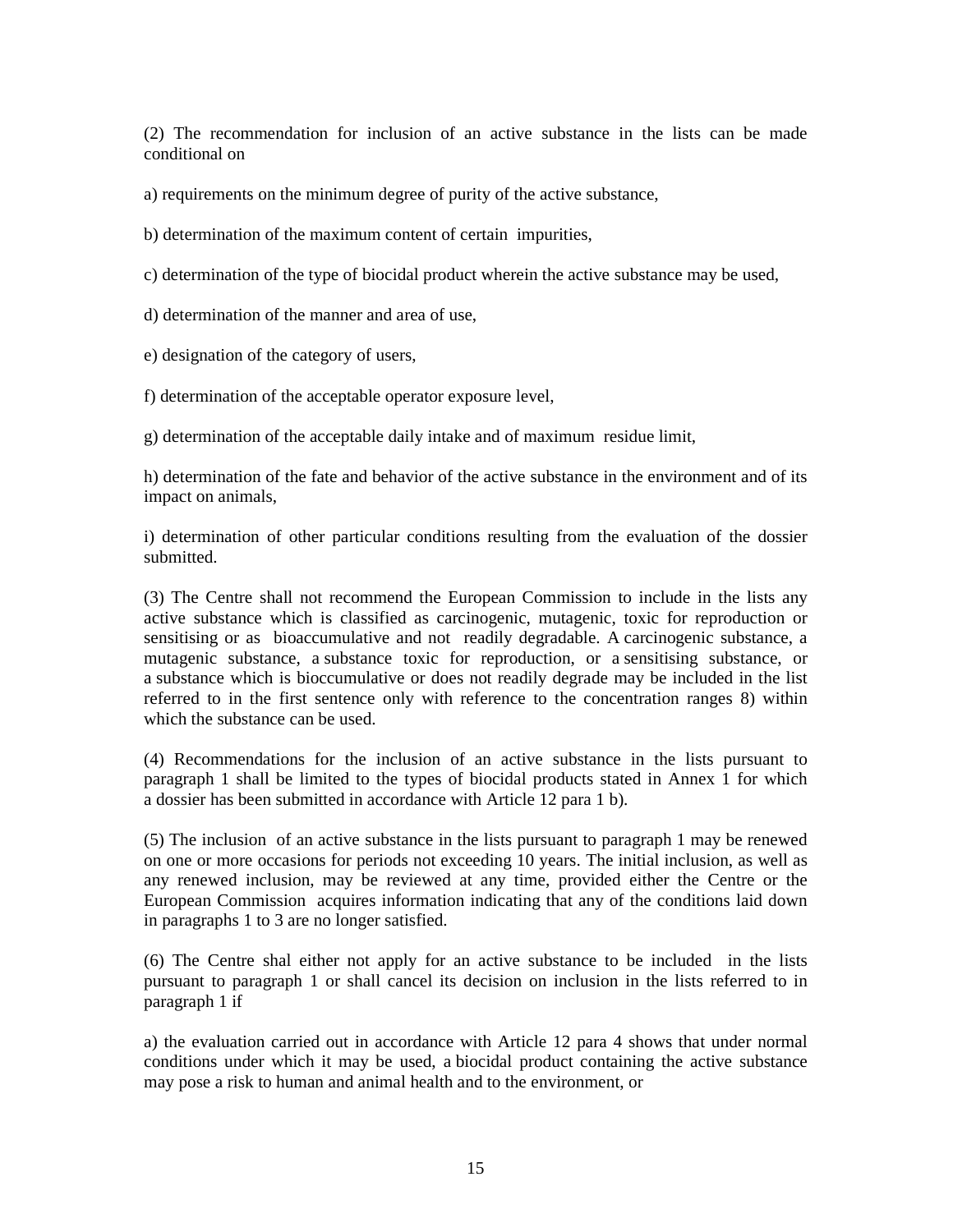b) there is another active substance in the lists, with the exception of the list of basic substances, which presents a significantly lower risk than the original substance to human and animal health or the environment.

(7) The Centre shall not recommend the inclusion of an active substance in the lists pursuant to paragraph 1, if an alternative substance or substances pursuant to paragraph 6 have already been included in the lists and these present similar or lesser effect on the target organism without significant economic and practical disadvantages for the user and without an increased risk to human and animal health and the environment. This decision shall be sent by the Centre to competent authorities of countries which are contracting parties to the European Economic Area Agreement and to the European Commission.

(8) To apply procedure under paragraphs 6 and 7, the following conditions must be observed:

a) the chemical diversity of active substances should be adequate to minimise occurance of resistence in the target organism,

b) these procedures shall apply only to the active substances present in a biocidal product or in a low- risk biocidal product of the same type,

c) the level of risk to human and animal health or to the environment under the normal conditions of use of an active substance, which is either refused for entry or removed from a list, shall be significantly higher,

d) it will be possible to acquire experience form use in practice, if it is not already available.

### Article 14

### **Research and development**

(1) A biocidal product or a low-risk biocidal product, unauthorised or unregistered by the Centre, and an active substance, not complying with requirements laid down in Article 8 paras 1 and 2, may be introduced on the market for the purposes of research and development and the conduct of tests and experiments 22), which are necessary with respect to making an application pursuant to Article 12.

(2) The companies conducting research and development for the purposes of making an application pursuant to Articles 4 and 12, or a notification pursuant to Article 8 shall be under obligation to maintain for the whole period during which tests and experiments are conducted, as well as for the period of 15 years following their completion, records of a biocidal product or of a low-risk biocidal product, or of the active substance present therein, including

a) their identity and identity of the active substance,

b) information concerning labelling and quantities supplied, names and adresses of companies that received a biocidal product or a low risk biocidal product or the active substance,

c) all available data on possible effects of a biocidal product or of a low-risk biocidal product or of the active substance on human and animal health or impact on the environment.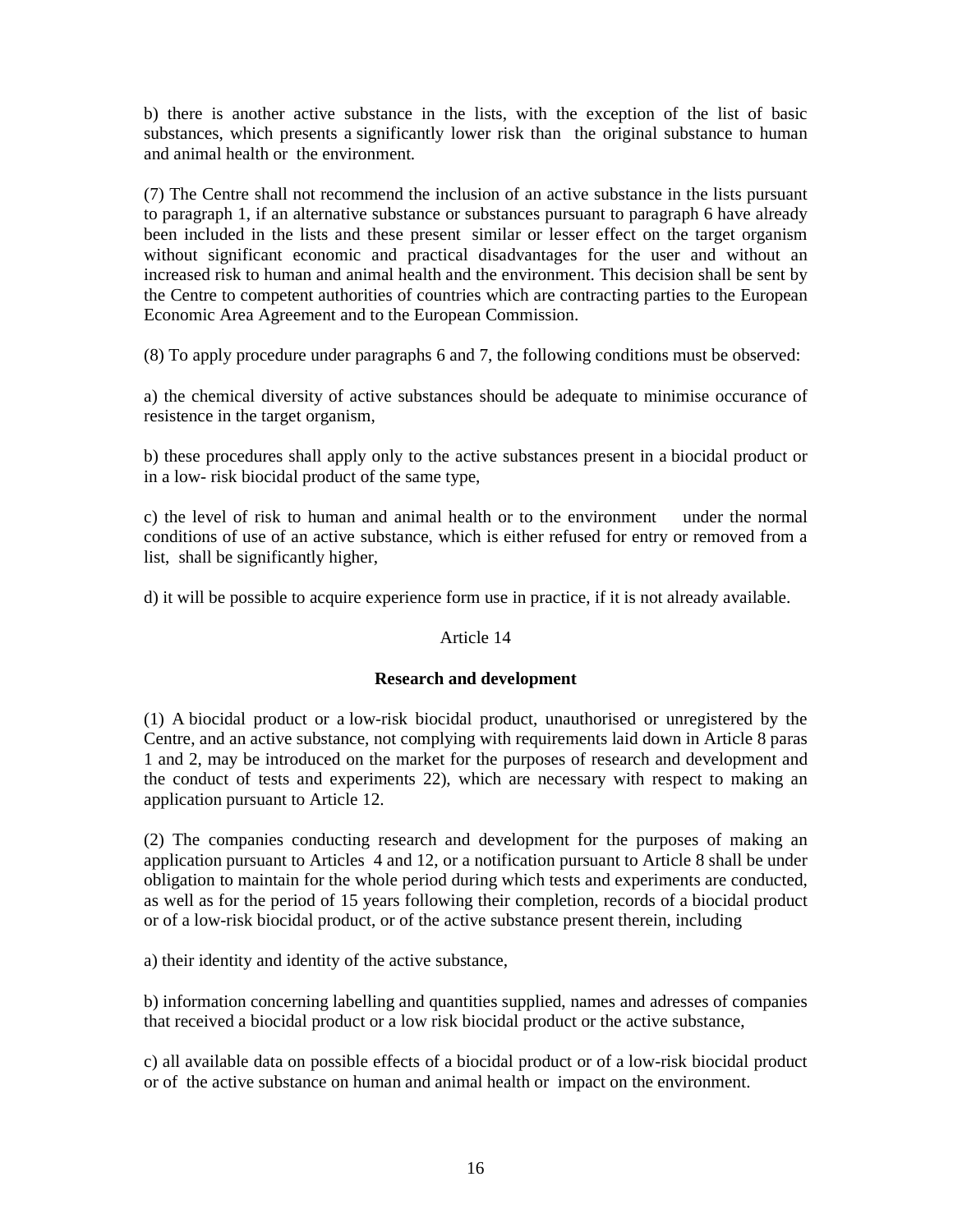(3) If requested so by the Centre, the companies conducting research and development shall supply to the Centre without delay records pursuant to paragraph 2.

(4) The companies carrying out research and development shall be under obligation to notify to the Centre the data referred to in paragraph 2, together with information on the completion of research and development in respect of a biocidal product or a low-risk biocidal product or an active substance and on any transfer of property rights thereto.

(5) Where the tests and experiments may result in a release into the environment of a biocidal product or of a low-risk biocidal product or of an active substance, the company carrying out research and development, or intending to undertake tests and experiments, must apply the Centre for an authorisation to carry out these tests and experiments and submit data necessary for the evaluation of the application, and imposition of conditions in order to reduce to an acceptable level adverse influence such tests and experiments that may have on the environment.

(6) The Centre may either prohibit to carry out tests and experiments or impose certain restrictions on them, if it discovers they present a risk to human and animal health and the environment; appeals against such prohibition of tests and experiments shall result in no dilatory effects.

(7) Before deciding on the possibility of undertaking tests and experiments pursuant to paragraph 5 and prior to taking a decision pursuant to paragraph 6, the Centre shall ask for positions in writing from the Ministry of Health Service, Ministry of the Environment and the Ministry of Land Management. The said ministries shall forward to the Centre in writing their positions concerning the possible conduct of tests and experiments pursuant to paragraph 5 and procedure pursuant to paragraph 6 within 30 days of the request being received. The Centre shall not authorise the tests or experiments under paragraph 5 unless the positions sent by the ministries are consenting.

### Article 15

### **Confidentiality**

(1) The applicant pursuant to Articles 4 and 12 and the companies making a notification pursuant to Article 8 may indicate to the Centre which information contained in the dossier should not be disclosed to third persons, and apply to the Centre in writing to treat such information as confidential 23).

(2) The Centre shall take a decision in respect of confidentiality of information on the basis of applications made in accordance with paragraph 1. Confidentiality shall not apply to:

a) information referred to in Article 4 para 2 a) and b),

b) names and concentrations of active substances present in a biocidal product or in alow-risk biocidal product, and to names of biocidal products and low-risk biocidal products,

c) names of substances present in a biocidal product or in a low-risk biocidal product which are regarded as dangerous and contribute to the classification of the product,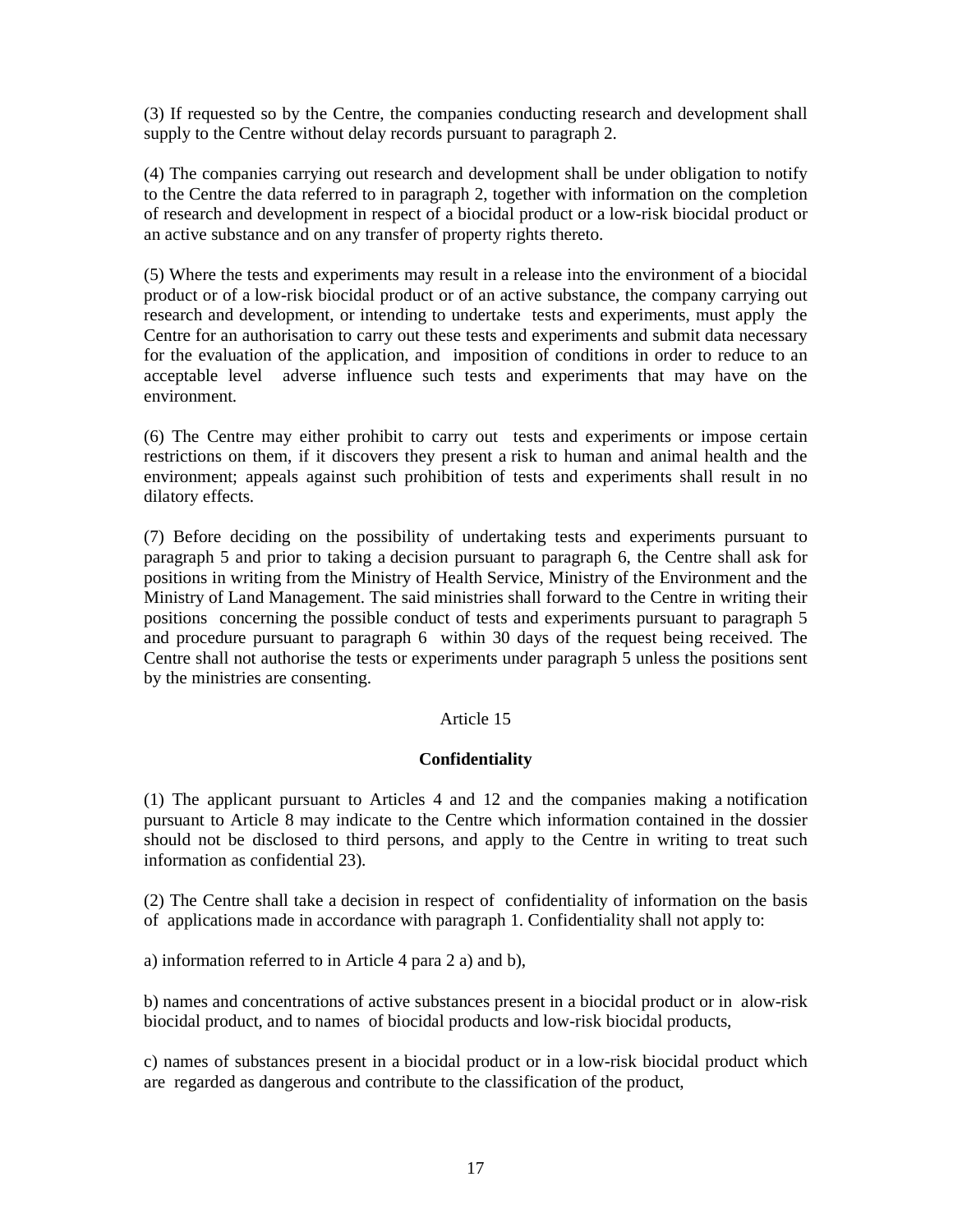d) physical and chemical data concerning a biocidal product or a low-risk biocidal product or an active substance, to the exclusion of identification numbers, chemical formulae and chemical terms of other substances contained threin, such as those set out under b) and c),

e) methods of rendering a biocidal product or a low-risk biocidal product or an active substance and their packaging harmless,

f) a summary of the results of tests to establish an active substance´s or a biocidal product´s or a low-risk biocidal product´s efficacy and effects on humans, animals and the environment,

g) precautions to reduce dangers from handling, storage, transport and use of a biocidal product, or a low-risk biocidal product or an active substance,

h) safety data sheets,

i) methods of analysis,

j) procedures to be followed and measures to be taken in case of spillage or leakage of a biocidal product or a low-risk biocidal product or an active substance,

k) first aid and medical advice to be given in case of injury to persons using a biocidal product or a low-risk biocidal propduct or an active substance.

(3) Confidential information may be disclosed only to:

a) persons evaluating a biocidal product or a low-risk biocidal product or an active substance (Article 6 para 2),

b) the Toxicological and Information Centre of the Clinic of Occupational Medicine and Toxicology,

c) customs authorities and the Slovak Trade Inspection,

d) the competent authorities of countries which are contracting parties to the European Economic Area Agreement and the European Commission.

(4) Persons referred to in paragraph 3 may not disclose or make accessible to other persons information, indicated by the applicant or the companies as confidential pursuant to paragraph 1.

(5) Where the applicant or the companies themselves make public previously condifential information they must inform the Centre thereof.

#### Article 16

### **Provision of information to the second applicant and to subsequent applicants**

(1) The Centre shall not use information supplied by an applicant (Articles 4 and 12) or by a company (Article 8) for the benefit of another applicant unless these persons have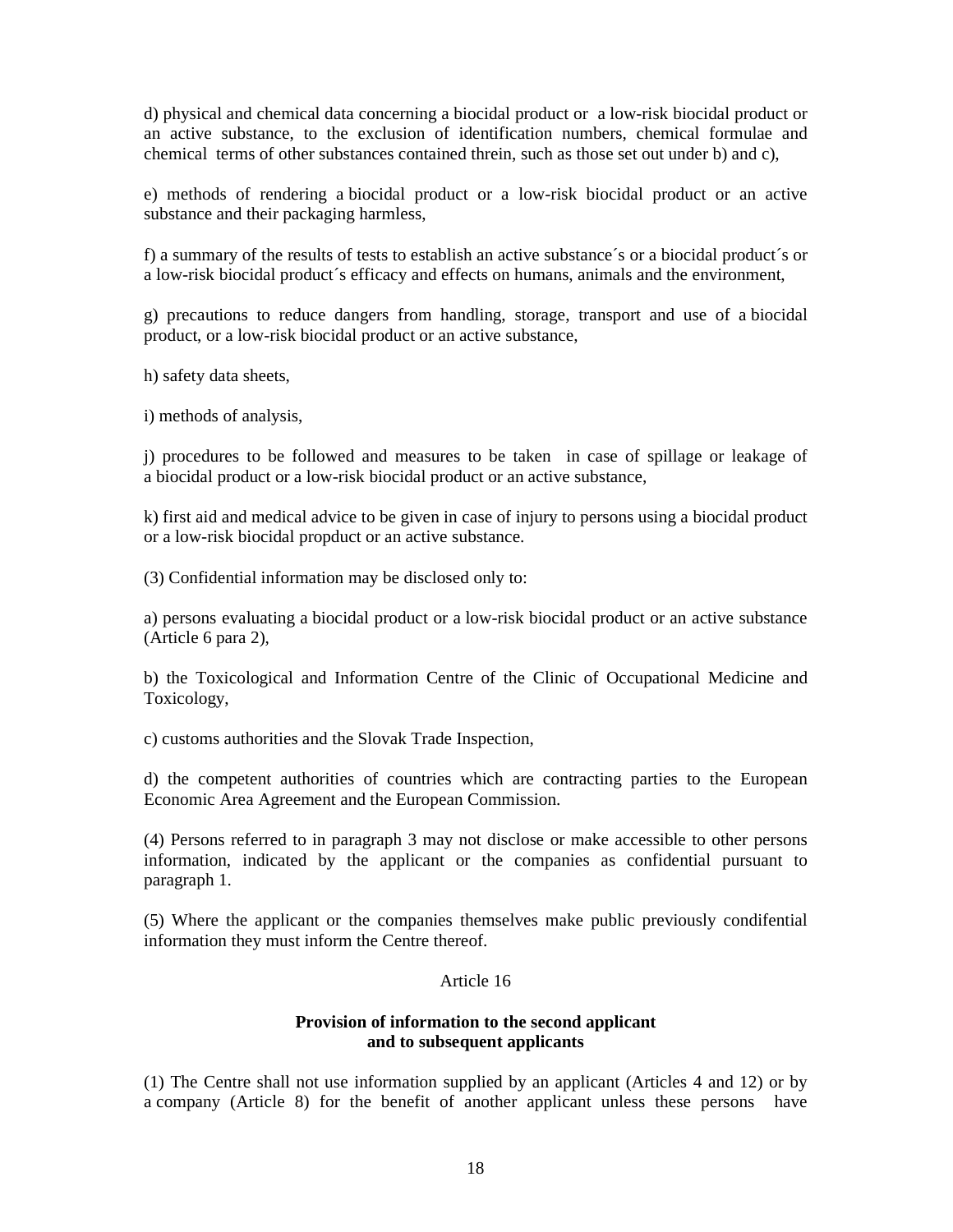submitted the first applicant's or company's agreement in writing allowing to use such information.

(2) Without an agreement in writing from the first applicant or company, the Centre shall not use for the benefit of another applicant or company any information

a) concerning an active substance which was not present on the market before the 14 May 2000 and is included in the list of active substances, satisfying requirements for inclusion in the list of biocidal products, or in the lists, with the exception of the list of basic substances for a period of less than 15 years since its first entry on the lists,

b) concerning an active substance which was not present on the market before 14 May 2000

1. for a period, as laid down by a specific statutory regulation 24) applicable to confidentiality of information on active substances, and by 14 May 2010 at the latest,

2. for a period of 10 years since the first entry of an active substance in the lists, with the exception of the list of basic substances,

c) concerning a biocidal product which was not present on the market before 14 May 2000 and was authorised or registered less than 10 years ago,

d) concerning a biocidal product which was not present on the market before 14 May 2000 and contains one or more identified active substances

1. for a period, as laid down by a specific statutory regulation 24), and by 14 May 2000 at the latest,

2. for a period of 10 years since the first entry of an active substabce present in a biocidal product in the lists, with the exception of the list of basic substances,

e) concerning existing active substances notified as basic substances, for the purposes of modification of an authorisation or registration under Article 11, or renewal of the entry or modification of requirements for entry of an active substance in the list pursuant to Article 13, if renewed less than 5 years ago; this is without prejudice to the obligation of complying with time limits laid down under a) to d).

### Article 17

### **Information exchange**

(1) Within 30 days from the end of each quarter the Centre shall inform other Member States and the European Commission of all biocidal products or low-risk biocidal products, which have been either authorised or registered or which had their authorisation or registration refused, cancelled, modified or renewed, indicating:

a) name and address of the company that was granted an authorisation for a biocidal product, or a registration of a low-risk biocidal product,

b) name of the biocidal product or the low-risk biocidal product,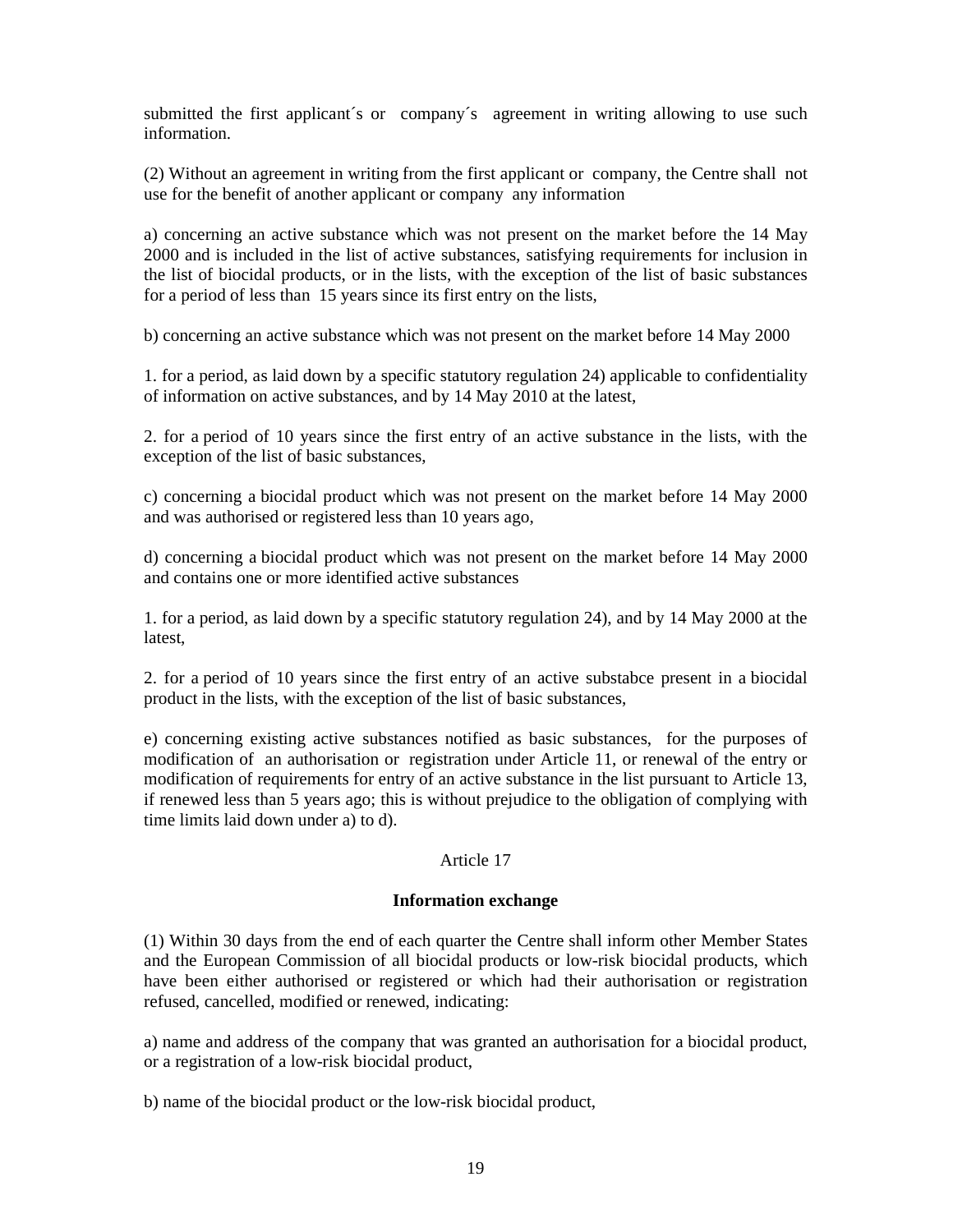c) name and amount of active substances and dangerous substances present in a biocidal product or in a low-risk biocidal product, and classification thereof,

d) type of biocidal product or low-risk biocidal product, and use or uses for which they are authorised or registered,

e) type of formulation for a biocidal product or a low-risk biocidal product (powders, liquid concentrates, granules, etc.),

f) determined limits on residues,

g) conditions of an authorisation for a biocidal product or of a registration of a low-risk biocidal product, and where relevant, reasons for their restricted use, modification or cancellation,

h) indication as to whether the product is a special type of biocidal product or low-risk biocidal product or whithin frame formulation.

(2) On an annual basis, the Centre shall draw up a list of published decisions on authorisation for biocidal products and a list of published decisions on registration of low-risk biocidal products in the territory of the Slovak Republic and shall communicate those lists to the competent authorities of countries which are contracting parties to the European Economic Area Agreement and the European Commission.

(3) Provided the Centre receives a summary of the dosiers in accordance with Article 8 para 3 or Article 12 para 3 and comes to the conclusion that the dossiers are incomplete or untrue, it shall notify this fact without delay to the competent authority of the country which is contracting party to the European Economic Area Agreement, responsible for the evaluation of the dossiers and to the competent authorities of other Member States and the European Commission.

### **PART THREE**

### **CLASSIFICATION, PACKAGING, LABELLING AND NOTIFICATION OF POISONING AND INSPECTION RESULTS**

#### Article 18

#### **Classification**

Biocidal products and low-risk biocidal products which do not contain microorgamisms as an active substance, shall be classified in accordance with a specific statutory regulation 9).

Article 19

### **Packaging**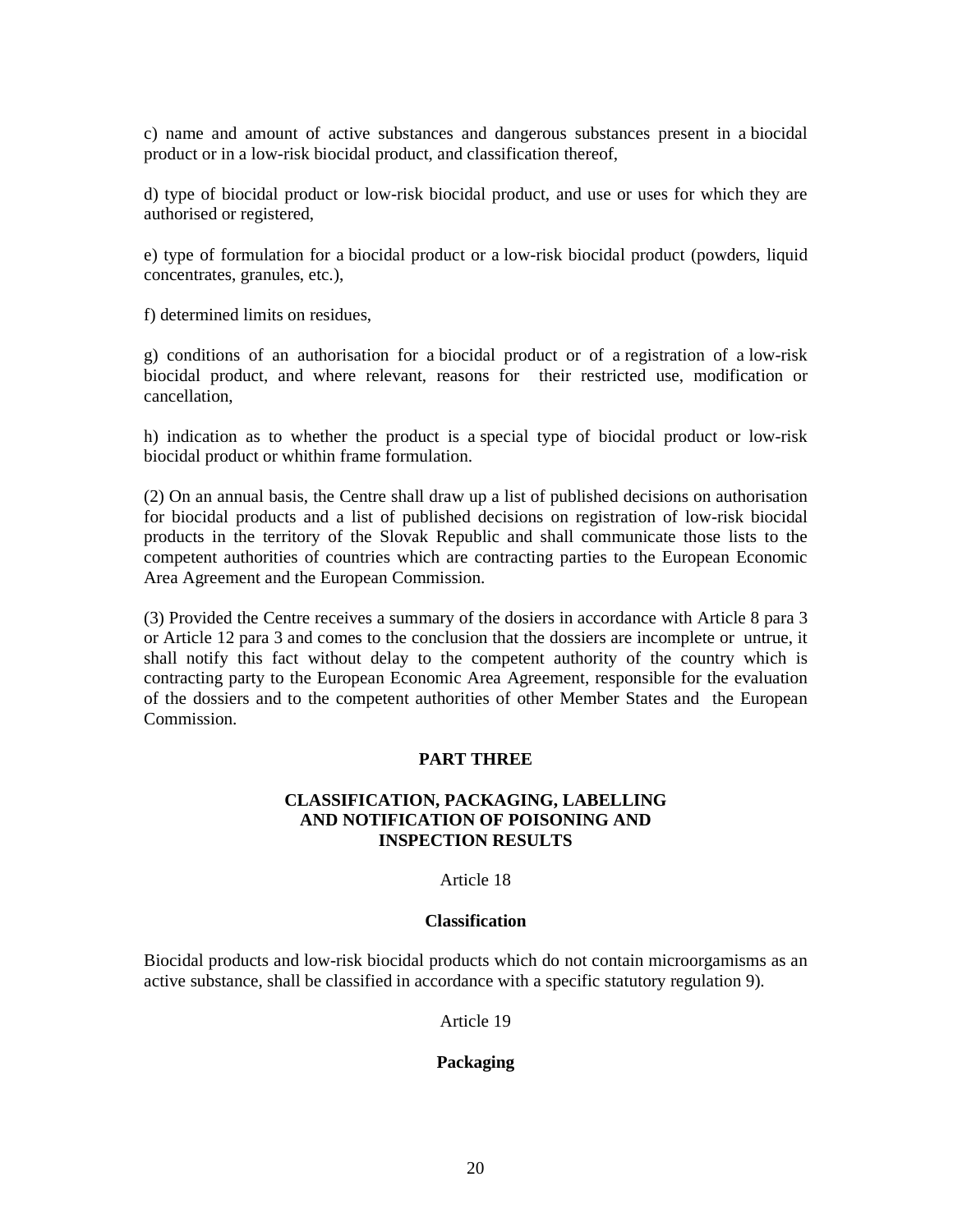Biocidal products and low-risk biocidal products shall be packaged in accordance with a specific statutory regulation 25).

### Article 20

### **Labelling**

(1) Packaging of biocidal products and low-risk biocidal products shall be labelled in accordance with a specific statutory regulation 25); the label must show clearly, legibly, indelibly and in the official language 14) the following:

a) the identity of every active substance and its concentration in metric units 26),

b) the authorisation number, registration number or notification number under which a biocidal product has been authorised, a low-risk biocidal product registered or a biocidal product notified,

c) the type of biocidal product or low-risk biocidal product (water dispersible powder, emulsifiable concentrate, granulate, etc.),

d) the uses for which a biocidal product has been authorised or a low-risk biocidal product registered (wood preservative, disinfectant, etc.),

e) directions for use and the dose rate, expressed in metric units, for each use,

f) side effects (direct or indirect),

g) first aid instructions,

h) if the biocidal product or the low-risk biocidal product is accompanied by a leaflet, the sentence "Read attached instructions before use",

i) directions for safe disposal of a biocidal product or a low-risk biocidal product, and of their packagings, where relevant, any prohibition on reuse of packaging,

j) biocidal product or low-risk biocidal product batch number or designation, and the expiry date relevant to normal conditions of storage,

k) period of time needed for the biocidal effect and

l) other information, if needed due to the product´s properties and uses, in particular

1. categories of users, for professional use and consumer use,

2. information on any specific danger to the environment in case of animals, and measures to be taken to avoid contamination of water,

3. information necessary with respect to protection of workers from risks related to exposure to microorganisms at work, in case of biocidal products containing microorganisms.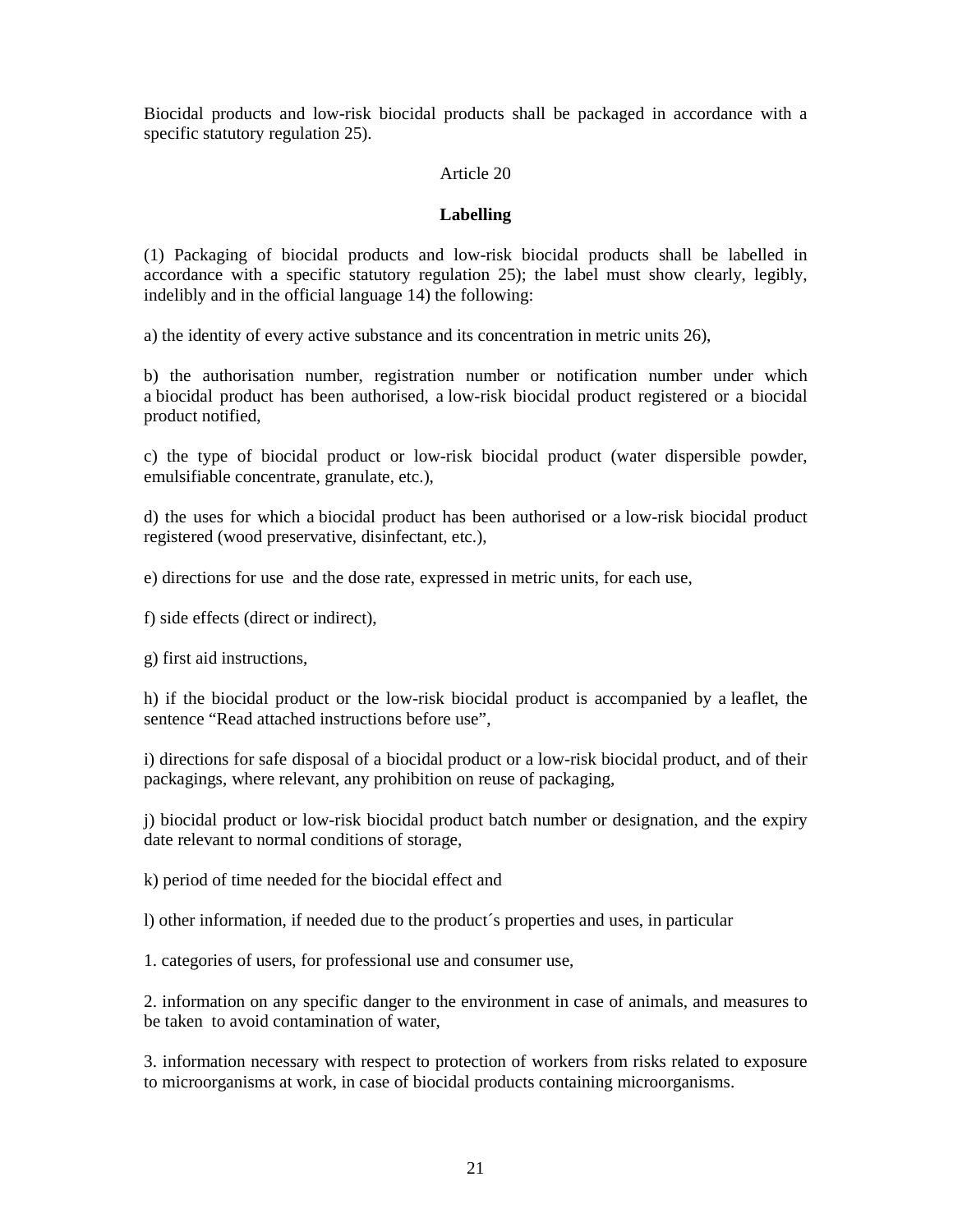(2) Information referred to in para 1 c), e), f), i), j), k) and 1 2. may be indicated not only on the packaging but likewise on leaflets to be transmitted to every buyer.

(3) The packaging of biocidal products and accompanying leaflets shall not carry indications "low-risk product", "non-toxic", "harmless", "harmless to the environment", or any similar indications to the effect that a biocidal product is not dangerous.

(4) Where biocidal products such as rodenticides, avicides, molluscicides, insecticides, acaricides and other preparations intended for control of other arthropods are at the same time subject to classification, packaging and labelling in accordnace with a specific statutory regulation 27), they may be packaged and labelled in accordance with such specific regulation in so far as this does not conflict with conditions applying to authorisation of biocidal products or registration of low-risk biocidal products according to this Act.

(5) The obligation to label the packaging in the official language 13) shall not exclude the possibility of simultaneous labelling in other languages.

### Article 21

### **Promotion and Advertising**

(1) When advertising 28) a biocidal product or a low-risk biocidal product, the companies must indicate the sentence "Use biocides safely. Always read the label and product information before use". In relation to the whole advertisement, the sentences shall be clearly distinguishable by size and character shape. The word "biocides" may be replaced with a more specific description, such as "wood preservatives", "disinfectants", "anti-fouling products", etc.

(2) The advertising materials shall not mention information: "low-risk biocidal product", "non-toxic", "harmless", "harmless to the environment" and shall not mislead 29) the potential user.

### Article 22

#### **Notification of poisoning and notification of inspections**

(1) Notification of poisoning caused by biocidal products or low-risk biocidal products or active substances shall be carried out in accordance with a specific statutory regulation 30).

(2) Every year by 31 August, the Ministry of Interior of the Slovak Republic, Ministry of Defence of the Slovak Republic and Ministry of Transport, Posts and Telecommunications of the Slovak Republic shall forward to the Ministry of Health Serivce of the Slovak Republic reports of cases of poisoning caused by biocidal products or low-risk biocidal products.

(3) Every year by 30 September, the Ministry of Health Service shall forward to the Centre a summary report on the cases of poisoning caused by biocidal products and low-risk biocidal products. The reports received shall be incorporated into the summary report pursuant to paragraph 2.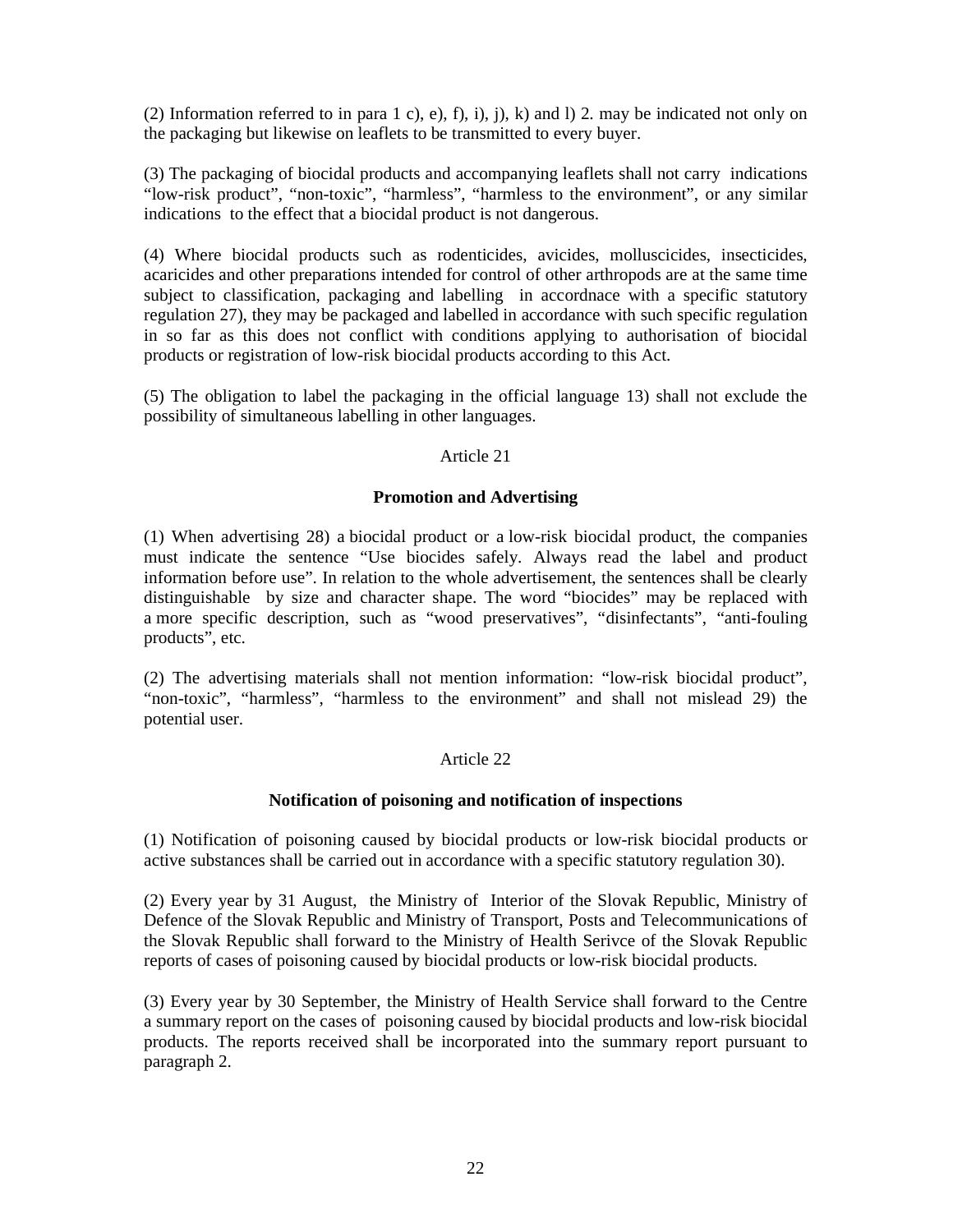(4) Every year by 30 September, the Slovak Trade Inspection shall forward to the Centre a report on breaches of obligations in connection with the placing on the market of biocidal products or low-risk biocidal products it may discover.

(5) From the date the Treaty on accession of the Slovak Republic to the European Union comes into force, every three years by 30 November, the Centre shall forward to the European Commission a summary report on compliance with this Act and on cases of poisoning caused by biocidal products and low-risk biocidal prducts.

### **PART FOUR**

### **STATE ADMINISTRATION AND IMPOSITION OF SANCTIONS**

### Article 23

### **State Administration**

State administration in the field of the placement on the market of biocidal products and lowrisk biocidal products shall be executed by:

a) Ministry of Health Service,

b) Ministry of the Environment,

c) Ministry of Land Management,

d) Ministry of Economy,

e) Slovak Trade Inspection,

f) customs authorities,

g) the Centre.

### Article 24

#### **Ministry of Health Service**

The Ministry of Health Service

a) shall communicate to the Centre its position in respect of authorisations for biocidal products and registrations of low-risk biocidal products as regards protection of human and animal health,

b) shall communicate to the Centre its position in respect of the evaluation of efficacy of human hygiene biocidal products and disinfectants,

c) shall maintain records of cases of poisoning caused by biocidal products and low-risk biocidal products and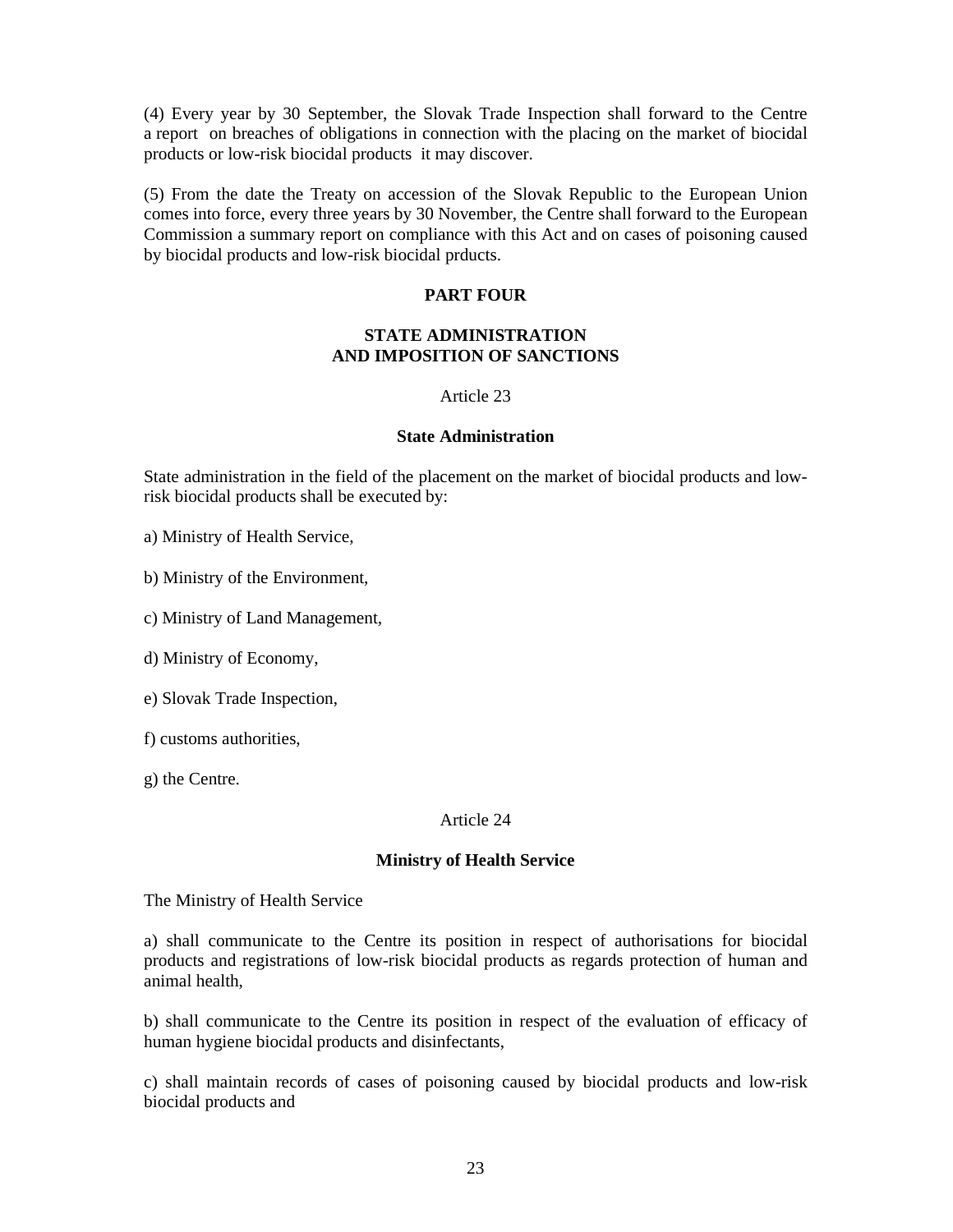d) shall communicate to the Centre its positions in accordance with Article 6 para 5 and Article 10 para 7.

#### Article 25

#### **Ministry of the Environment**

The Ministry of the Environment shall communicate to the Centre its position in respect of

a) authorisations for biocidal products or registrations of low-risk biocidal products,

b) proceedings undertaken by the Centre pursuant to Article 6 para 5 and Article 10 para 7,

as regards protection of the environment.

### Article 26

#### **Ministry of Land Management**

The Ministry of Land Management shall communicate to the Centre its position in respect of

a) authorisations for biocidal products or registrations of low-risk biocidal products,

b) proceedings undertaken by the Centre pursuant to Article 6 para 5 and Article 10 para 7,

as regards protection of animals.

### Article 27

#### **Ministry of Economy**

The Ministry of Economy

a) shall manage state administration in the field of the placement on the market of biocidal products or low-risk biocidal products,

b) shall be an appeals authority in the matters decided on by the Centre.

### Article 28

#### **Slovak Trade Inspection**

The Slovak Trade Inspection shall be an inspection authority in accordnace with a specific statutory regulation 31). In making inspections the Slovak Trade Inspection

a) shall supervise compliance with provisions of this Act by companies,

b) shall impose penalties in connection with administrative offences under this Act,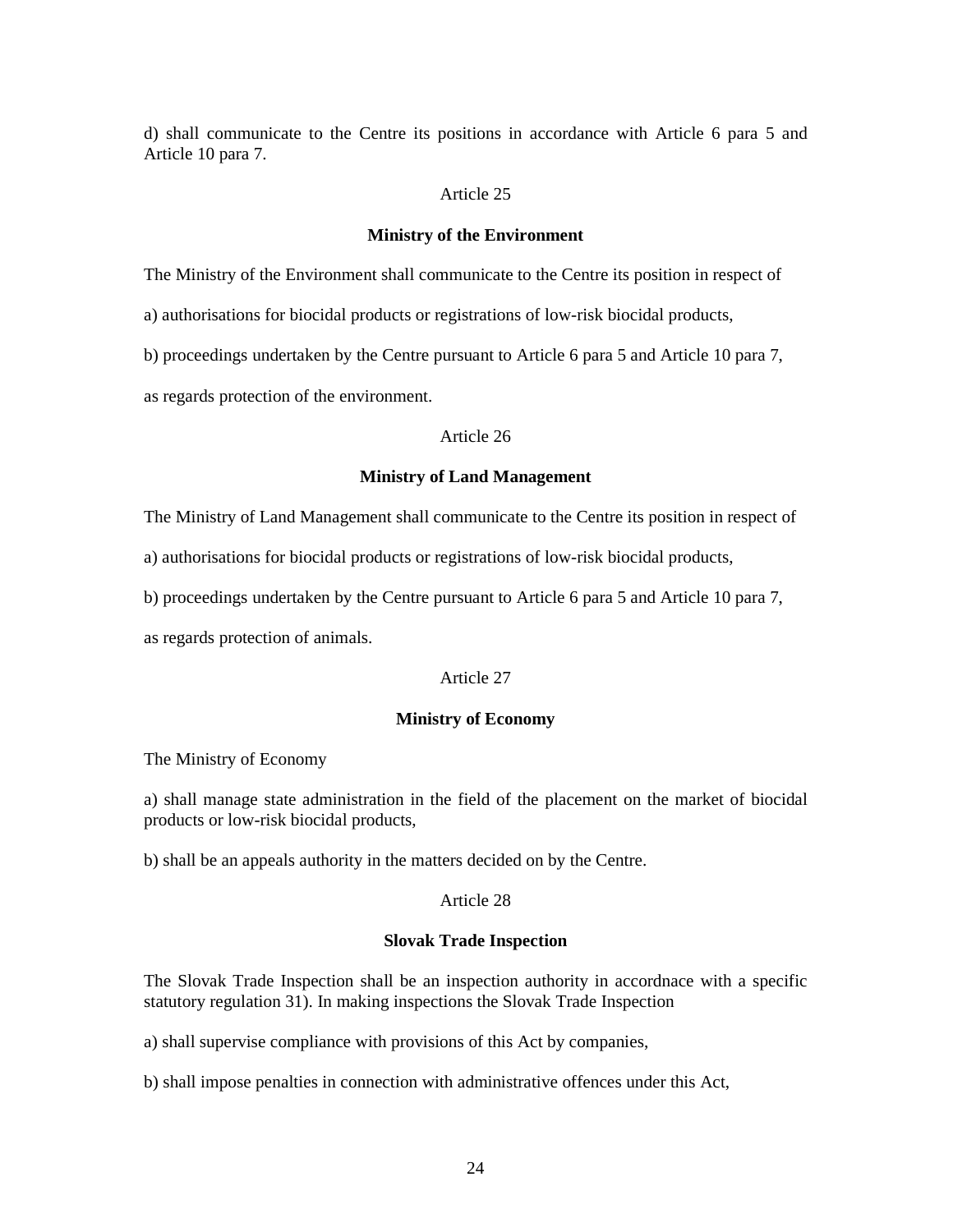c) may impose, in conjunction with the Centre [Article 30 h)], on companies that have placed on the market a biocidal product or a low-risk biocidal prodduct contrary to this Act either to withdraw at their own costs the biocidal product or low-risk biocidal product or active substance from the market or render them harmless or proceed in accordance with Article 11 para 5,

d) may itself proceed pursuant to c), and at the costs to be covered by whoever may have committed irregularities, where there is an immediate risk posed to human and animal health and the environment,

e) shall inform its superior bodies, the Centre and companies of the experience it may acquire from inspections,

f) every year by 30 September it shall forward to the Centre a report on breaches of obligations connected with the placing on the market of biocidal products and low-risk biocidal prducts, it may discover.

### Article 29

### **Customs Authorities**

The customs authorities shall not release an imported biocidal product into proposed circulation 10) without the relevant decision on authorisation for a biocidal product or without the relevant decision on registration of a low-risk biocidal product or a importer´s declaration in writing to the effect that the relevant biocidal product or low-risk biocidal product is intended exclusively for the purposes of research and development or for testing purposes. The companies shall be under obligation to state in their customs declaration authorisation number or registration number, under which the Centre has such products registered. In case of any doubts customs authorities may ask the Centre to provide professional assistance.

### Article 30

### **The Centre**

The Centre

a) shall issue decisions on authorisations for biocidal products and registrations of low-risk biocidal products, as well as decisions on modifications or cancellations of decisions regarding authorisations for biocidal products and registrations of low-risk biocidal products, maintaining all the relevant dossiers for a period of 15 years,

b) shall receive applications for inclusion of active substances in the lists, with the exception of lists of basic substances,

c) shall evaluate the dossiers submitted pursuant to a) as regards protection of human and animal health and the environment,

d) shall forward to customs authorities copies of decisions on authorisations for biocidal products or those on registrations of low-risk biocidal products, as well as possible modifications or cancellations thereof,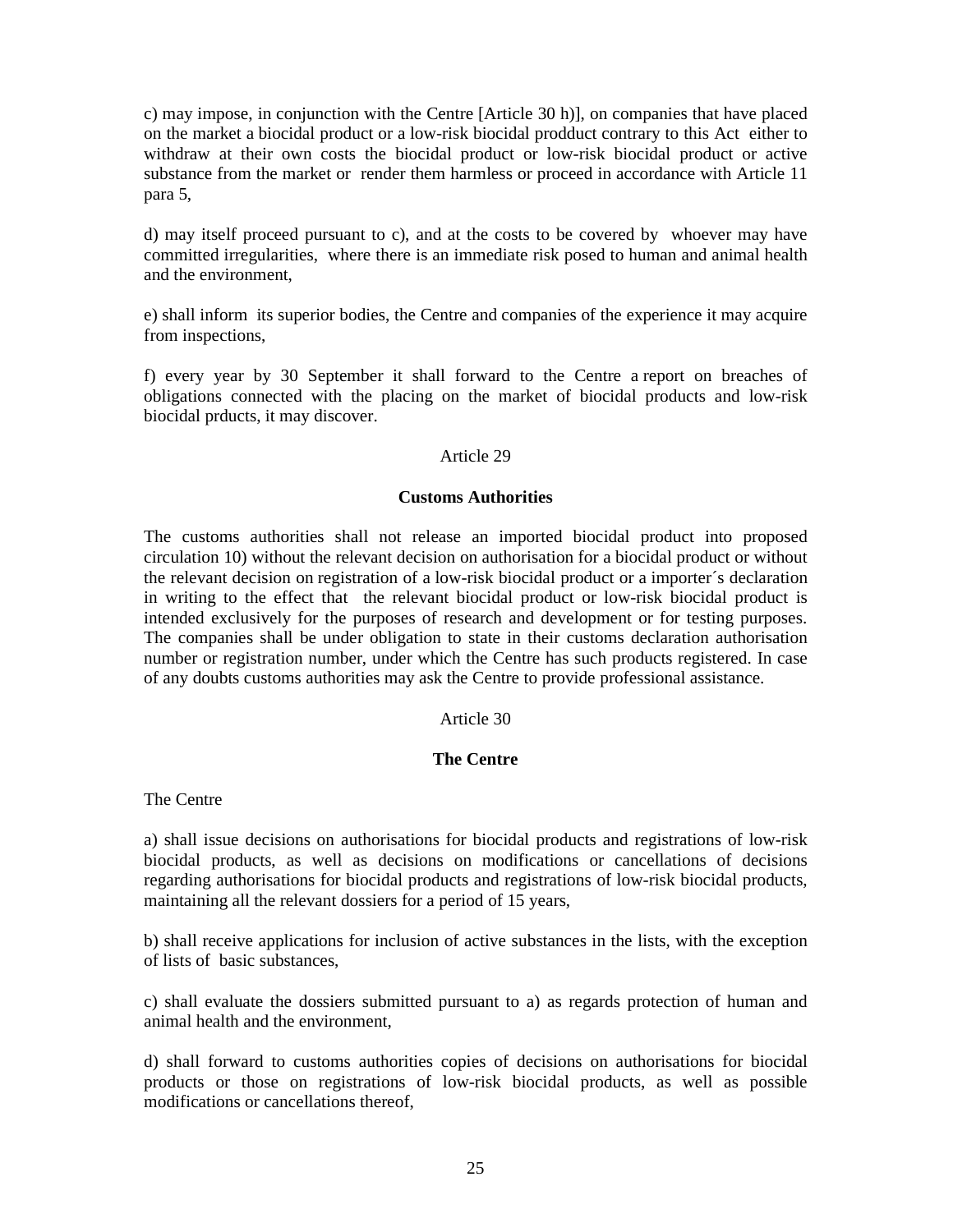e) shall maintain records of authorised biocidal products and registered low-risk biocidal products, publishing the list thereof,

f) shall designate frame formulations of biocidal products in accordance with Article 7 para 9,

g) shall receive notifications under Article 14 para 4 and issue decisions pursuant to Article 14 paras 5 and 6,

h) shall act in conjunction with the Slovak Trade Inspection pursuant to Article 28 c),

i) shall ensure international information exchange under this Act with competent authorities of countries which are contracting parties to the European Economic Area Agreement and the European Commission,

j) participates in the assessment of active substances in accordance with specific statutory regulations 31a),

k) provides for the assessment of active substances for which it is rapporteur and cooperates with the applicant in their assessment in accordance with specific statutory regulations 31a),

l) submits applications to the European Commission, regarding extension of the period for placing on the market of those biocidal active substances which must be inevitably used in accordance with a specific statutory regulation 31b).

### Article 30a

# **Assessment and Evaluation Charges**

(1) Assessment of submitted dossiers for completeness pursuant to Article 12, paragraph 3 for

a) the first combination of an active substance and the type of product for active substances fulfilling criteria for inclusion among biocidal products or for low-risk substances fulfilling criteria for inclusion among low-risk biocidal products … 33 200.00 Euro,

b) any additional combination of an active substance and the type of product for active substances fulfilling criteria for inclusion among biocidal products or for low-risk substances fulfilling criteria for inclusion among low-risk biocidal products … 8 300.00 Euro.

(2) Active substance evaluation pursuant to Article 12, paragraph 4 for

a) the first combination of an active substance and the type of product for the purposes of its inclusion among active substances fulfilling criteria for inclusion among biocidal products or for its inclusion among low-risk substances fulfilling criteria for inclusion among low-risk biocidal products … 166 000.00 Euro,

b) any additional combination of an active substance and the type of product for the purposes of its inclusion among active substances fulfilling criteria for inclusion among biocidal products or for its inclusion among low-risk substances fulfilling criteria for inclusion among low-risk biocidal products … 41 500.00 Euro.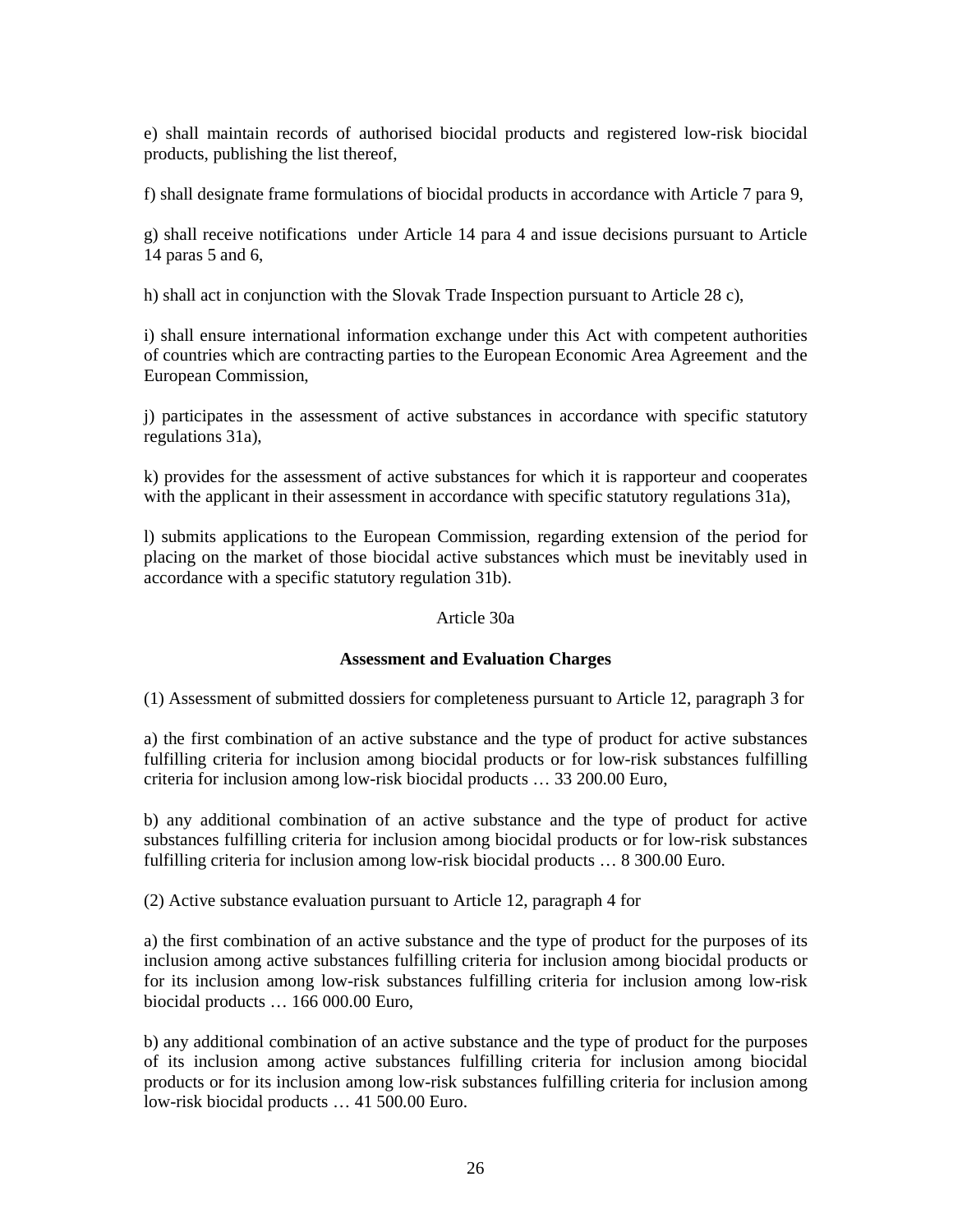(3) Issue of the decision on authorization of a biocidal product pursuant to Article 7 … 6 600.00 Euro.

(4) Issue of the decision on registration of a biocidal product pursuant to Article 7 … 3 300.00 Euro.

(5) The charges paid for assessment and evaluation made pursuant to paragraphs 1 to 4 can be used to cover the costs for preparation of an expert opinion by an expert institution or an expert; the Centre will accept also an expert opinion prepared by an expert or by the competent authority for placing the biocidal product on the market in a European Union Member State or in a country which is party to the European Economic Area Agreement.

(6) If the Centre asks the competent authority of another European Union Member State or that of the country which is party to the European Economic Area Agreement to carry out tasks set out in paragraphs 1 to 4, the centre may use charges paid for the tasks set out in paragraphs 1 to 4 to cover payments due to the authority of another European Union Member State or that which is party to the European Economic Area Agreement; the Centre may use no more than 10 per cent of the charges paid for the tasks set out in paragraphs 1 to 4 to cover costs related with translation of the dossier into English.

(7) In respect of any other tasks which are carried out by the Centre pursuant to the present Act, the charges shall be levied under a specific regulation 32).

(8) The Centre shall refund the payee the full amount of charges collected pursuant to paragraphs 1 to 4 if the task could not have been preformed or the procedure undertaken for causes which are not imputable to the latter or if the payee has paid a charge without being obliged to do so.

(9) The Centre shall refund any sum the payee has paid in excess of the amount due (hereinafter "surplus payment").

(10) The charge paid pursuant to paragraph 8 and the surplus payment pursuant to paragraph 9 shall be refunded by the Centre within no more than 30 days of the date when it finds out the charge or surplus payment is to be refunded.

(11) If the proceeding did not take place for causes imputable to the payee, the Centre may on payees request decide to refund the charge, but to the amount of no more than 65 % of the charge paid. The charge to be refunded shall be rounded up to Eurocents.

(12) It will be not possible to make appeal against the decision concerning charge (surplus payment) refund. The decision takes effect on the date of its receipt.

(13) The charge or surplus payment will not be refunded provided the sum to be refunded does not exceed 1.65 Euro. This will not apply to the charge to be refunded pursuant to paragraph 8.

(14) The entitlement to charge or surplus payment refund becomes extinct upon expiry of three years from the end of calendar year in which the charge was paid.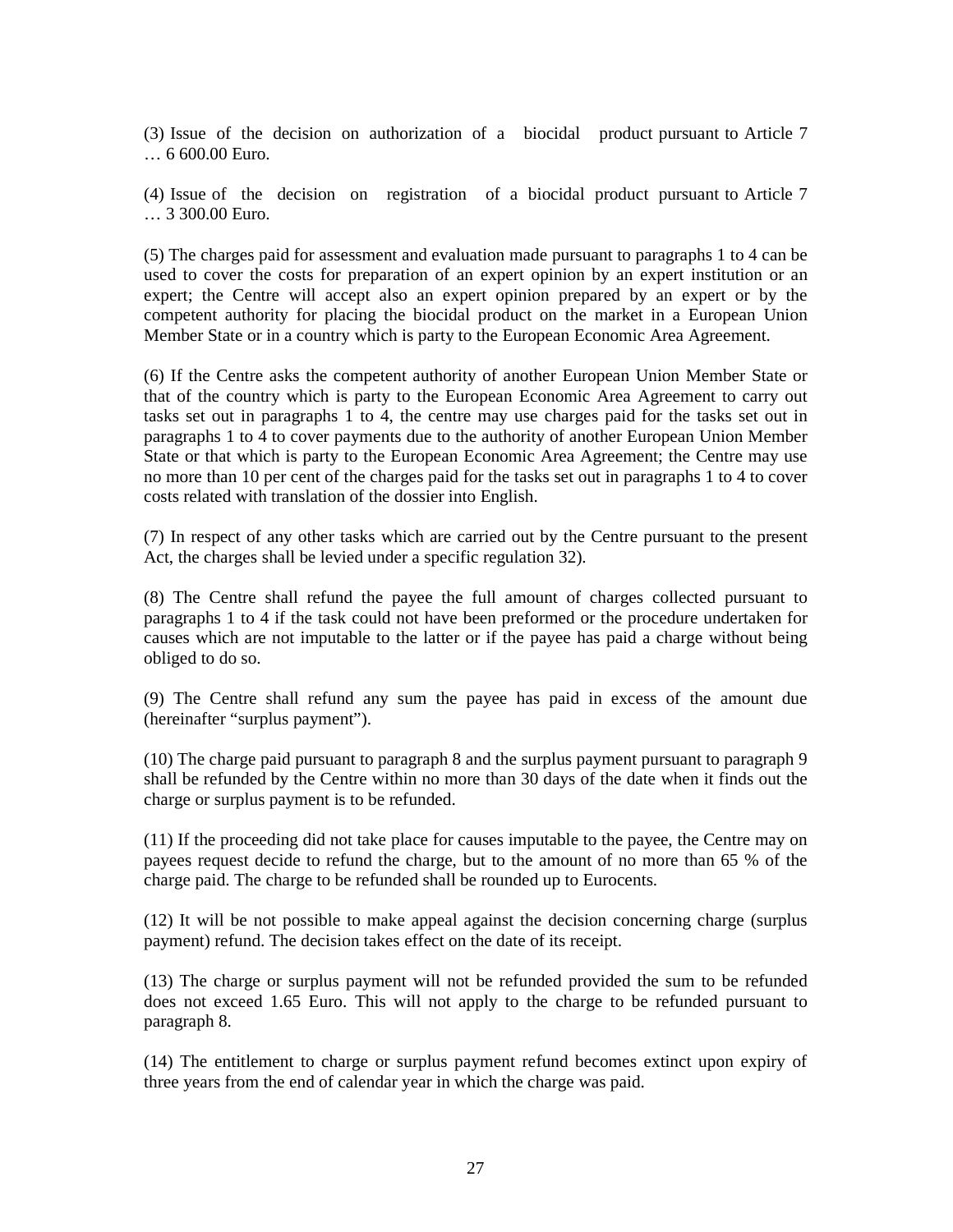(15) Any charges paid for the tasks set out in paragraphs 1 to 4 but not used by the Centre shall accrue to the national budget 32).

### Article 31

### **Administrative Offences**

(1) An administrative offence in the field of the placing on the market of biocidal products or low-risk biocidal products and active substances shall be committed by any company which

a) has placed on the market an unauthorised biocidal product or an unregistered low-risk biocidal product or has done so in breach of Article 8 para 1,

b) has failed to withdraw from the market a biocidal product or a low-risk biocidal product or an active substance by the fixed deadline, or which has failed to render the same harmless by the fixed deadline pursuant to Article 28 c), or which has failed to comply with the time limits, as laid down in relevant decisions, for rendering harmless, storage, marketing or use of existing stocks of a biocidal product or a low-risk biocidal product pursuant to Article 11 para 5,

c) has failed to comply with requirements relating to packaging or labelling of a biocidal product or a low-risk biocidal product, as set out in Articles 19 and 20, or which has neglected its obligations in connection with the advertising pursuant to Article 21,

d) has carried out experiments and tests contrary to Article 14 para 5 or para 6, or which has failed to make a notification pursuant to Article 33 para 1 or para 2,

e) has failed to make a notification pursuant to Article 14 para 4 or which has neglected to maintain records pursuant to Article 14 para 2 or which has failed to proceed in accordance with Article 3 para 3,

(2) In connection with administrative offences, The Slovak Trade Inspection may impose penalties on companies

a) pursuant to paragraph 1 a), up to the amount of 2 500 000 Sk, b) pursuant to paragraph 1 b), up to the amount of 1 200 000 Sk c) pursuant to paragraph 1 c), up to the amount of 1 000 000 Sk, d) pursuant to paragraph 1 d), up to the amount of  $600\,000\,$  Sk, e) pursuant to paragraph 1 e), up to the amount of 100 000 Sk.

(3) When considering imposition of a penalty and the amount thereof, the Slovak Trade Inspection shall take into account seriousness, nature length of time and consequences resulting from such offences.

(4) The Slovak Trade Inspection may waive imposition of a penalty, if

a) a remedy occurs immediately after failure to fulfil an obligation has been discovered,

b) an effective cooperation has been provided,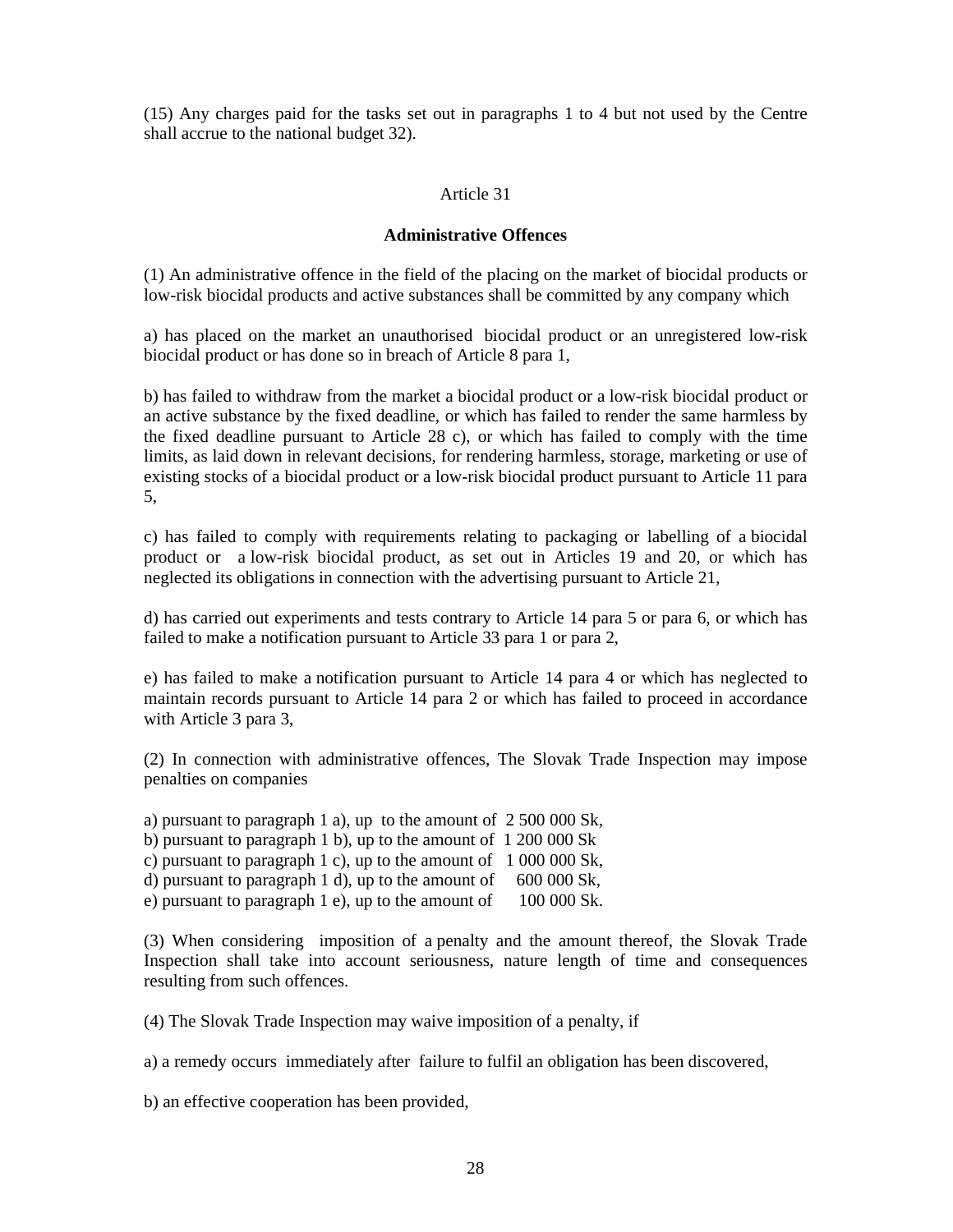c) there has arisen no risk to human and animal health or to the environment.

(5) Penalties may be imposed within one year of the date when the Slovak Trade Inspection discovers any breach or neglect of obligations, and no later than within three years of the date when such breach or neglect of obligations occurred.

(6) In case of a repeated breach or neglect of obligations, as referred to in paragraph 1, which occurs within three years of the date the relevant decision on imposition of penalty came into force, the Slovak Trade Inspection may impose a penalty three times the amount of the previous one.

(7) Under this Act the proceeds from penalties imposed shall constitute an income for the state budget.

### **PART FIVE**

### **COMMON, TRANSITIONAL AND FINAL PROVISIONS**

### Article 32

### **Common Provisions**

Unless otherwise provided for in this Act, proceedings under this Act shall be subject to general rules applicable to administrative procedure 11).

#### Article 33

#### **Transitional Provisions**

(1) The companies that have placed on the market a biocidal product and wish to place it on the market also after this Act comes into force, shall communicate by 31 December 2003 to the Centre the following:

a) name, surname, place of abode, and place of business, where the applicant is a natural person, authorised to engage in business activities; name and registered office or organisational unit, where the applicant is a legal person,

b) name of the biocidal product,

c) chemical name and international identification numbers of active substances, if such numbers are available, and their concetrations,

d) chemical names of other substances present in the biocidal product, international identification numbers and their concentrations included,

e) biocidal product type according to Annex 1,

f) category of users only for professional use or only for the consumer,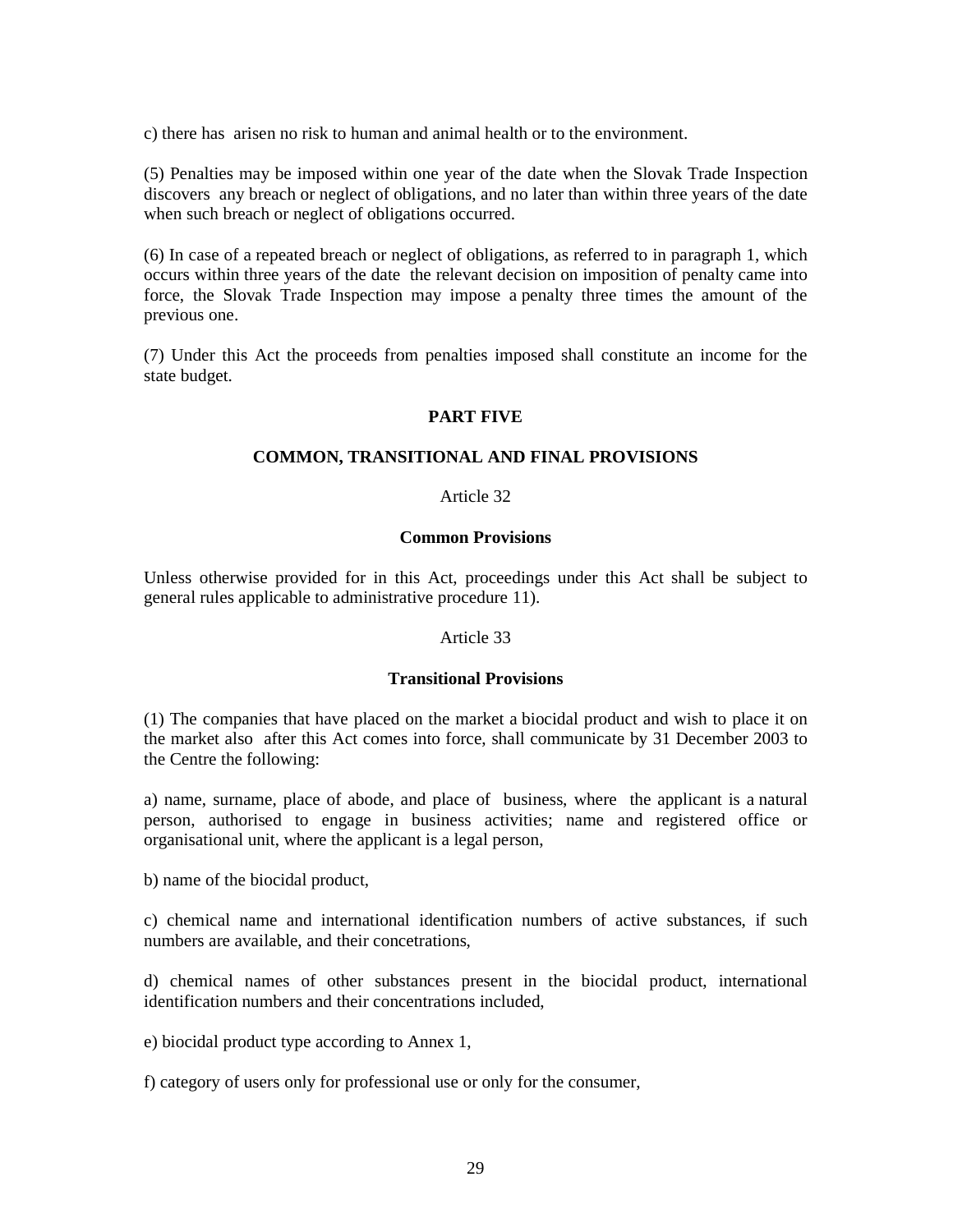g) protocol on determination of product efficacy under the conditions of good laboratory practice (GLP),

h) label with text on the packaging,

i) instructions for use, unless indicated on the packaging,

j) approximative amount of the biocidal product placed on the market over a calendar year,

k) safety data sheet,

l) date of the placing on the market of the biocidal product.

(2) Companies wishing to place on the market, after this Act becomes effective, a biocidal product containing only such active substances which are stated in a specific statutory regulation 20a), shall communicate to the Centre information set out in paragraph 1 a) to i) and k) before such biocidal product is placed on the market.

(3) The Centre may specify conditions of use or prohibit the placing on the market, in respect of a biocidal product or a low-risk biocidal product placed on the market in accordance with paragraps 1, 2 or 3, provided such biocidal product or such low-risk biocidal product does not comply with requirements pursuant to Article 7 para 2 b) to d).

(4) In case the placing on the market of a biocidal product or of a low-risk biocidal product is prohibited pursuant to paragraph 4, the Centre shall set the time limit whithin which the stocks of a biocidal product or of a low-risk biocidal product are to be rendered harmless, stored, marketed or used; an appeal against the Centre´s decision shall have no dilatory effect.

(5) As of the date the Treaty on accession of Slovakia to the European Union comes into force, the obligation imposed on the companies pursuant to Article 3 para 3 shall not apply to biocidal products or low-risk biocidal products imported from the Member States of the European Union; customs authorities shall not apply procedure referred to in Article 29 with respect to biocidal products or low-risk biocidal products imported from the Member States of the European Union.

### Article 33a

### **Transitional Provisions**

(1) The company that places on the market a biocidal product containing solely active substances listed in a specific regulation 33) before this Act takes effect, shall submit to the Centre an application for extending the period of temporary placing the biocidal product on the market which shall contain the following:

a) name, surname, place of abode or place of temporary residence and place of business, where the applicant is a natural person, authorised to engage in business activities; name and registered office or organisational unit, where the applicant is a legal person,

b) name of the biocidal product,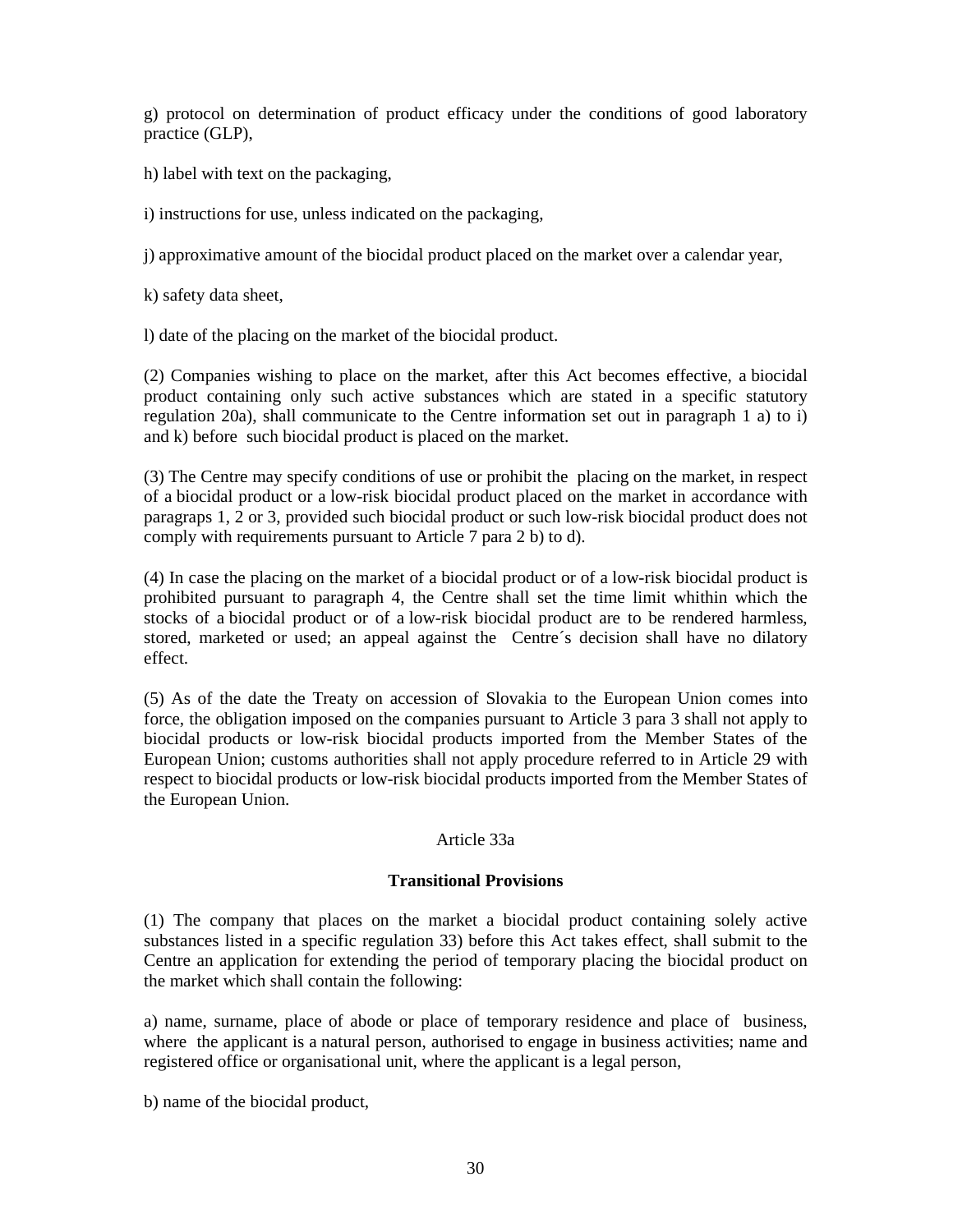c) notification number pursuant to Article 20, paragraph 1(b).

(2) The company that wishes to place on the market a biocidal product containing solely active substances listed in a specific regulation 33) following the entry into force of the present Act shall submit to the Centre an application for temporary placing of the biocidal product on the market which shall contain information pursuant to Article 33a, paragraph 1 a) and b) as well as the following:

a) chemical name and international identification numbers of active substances, if available, and their concentrations,

b) chemical names of other substances contained in the biocidal product, including international identification numbers, if available, and their concentrations,

c) type of biocidal product pursuant to Annex 1,

d) category of users only for professional use or only for the consumer,

- e) protocol on determination of biocidal product efficacy,
- f) label with text on the packaging,
- g) instructions for use, unless indicated on the packaging,

h) safety data sheet.

(3) Following the assessment of the application for completeness and adequacy pursuant to paragraph 1 or of the application pursuant to paragraph 2 the Centre shall issue a decision on the temporary placing of the biocidal product on the market which shall not expire later than:

a) on 14 May 2014 where a Commission decision has not been taken pursuant to a specific regulation 34) with respect to any active substance contained in the biocidal product and where inclusion in the list stated in a specific regulation 35) of all active substances contained therein has not become effective,

b) within 12 months from the entry into force of the Commission decision taken pursuant to a specific regulation 34) where a Commission decision has been taken pursuant to a specific regulation 34) with respect to at least one active substance contained therein; the deadline according to the first sentence may not expire later than on 14 may 2014; it is impossible to make appeals against the decision of the Centre,

c) the deadline pursuant to a specific regulation 35) following which biocidal products must be placed on the market in compliance with Articles 7 and 10 of the Act, save products containing more than one active substance, for which the deadline for bringing into compliance shall be determined depending on the deadline for the inclusion of the last active substance in the list pursuant to a specific regulation 35); where the deadline according to the first sentence expires later than on 14 May 2014, the validity of the decision may expire later than on 14 May 2014.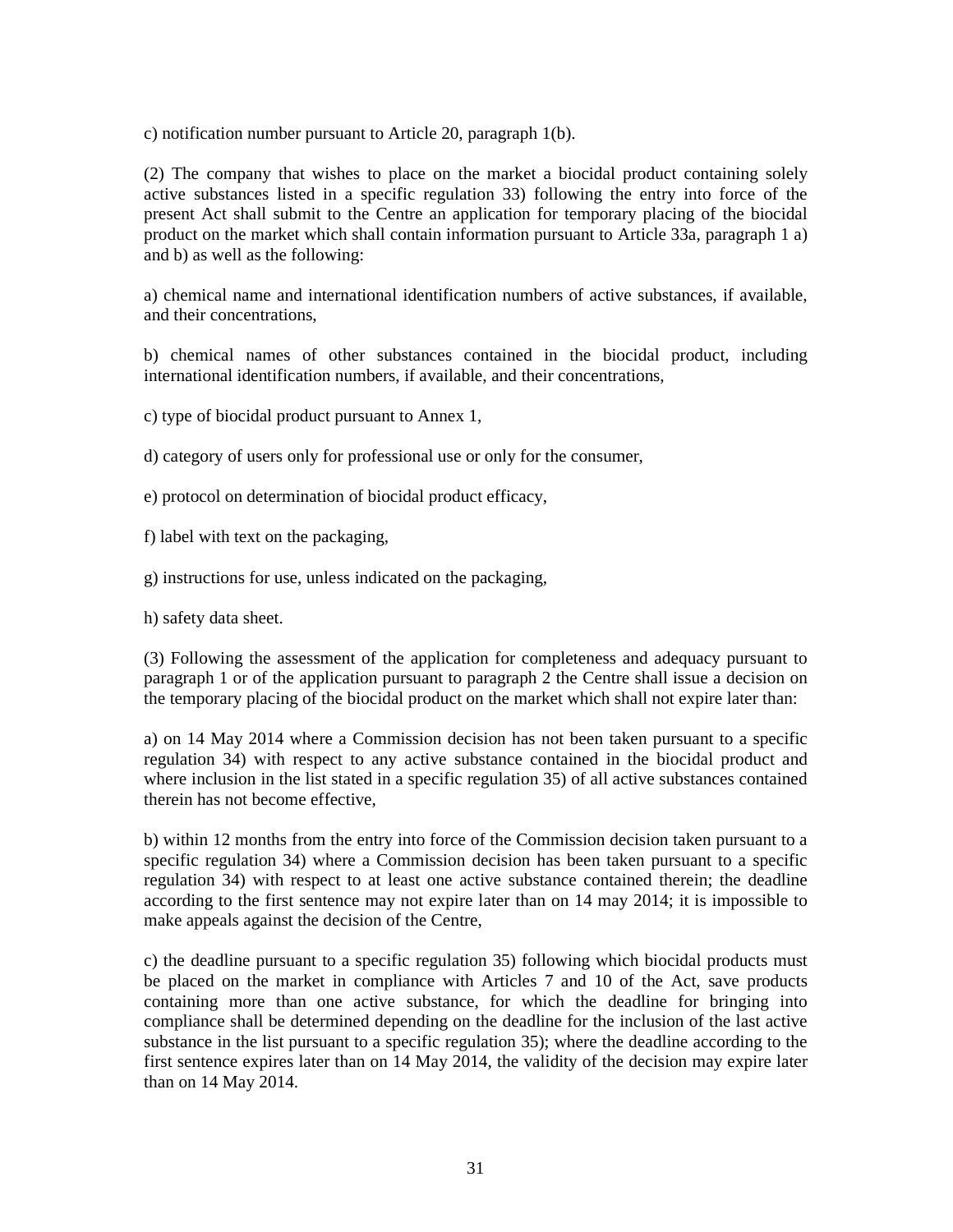(4) The company that placed a biocidal product on the market pursuant to paragraphs 1 and 2 and wishes to do so also after the inclusion of the active substance in the lists 35) takes effect, shall submit to the Centre the application for authorisation of the biocidal product or for registration of the low-risk biocidal product pursuant to Article 7 or shall submit a certified copy confirming the receipt of the application for authorisation of the biocidal product or registration of the low-risk biocidal product by another Member State Competent Authority together with the statement to the effect that following the decision taken by another Member State Competent Authority which has already decided concerning the first authorisation of the biocidal product or the registration of the low-risk biocidal product an application will be made pursuant to Article 10.

(5) Following the assessment of the application for completeness and adequacy pursuant to paragraph 4 the Centre shall issue a decision on the extension of the period of temporary placing of the biocidal product on the market, whose validity may not expire later than within 18 months from the date the inclusion of the active substance in the lists 35) takes effect.

(6) The Centre can modify, repeal or restrict the validity of the decisions taken pursuant to paragraphs 3 or 5 where:

a) the biocidal product does not meet the requirements pursuant to Article 7, paragraph 1 b) to d),

b) the Commission decision has been taken pursuant to a specific regulation with respect at least one active substance contained therein 34),

c) all active substances contained therein have been included in the lists 35),

d) the biocidal product does not meet conditions for authorisation set out in the lists 35).

(7) If the Centre imposes a ban on the placing of the biocidal product on the market pursuant to paragraph 6 it shall set a deadline for the disposal, storage, marketing or use of existing stocks of the biocidal product. Appeals against the Centre´s decisions have no suspensive effect.".

### Article 34

#### **Final provision**

This Act transposes the legal act of European Communities and of the European Union as set out in Annex 2.

#### Article II

The Act no. 163/2001 Coll. on chemical substances and chemical preparations, as amended by the Act no. 128/2002 Coll. shall be amended as follows:

1. The words "and biocidal products 4a)" shall be inserted in Article 1 para 2 c) after the word "fertilizers 4)".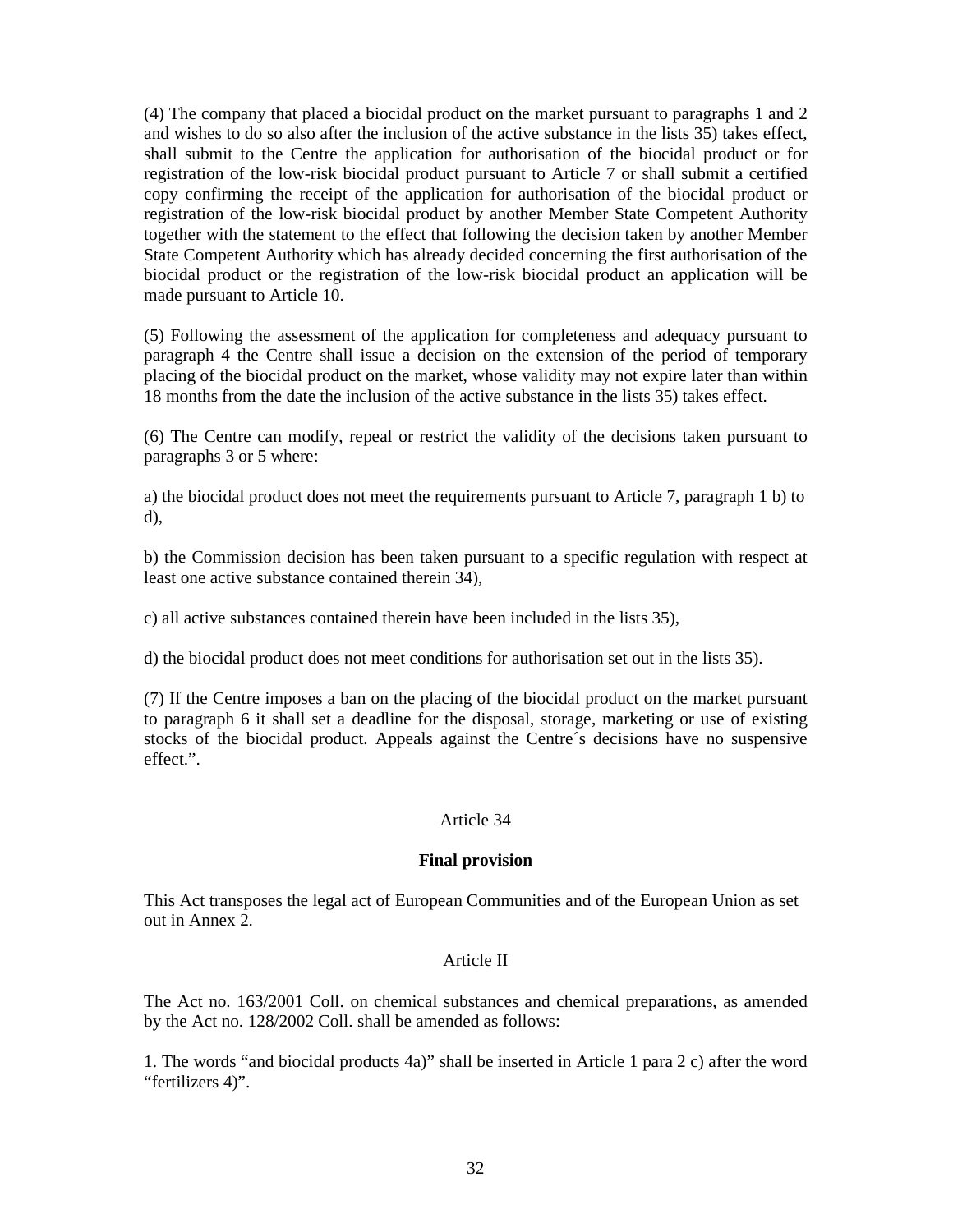2. In Article 5 para 1, point a) shall read:

"a) polymer containing in combined form less than two percents of a new chemical substance,"

3. In Article 5, the following point e) shall be added to paragraph 1:

"e) the substance included in the list of chemical substances which are not subject to notification.".

4. In Article 10, paragraph 5 shall read:

"(5) Article 4 para 1 h) shall not apply to repeated notification of a new chemical substance.".

5. In Article 26 para 7, in the second sentence the words "of very toxic substances and products, toxic substances and products and caustic substances and products" shall be inserted after the word "Conclusions", the word "packagings" after the words "opening by children", and the following sentence shall be added at the end: "Packagings of extremely flammable substances and products, highly flammable substances and products and harmful substances and products shall bear a tactile warning against danger for the sake of persons with impaired vision and blind persons.".

6. In Article 37, paragraph 1 shall read:

"(1) The Centre for Chemical Substances and Preparations shall be a state administration authority with the status of a Competent Authority of the Slovak Republic in the field of notification of new chemical substances, placing on the market of biocidal products, clasification and registration of chemical substances, as well as evaluation of risks in connection with their placing on the market.".

7. In Article 40, the following point d) shall be added to paragraph 3:

"d) failed to comply with conditions laid down in Article 4 paras 1 to 6, Article 7 paras 1 to 3, Article 8 paras 1 to 7 and para 9, Article 12, Article 14 paras 1 and 2, Article 15 para 1, Article 17 para 1, Article 18, Article 20 paras 1 and 2, Article 42 paras 1 to 3, in particular by neglecting to provide information on a chemical substance; penalisation applies to any chemical substance, even if making part of a chemical preparation.".

#### Article III

The Act of the National Council of the Slovak Republic no. 145/1995 Coll. on administrative charges, as amended by the Act of the National Council of the Slovak Republic no. 123/1996 Coll., by the Act of the Slovak National Council no. 224/1996 Coll., by the Act no. 70/1997 Coll., by the Act no. 1/1998 Coll., by the Act no. 232/1999 Coll., by the Act no. 3/2000 Coll., by the Act no. 142/2000 Coll., by the Act no. 211/2000 Coll., by the Act no. 468/2000, Coll., by the Act no. 553/2001 Coll., by the Act no. 96/2002 Coll., by the Act no. 118/2002 Coll., by the Act no. 215/2002 Coll., by the Act no. 237/2002 Coll., by the Act no. 418/2002 Coll., by the Act no. 457/2002 Coll., by the Act no. 465/2002 Coll., by the Act no. 477/2002 Coll., by the Act no. 480/2002 Coll., by the Act no. 553/2002 Coll., shall be amended as follows: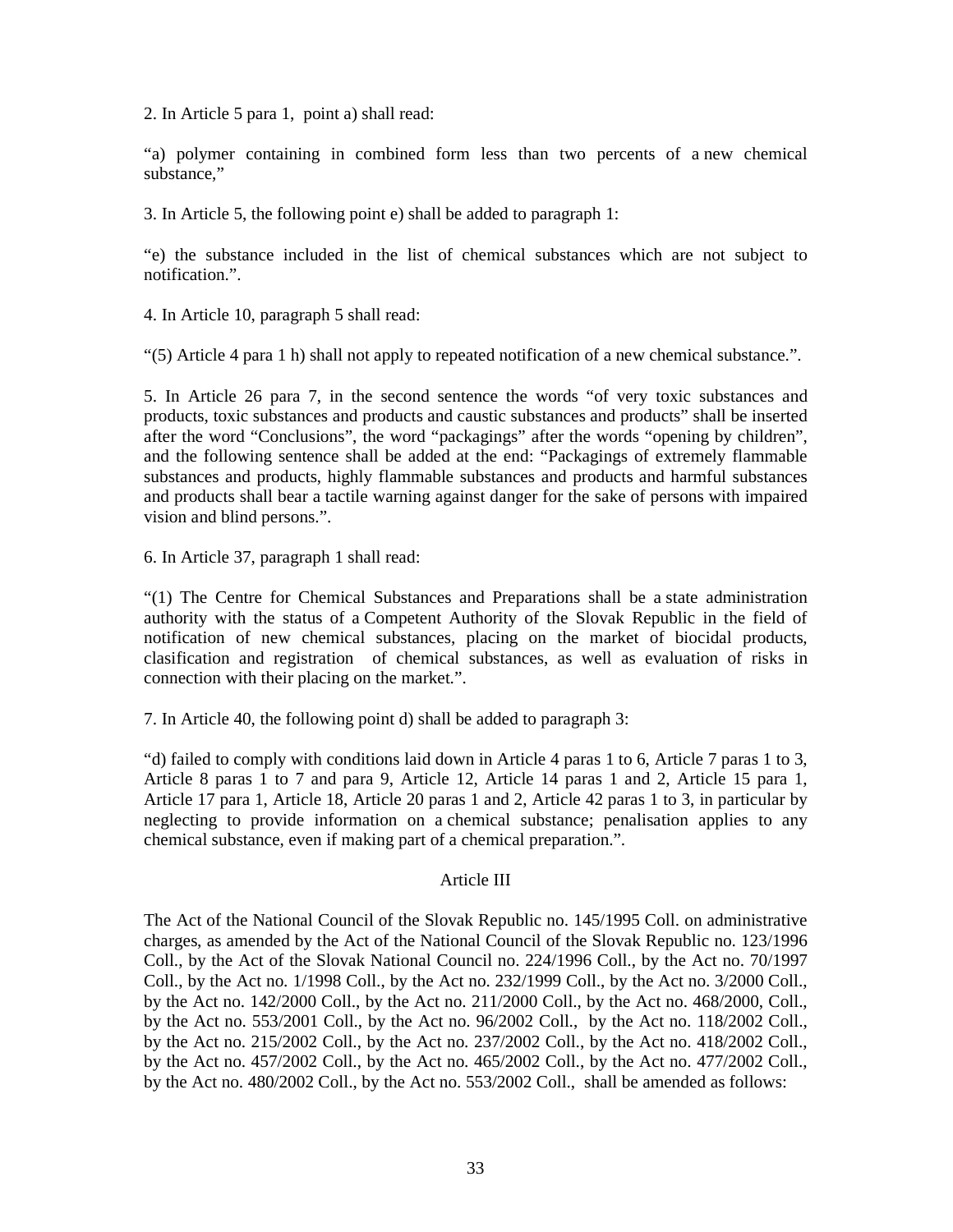In the Tariffs of administrative charges, Part VIII shall be amended as follows:

1. In item 153 the word "registration" shall be replaced by the word "notification".

2. In item 153 points b) and c) shall be deleted.

3. In item 153, the words "pursuant to a) to c)" in Note shall be deleted.

4. After item 153 the following new item 153a shall be inserted:

"Item 153a

1. Issuance of a decision regarding authorisation for a biocidal product ………….. 200 000 Sk

2. Issuance of a decision regarding registration of a low-risk biocidal product ……100 000 Sk

3. Modification of a decision regarding authorisation for a biocidal product or modification of a decision regarding registration of a low-risk biocidal product …………………... 75 000 Sk

4. Issuance of a decision regarding authorisation for a biocidal product or issuance of a decision regarding registration of a low-risk biocidal product based on mutual recognition …. ………………………………………………………………………………………. 50 000 Sk

Note

1. The Centre for Chemical Substances and Preparations shall levy charges according to point one for applications made under Article 4 para 2 of the Act no. 217/2003 Coll. on conditions relating to the placing on the market of biocidal products and on the amendment to certain other Acts.

2. The Centre for Chemical Substances and Preparations shall levy charges according to point two for applications made under Article 4 para 4 of the Act no. 217/2003 Coll.

3. The Centre for Chemical Substances and Preparations shall levy charges according to point three for applications made under Article 11 para 1 c), Article 7 para 9 of the Act no. 217/2003 Coll.

4. The Centre for Chemical Substances and Preparations shall levy charges according to point four for applications made under Article 10 of the Act no. 217/2003 Coll.".

### Article IV

### **Entry into Force**

This Act shall enter into force on the 1 July 2003, to the exclusion of Article 5 para 5 of the second sentence, Article 7 paras 4 and 12, Article 8 paras 2 to 5, Article 9 para 2, Article 10 paras 1, 4 and 5, Article 11 para 7 d), Article 12 paras 3 to 7, Article 13, Article 15 para 3 d) and Article 17, which shall enter into force on the day of entry into force of the Treaty on accession of the Slovak Republic to the European Eunion.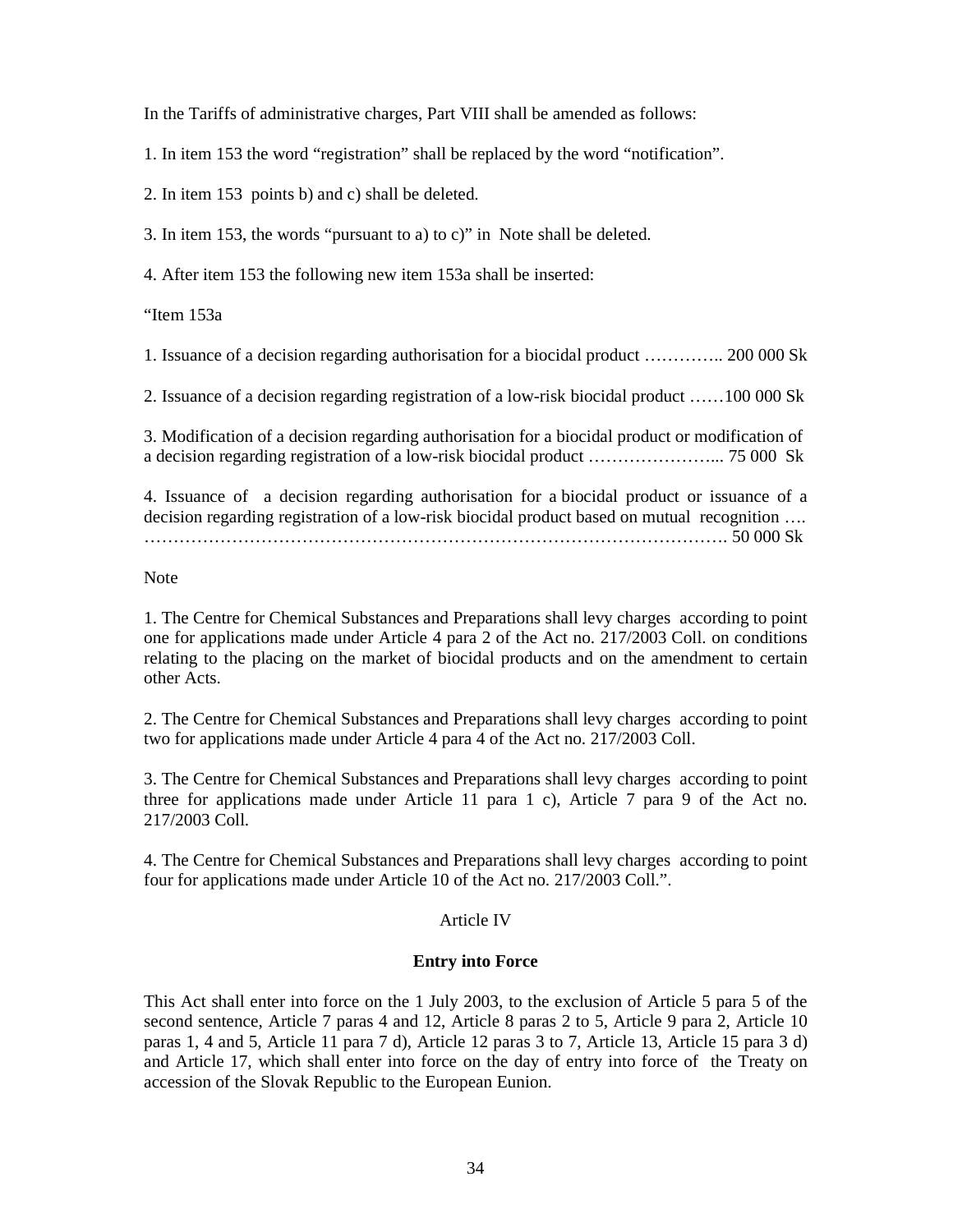The Act no. 434/2004 Coll. entered into force on 1 August 2004.

The Act no. 15/2006 Coll. entered into force on 1. February 2006.

The Act no. 95/2007 Coll. entered into force on 1 April 2007.

**Rudolf Schuster** by his own hand

**Pavol Hrušovský** by his own hand

**Mikuláš Dzurinda** by his own hand

\_\_\_\_\_\_\_\_\_\_\_\_\_\_\_\_\_\_\_\_\_\_\_\_\_\_\_\_\_\_\_\_\_\_\_\_\_\_\_\_\_\_\_\_\_\_\_\_\_\_\_\_\_\_\_\_\_\_\_\_\_\_\_\_\_\_\_\_\_\_\_\_\_\_\_

 **This is an unofficial translation** Centre for Chemical Substances and Preparations Slovak Republic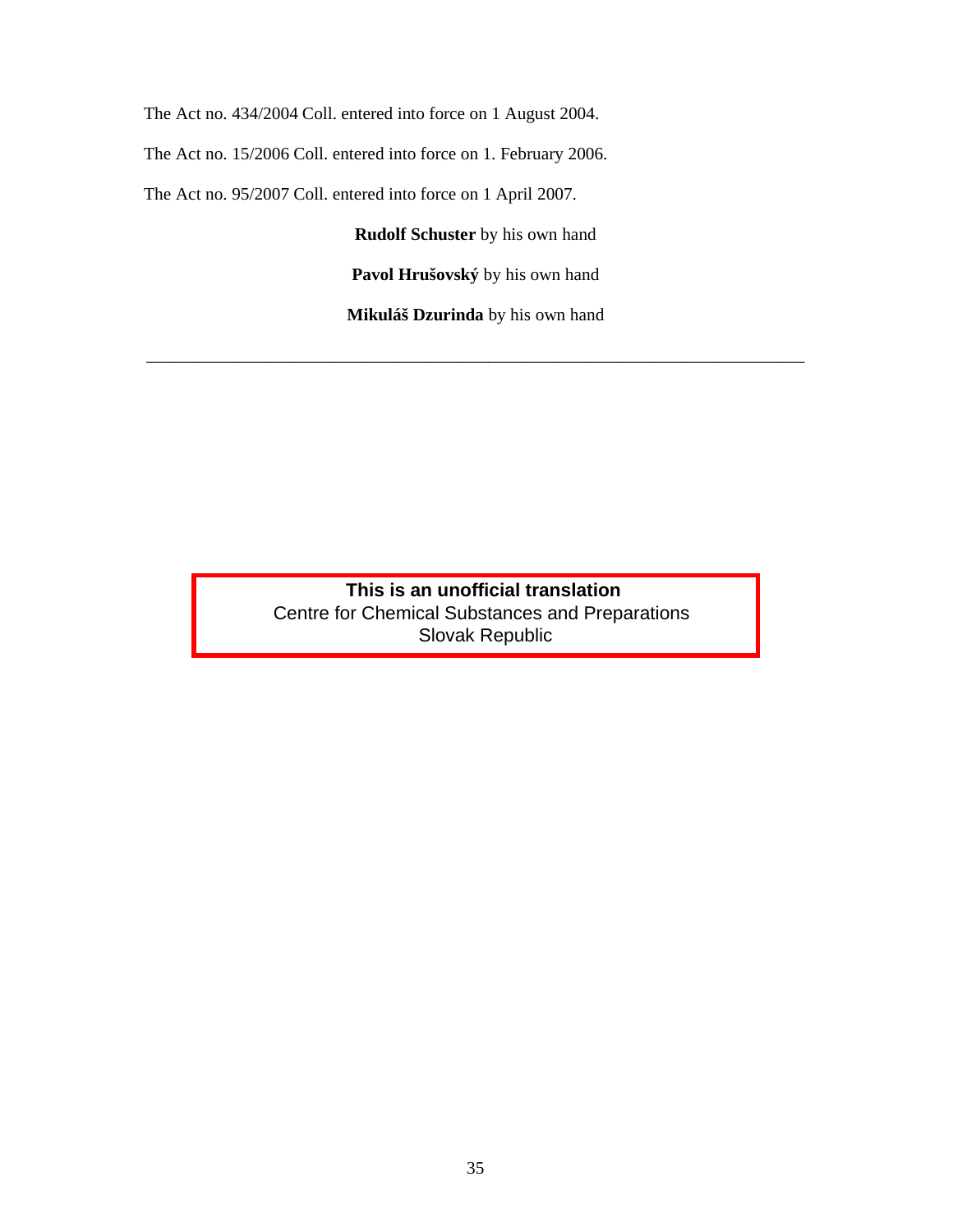# **This is an unofficial translation** Centre for Chemical Substances and Preparations Slovak Republic

# **ANNEX 1**

| <b>Number</b>  | <b>Product type</b>                                                                       | <b>Usage areas</b>                                                                                       |  |  |  |
|----------------|-------------------------------------------------------------------------------------------|----------------------------------------------------------------------------------------------------------|--|--|--|
|                | Disinfectants                                                                             |                                                                                                          |  |  |  |
|                | (These product types exclude cleaning products that are not intended for use as biocidal  |                                                                                                          |  |  |  |
|                | products with guaranteed effect, including washing liquids, powders and similar products) |                                                                                                          |  |  |  |
| 1              | Human hygiene biocidal<br>products                                                        | Products used for human hygiene with the<br>purpose of general disinfection, other than                  |  |  |  |
|                |                                                                                           | products with healing effects and products with                                                          |  |  |  |
|                |                                                                                           | primary cosmetical and only supplemetary                                                                 |  |  |  |
|                |                                                                                           | biocidal effects such as anti-microbial soaps,                                                           |  |  |  |
|                |                                                                                           | shampoos to control dandruff and oral-care                                                               |  |  |  |
|                |                                                                                           | products.                                                                                                |  |  |  |
| $\overline{2}$ | Private and public health area<br>disinfectants and other biocidal                        | Products used for the disinfection of air, surfaces,<br>materials, equipment and furniture which are not |  |  |  |
|                | products                                                                                  | used for direct food or feed contact in private,                                                         |  |  |  |
|                |                                                                                           | public or industrial areas, as well as products used                                                     |  |  |  |
|                |                                                                                           | as algaecides.                                                                                           |  |  |  |
|                |                                                                                           | Products used against fungi and algae in                                                                 |  |  |  |
|                |                                                                                           | constructions such as glasshouses, not to be                                                             |  |  |  |
|                |                                                                                           | applied on plants but on windows, equipment,                                                             |  |  |  |
|                |                                                                                           | desks, knives, etc.                                                                                      |  |  |  |
|                |                                                                                           | Products used for the disinfection of empty                                                              |  |  |  |
|                |                                                                                           | warehouses, containers, bags and barrels.                                                                |  |  |  |
|                |                                                                                           | Products used for the treatment of river-beds.                                                           |  |  |  |
|                |                                                                                           | Algaecidal products used for areas comprising                                                            |  |  |  |
|                |                                                                                           | substrates other than soil on playgrounds, parking                                                       |  |  |  |
|                |                                                                                           | places, pavements, paths, monuments, etc.                                                                |  |  |  |
|                |                                                                                           | Usage areas include also swimming pools,                                                                 |  |  |  |
|                |                                                                                           | aquariums, bathing and other waters, air-                                                                |  |  |  |
|                |                                                                                           | conditioning units, walls and floors in health and                                                       |  |  |  |
|                |                                                                                           | other institutions, disinfection of medical<br>equipment, chemical toilets, waste water, hospital        |  |  |  |
|                |                                                                                           | waste.                                                                                                   |  |  |  |
|                |                                                                                           |                                                                                                          |  |  |  |
|                |                                                                                           | Exclude herbicides for agricultural and non-                                                             |  |  |  |
|                |                                                                                           | agricultural uses, algaecides applied on soils,<br>areas comprising other soil substrates or into the    |  |  |  |
|                |                                                                                           | water for plant protection purposes (e.g. race-                                                          |  |  |  |
|                |                                                                                           | courses, golf-courses, aquariums, etc.) and                                                              |  |  |  |
|                |                                                                                           | products used for the disinfection of surfaces in                                                        |  |  |  |
|                |                                                                                           | glasshouses against microorganisms which may                                                             |  |  |  |
| 3              | Veterinary hygiene biocidal                                                               | infest plants and subsequently grow on them.<br>Products used for veterinary hygiene purposes            |  |  |  |
|                | products                                                                                  | including products used in areas in which animals                                                        |  |  |  |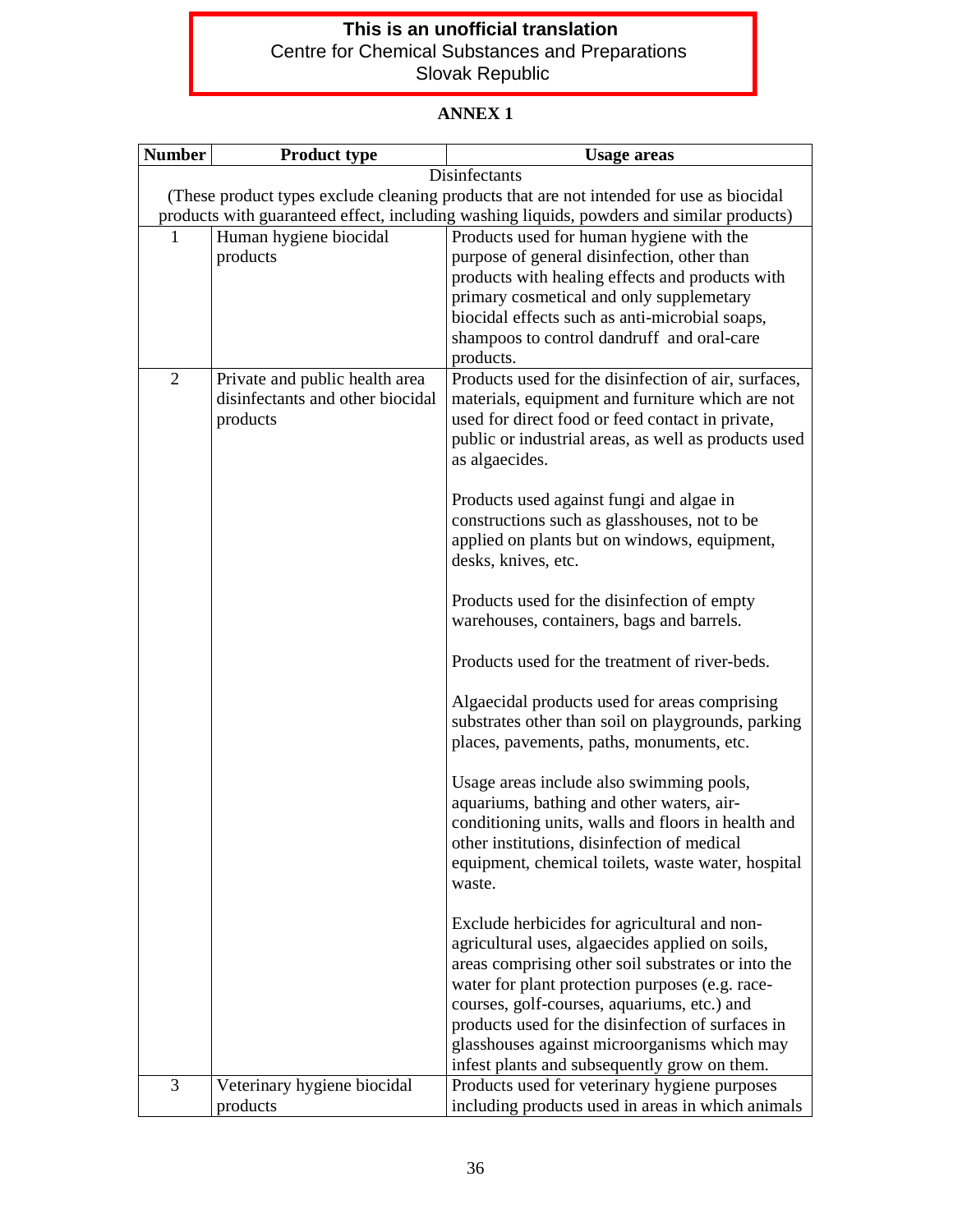|    |                                  | are housed, kept or transported. Include products    |
|----|----------------------------------|------------------------------------------------------|
|    |                                  | intended for overall disinfection of animals, but    |
|    |                                  | exclude products with healing effects.               |
| 4  | Food and feed area               | Products used for the disinfection of equipment,     |
|    | disinfectants                    | containers, consumption utensils, surfaces or        |
|    |                                  | pipework associated with the production,             |
|    |                                  | transport, storage, or consumption of food, feed or  |
|    |                                  | drink (including drink water) for humans and         |
|    |                                  | animals.                                             |
| 5  | Drinking water disinfectants     | Products used for the disinfection of drinking       |
|    |                                  | water (for both humans and animals).                 |
|    |                                  | Preservatives                                        |
| 6  | In-can preservatives             | Products used for the preservation of                |
|    |                                  | manufactured products, other than foodstuffs or      |
|    |                                  | feeding stuffs, by the control of microbial          |
|    |                                  | deterioration to ensure their shelf life, including  |
|    |                                  | photographic films preservatives.                    |
| 7  | Film preservatives               | Products used for the preservation of films or       |
|    |                                  | coatings by the control of microbial deterioration   |
|    |                                  | in order to protect the initial properties of the    |
|    |                                  | surface of materials or (such as paints, plastics,   |
|    |                                  | sealants, wall adhesives, binders, papers, art       |
|    |                                  | works, etc.).                                        |
| 8  | Wood preservatives               | Proucts used for the preservation of wood from       |
|    |                                  | and including saw-mill stage, and wood products      |
|    |                                  | by the control of wood-destroying or wood-           |
|    |                                  | disfiguring organisms.                               |
| 9  | Fibre, leather, rubber and       | Products used for the preservation of fibrous or     |
|    | polymerised materials            | polymerised materials (such as leather, rubber,      |
|    | preservatives                    | paper, plastics or textile products) by the control  |
|    |                                  | of microbiological deterioration.                    |
| 10 | Masonry preservatives            | Products used for the preservation and remedial      |
|    |                                  | treatment of masonry or other construction           |
|    |                                  | materials other than wood by the control of          |
|    |                                  | microbiological algal attack.                        |
| 11 | Preservatives for liquid-cooling | Products used for the preservation of water and      |
|    | and processing systems           | other liquids used in cooling and processing         |
|    |                                  | systems by the control of harmful organisms such     |
|    |                                  | as microbes, algae and mussels. Exclude drinking     |
|    |                                  | water preservation products.                         |
| 12 | Slimicides                       | Products used for the prevention or control of       |
|    |                                  | slime growth on materials, equipment and             |
|    |                                  | structures, used in industrial processes (e.g. on    |
|    |                                  | wood and paper pulp, and porous sand strata in oil   |
|    |                                  | extraction).                                         |
| 13 | Metalworking-fluids              | Products used for the preservation of                |
|    | preservatives                    | metalworking fluids by the control of microbial      |
|    |                                  | deterioration.                                       |
|    |                                  | Pest control products                                |
| 14 | Rodenticides                     | Products used for the control of mice, rats or other |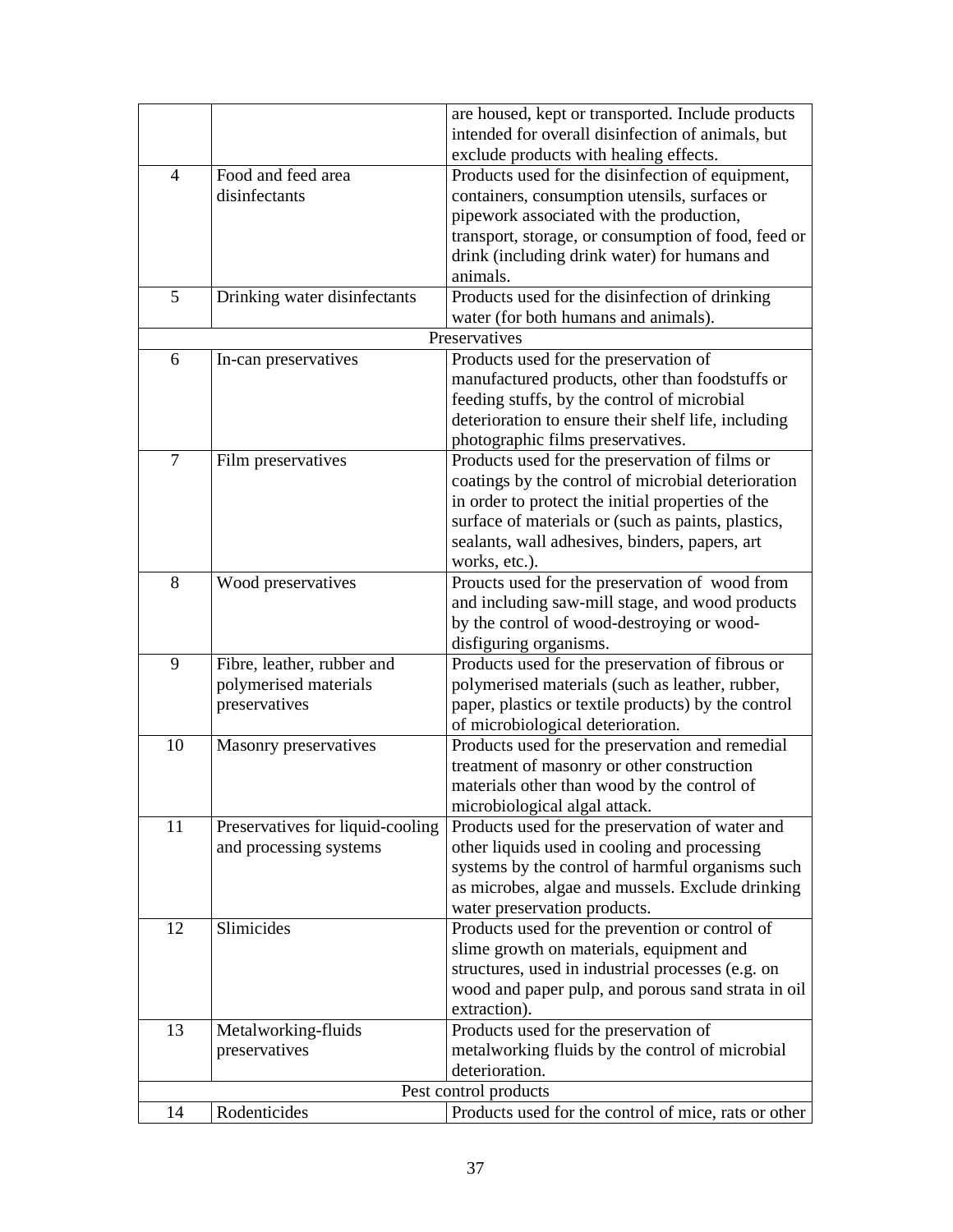|    |                                 | rodents. Exclude products used exclusively for the  |
|----|---------------------------------|-----------------------------------------------------|
|    |                                 | protection of plants grown on fields and plant      |
|    |                                 | products temporarily stored on fields.              |
| 15 | Avicides                        | Products used for the control of birds, other than  |
|    |                                 | products used for the protection of plants or plant |
|    |                                 | products.                                           |
| 16 | Molluscicides                   | Products used                                       |
|    |                                 | Exclude products used for the protection of plants  |
|    |                                 | and plant products by the control of molluscs.      |
| 17 | Piscicides                      | Products used for the control of fish. Exclude      |
|    |                                 | products for the treatment of fish diseases.        |
| 18 | Insecticides, acaricides and    | Products used for the control of arthropods (e.g.   |
|    | other products to control other | insects, mites, arachnids, crustaceans, etc.),      |
|    | arthropods                      | including products used for the control of          |
|    |                                 | external parasites in areas in which animals are    |
|    |                                 | housed, kept or transported, with the exception of  |
|    |                                 | situations when the animals are present in the      |
|    |                                 | treated areas at the time when the product is still |
|    |                                 | active.                                             |
|    |                                 |                                                     |
|    |                                 | Products used for the disinfection of empty         |
|    |                                 | warehouses or containers, bags, barrels, shower-    |
|    |                                 | baths etc., other than those intended exclusively   |
|    |                                 | for the storage of plants and plant products.       |
|    |                                 | Products used for the control of mites and other    |
|    |                                 | arthropods in textile.                              |
|    |                                 |                                                     |
|    |                                 | Exclude products intended for direct contact with   |
|    |                                 | the human body and for the treatment of animals,    |
|    |                                 | including baths containing insecticides and         |
|    |                                 | products containing insecticides or other active    |
|    |                                 | substances intended for the control of harmful      |
|    |                                 | organisms (collars, ear tags, etc.) or used for the |
|    |                                 | inhibition of their growth or reproduction (growth  |
|    |                                 | regulators). Also exclude products for the          |
|    |                                 | protection of plants and plant products.            |
| 19 | Repellents or attractants       | Products used for repelling (repellents) or         |
|    |                                 | attracting individuals of opposite gender           |
|    |                                 | (attractants) of harmful organisms (invertebrates   |
|    |                                 | such as fleas and mosquitoes, vertebrates such as   |
|    |                                 | birds), which at the same time would have a lethal  |
|    |                                 | effect on these organisms or would reduce their     |
|    |                                 | reproductive ability, including products that are   |
|    |                                 | used for human or veterinary hygiene either         |
|    |                                 | directly or indirectly and products containing      |
|    |                                 | repellents (collars, ear tags, etc.) and products   |
|    |                                 | repelling dogs and cats.                            |
|    |                                 |                                                     |
|    |                                 | Exclude products for the protection of plants and   |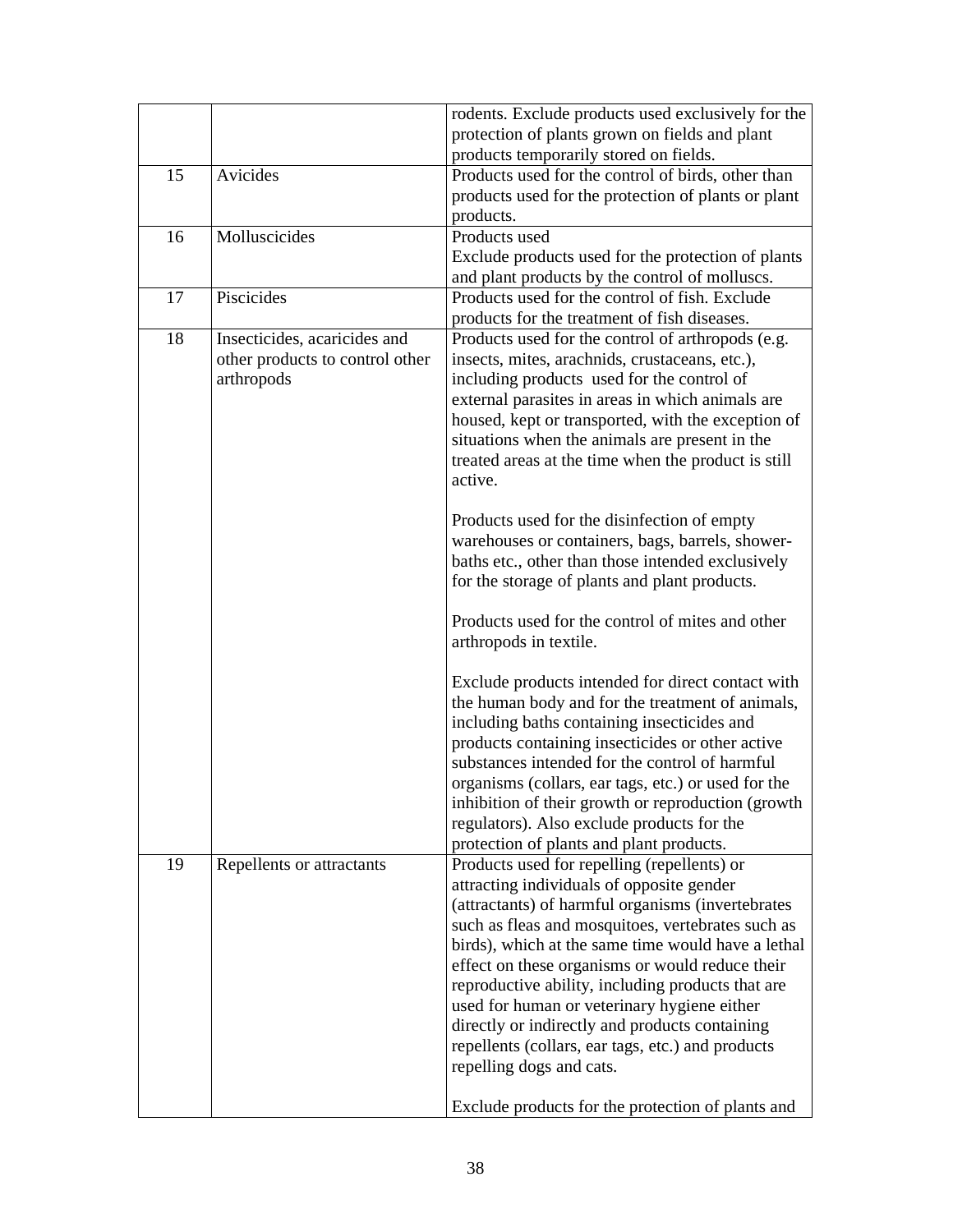|    |                              | plat products, food and feedstuffs.                 |  |
|----|------------------------------|-----------------------------------------------------|--|
|    | Other biocidal products      |                                                     |  |
| 20 | Preservatives for food and   | Products used for the preservation of food or       |  |
|    | feedstocks                   | feedstuffs by the control of harmful organisms,     |  |
|    |                              | which are not intended for direct contact with      |  |
|    |                              | food or feedstuffs (e.g. fumigants used in          |  |
|    |                              | warehouse rooms intended for storage of food        |  |
|    |                              | such as cheese or meat).                            |  |
| 21 | Antifouling products         | Products used to control growth and settlement of   |  |
|    |                              | fouling organisms (microorganisms and higher        |  |
|    |                              | forms of plant and animal species) on vessels,      |  |
|    |                              | aquaculture equipment or other structures used in   |  |
|    |                              | water.                                              |  |
| 22 | Embalming or taxidermist     | Products used for the disinfection and              |  |
|    | fluids                       | preservation of human or animal corpses, or parts   |  |
|    |                              | thereof.                                            |  |
| 23 | Control of other vertebrates | Products used for the control of vermin, other than |  |
|    |                              | products intended for the protection of plants and  |  |
|    |                              | plant products.                                     |  |
|    |                              |                                                     |  |

# **ANNEX 2**

# **LIST OF LEGAL ACTS OF THE EUROPEAN COMMUNITIES AND OF THE EUROPEAN UNION TRANSPOSED BY THE SLOVAK REPUBLIC**

### **Directive 98/8/EC of the European Parliament and of the Council of 16 February 1998 concerning the placing of biocidal products on the market (OJ L 123, 24. 4. 1998). \_\_\_\_\_\_\_\_\_\_\_\_\_\_\_\_\_\_\_\_\_\_\_\_\_\_\_\_\_\_\_\_\_\_\_\_\_\_\_\_\_\_\_\_\_\_\_\_\_\_\_\_\_\_\_\_\_\_\_\_\_\_\_\_\_\_\_\_\_\_\_\_\_\_\_**

1) Article 2 para 2 a) to d) of the Commercial Code.

Article 12a to 12 e of the Act no. 105/1990 Coll. on private enterprising by citizens, as subsequently amended.

2) Article 54 of the Act no. 42/1980 Coll. on economic relations with other countries, as subsequently amended.

Regulation of the Ministry of Economy of the Slovak Republic no. 222/1997 Coll., prohibiting non-commercial exports and imports of things, as subsequently amended.

3) Act no. 130/1998 Coll. on peaceful use of nuclear energy and on the amendment to the Act no. 174/1968 Coll. on state expert supervision over health and safety at work, as amended by the Act of the Slovak national Council no. 256/1994 Coll., as amended by the Act no. 470/200 Coll.

4) Such as the Act of the National Council of the Slovak Republic no. 168/1996 Coll. on the carriage by road, as subsequently amended, Decree of the Minister of Foreign Affairs no. 64/1987 Coll. on the European Agreement on the international carriage of dangerous goods by road (ADR), Act of the Slovak National Council no. 315/1996 Coll. on the traffic on terrestrial communications, as subsequently amended, Act of the Slovak National Council of the Slovak Republic no. 164/1996 Coll. on railroads and on the amendment to the Act no.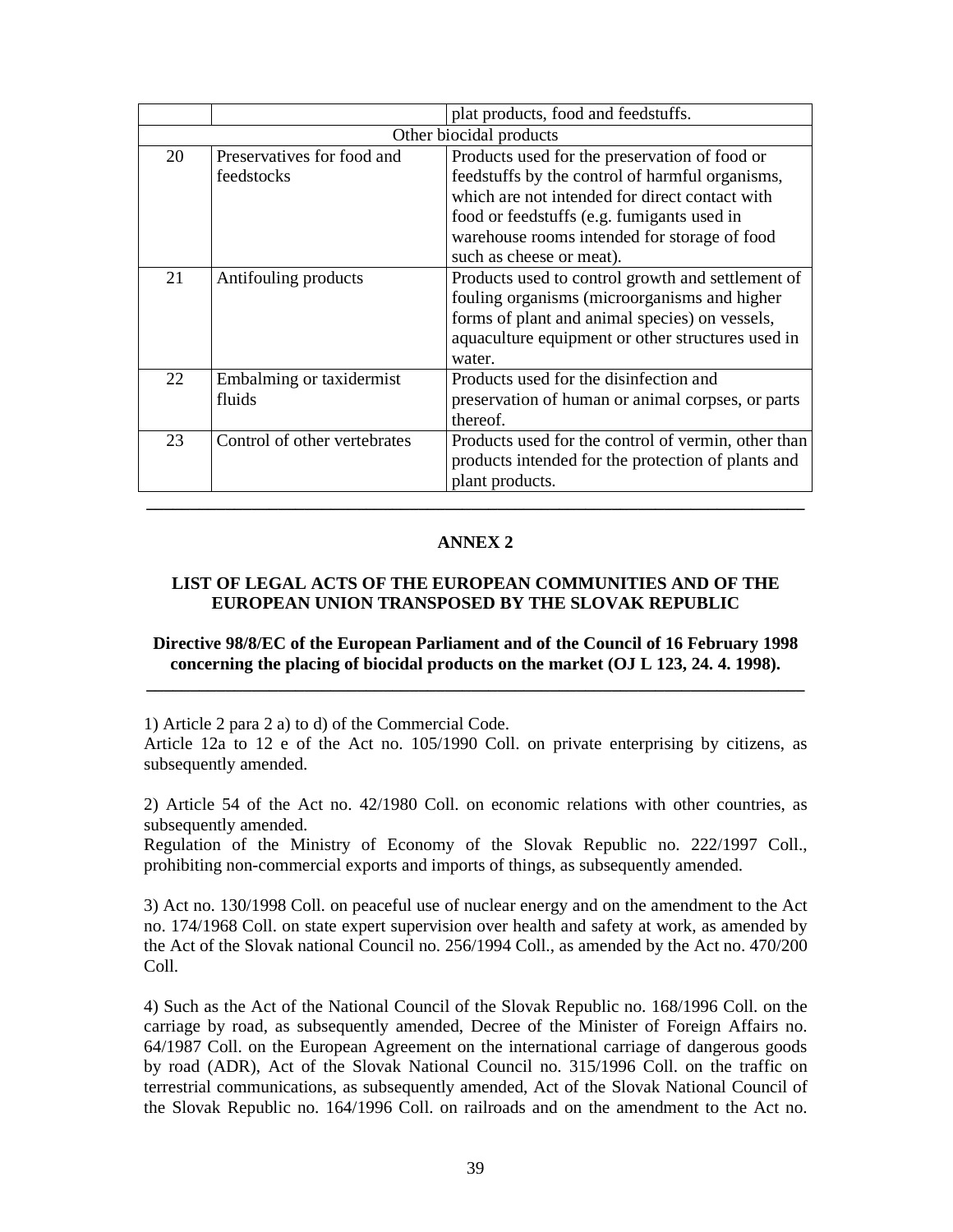455/1991 Coll. on business activities (Business Activities Act), as subsequently amended, as amended by the Act no. 58/1997 Coll., Decree of the Minister of Foreign Affairs no. 8/1985 Coll. on the Convention concerning international carriage by rail (COTIF), Act no. 143/1998 on civil aviation (Aviation Act) and on the amendment to certain Acts, as amended by the Act no. 37/2002 Coll., Act no. 338/2000 Coll. on inland navigation and on the amendment to certain Acts.

4a) The Act no. 217/2003 Coll. on conditions relating to the placing on the market of biocidal products and on the amendment to certain other Acts.

5) Act no. 264/1999 Coll. on technical requirements in respect of products and on the assessment of conformity and on the amendment to certain Acts, as amended by the Act no. 436/2001 Coll.

6) Act no. 163/2001 Coll. on chemical substances and chemical preparations, as amended by the Act no. 128/2002 Coll.

7) Article 2 of the Act no. 163/2001 Coll., as amended by the Act no. 128/2002 Coll.

8) Article 3 paras 1 and 4 of the Act no. 163/2001 Coll.

9) Article 23 of the Act no. 163/2001 Coll., as amended by the Act no. 128/2002 Coll. Article 24 of the Act no. 163/2001 Coll.

10) Articles 160 to 165 of the Customs Code. Article 2 para 1 e) of the Act no. 264/1999 Coll., as amended by the Act no. 436/2001 Coll.

11) Act no. 71/1967 Coll. on administrative procedure (Administrative Code), as amended by the Act no. 215/2002 Coll.

12) Article 2 n) of the Customs Code.

14) Act of the National Council of the Slovak Republic no. 270/1995 Coll. on the official language of the Slovak Republic, as subsequently amended.

15) Article 27 of the Act no. 163/2001 Coll., as amended by the Act no. 128/2002 Coll. Decree of the Ministry of Economy of the Slovak Republic no. 515/2001 Coll. on details and contents of safety data sheets.

15a) Decree of the Ministry of Economy of the Slovak Republic no. 375/2003 Coll. establishing details of dossiers accompanying the application for the authorisation of a biocidal product and details of dossiers accompanying the application for the registration of a low-risk biocidal product and detailed specification of data to be supplied before a biocidal product has been placed on the market and detailed specification of data to be supplied before a low-risk biocidal product has been placed on the market.

16) Article 6 of the Act no. 163/2001 Coll.

17) Article 30 of the Act no. 163/2001 Coll.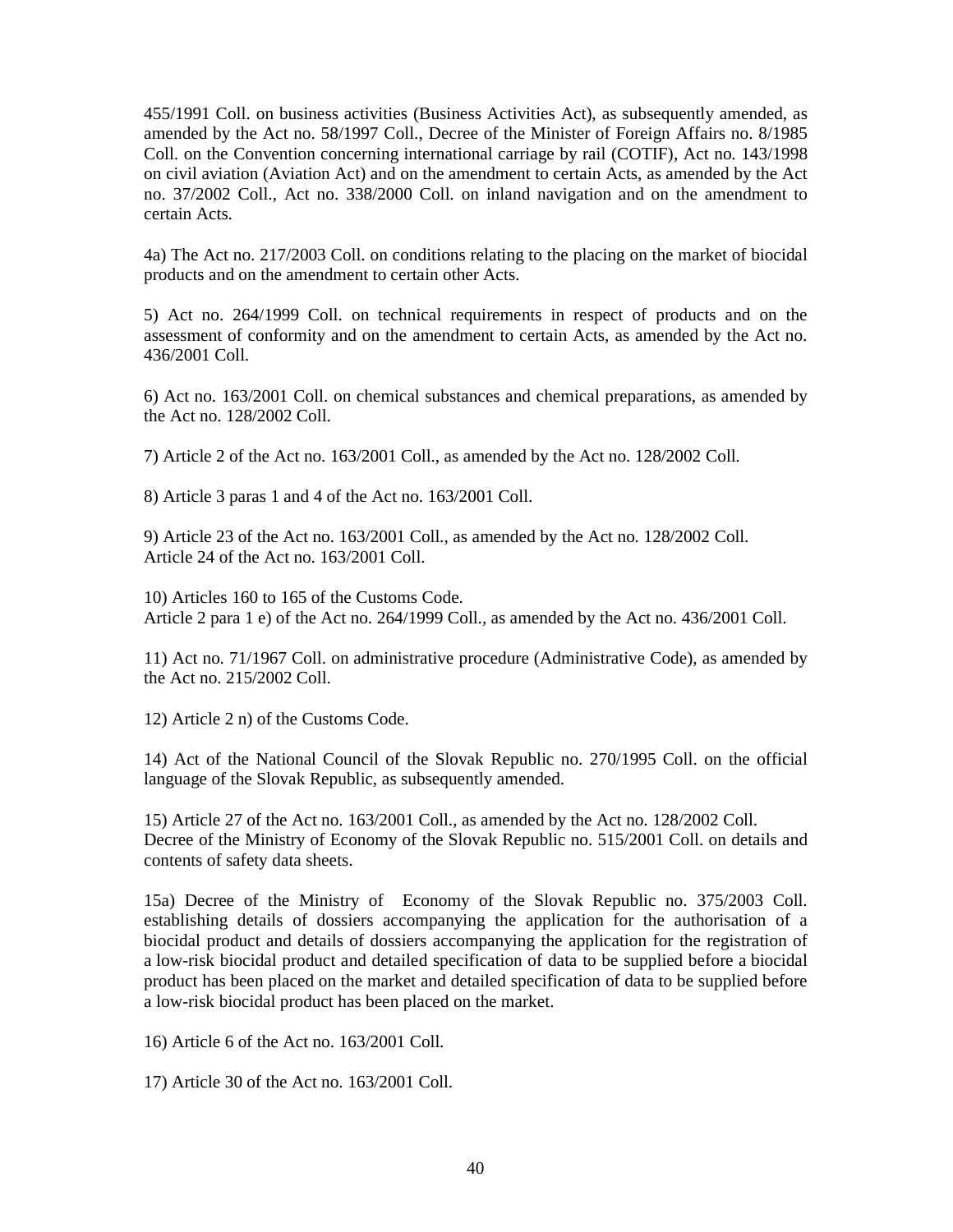18) Articles 9 to 11 of the Act no. 634/1992 Coll. on consumer protection, as subsequently amended.

19) Act no. 36/1967 Coll. on experts and interpreters.

20) Article 6a of the Act no. 634/1992 Coll., as subsequently amended.

20a) Commission Regulation (EC) no. 2032/2003 of 4 November 2003 on the second phase of the 10-year work programme referred to in Article 16(2) of Directive 8/EC of the European Parliament and of the Council concerning the placing of biocidal on the market, and amending Regulation (EC) No 1896/2000 (Official Journal of the European Communities L 307, 24. 11. 2003).

21) Articles 23 to 26 of the Act no. 163/2001 Coll., as amended by the Act no. 128/2002 Coll.

22) Article 21 of the Act no. 488/2002 Coll. on veterinary care and on the amendment to certain other Acts.

Articles 6 and 30 of the Act no. 163/2001 Coll.

Decree of the Ministry of the Economy of the Slovak Republic no. 65/2002 Coll. detailing procedure concerning verification of and compliance with, the principles of good laboratory practice, and detailing certification of good laboratory practice and procedure for checks on compliance with the principles of good laboratory practice (principles of good laboratory practice), as amended by the Decree of the Ministry of Economy of the Slovak Republic no. 406/2002 Coll. and Corrigendum published in the Section 184/2002 Coll.

23) Articles 17 to 20 of the Commercial Code, as subsequently amended.

Articles 8 to 12 of the Act no. 211/2000 Coll. on free access to information and on the amendment to certain other Acts (Act on freedom of information).

24) Act no. 527/1990 Coll. on on inventions, industrial models and improvement proposals, as subsequently amended.

Act no. 478 Coll. on commercial models, as subsequently amended.

Act no. 55/1997 Coll. on registerede marks, as amended by the Act no. 577/2001 Coll.

Act no. 146/2000 Coll. on protection of semiconductor products topography.

Act no. 435/2001 Coll. on patents, additional protective certifications and on the amendment to certain other Acts (Patent Act), as amended by the Act no. 402/2002 Coll.

25) Articles 25 to 26 of the Act no. 163/2001 Coll., as amended by the Act no. 128/2002 Coll.

26) Act no. 142/2000 Coll. on metrology and on the amendment to certain other Acts.

27) Act of the Slovak National Council of the Slovak Republic no. 285/1995 Coll. on plant health care, as amended by the Act no. 471/2001 Coll.

28) Act no.147/2001 Coll. on advertising, and on the amendment to certain other Acts, as amended by the Act no. 23/2002 Coll.

29) Article 45 of the Commercial Code, as subsequently amended.